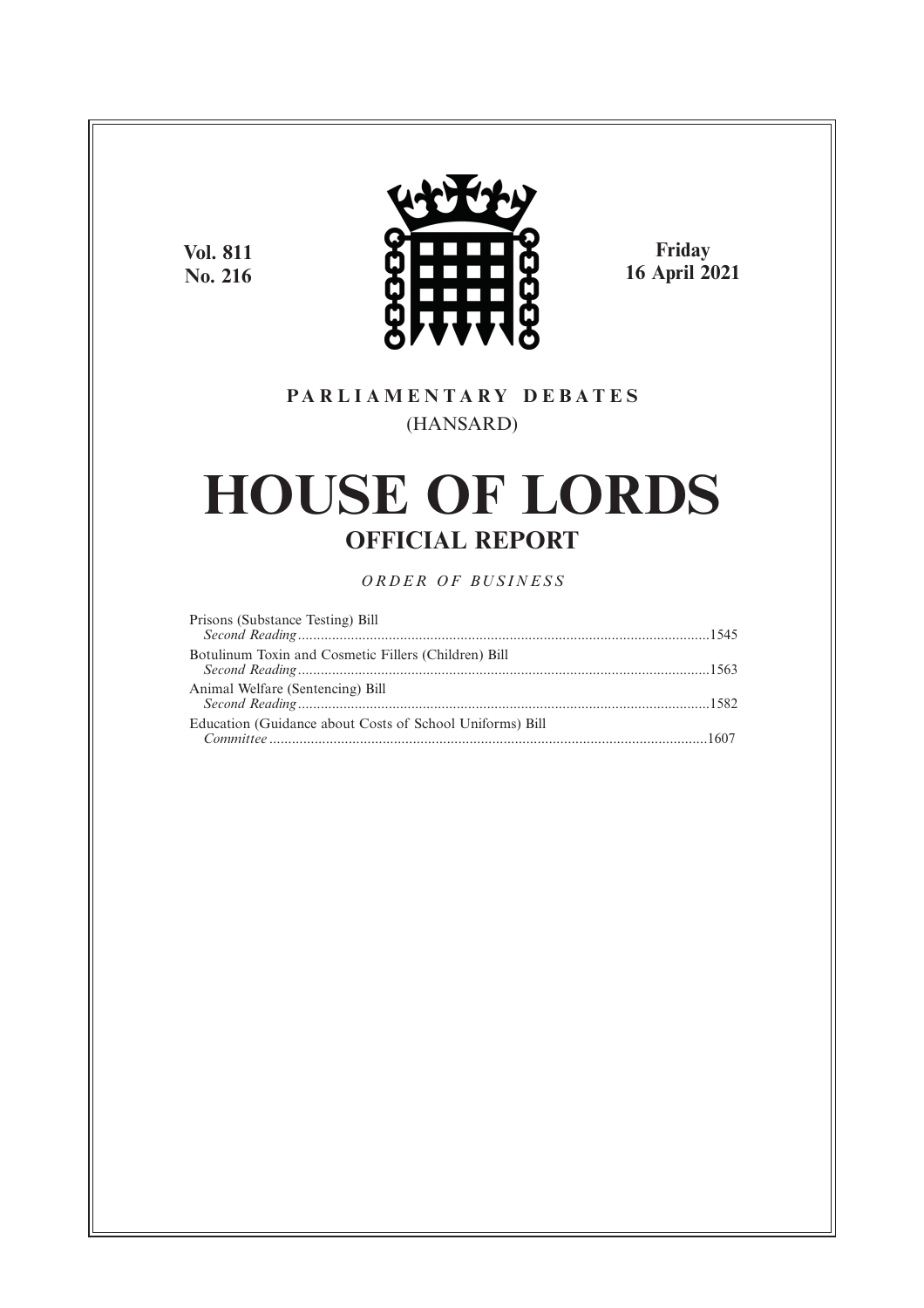Lords wishing to be supplied with these Daily Reports should give notice to this effect to the Printed Paper Office.

No proofs of Daily Reports are provided. Corrections for the bound volume which Lords wish to suggest to the report of their speeches should be clearly indicated in a copy of the Daily Report, which, with the column numbers concerned shown on the front cover, should be sent to the Editor of Debates, House of Lords, within 14 days of the date of the Daily Report.

> *This issue of the Official Report is also available on the Internet at* https://hansard.parliament.uk/lords/2021-04-16

In Hybrid sittings, [V] after a Member's name indicates that they contributed by video call.

The following abbreviations are used to show a Member's party affiliation:

| <b>Abbreviation</b> | <b>Party/Group</b>                 |
|---------------------|------------------------------------|
| CВ                  | Cross Bench                        |
| Con                 | Conservative                       |
| <b>DUP</b>          | Democratic Unionist Party          |
| GP                  | Green Party                        |
| Ind Lab             | Independent Labour                 |
| Ind LD              | Independent Liberal Democrat       |
| Ind SD              | <b>Independent Social Democrat</b> |
| Ind UU              | Independent Ulster Unionist        |
| Lab                 | Labour                             |
| Lab Co-op           | Labour and Co-operative Party      |
| LD                  | Liberal Democrat                   |
| LD Ind              | Liberal Democrat Independent       |
| Non-afl             | Non-affiliated                     |
| PC.                 | Plaid Cymru                        |
| UKIP                | UK Independence Party              |
| UUP                 | <b>Ulster Unionist Party</b>       |
|                     |                                    |

No party affiliation is given for Members serving the House in a formal capacity, the Lords spiritual, Members on leave of absence or Members who are otherwise disqualified from sitting in the House.

© Parliamentary Copyright House of Lords 2021,

*this publication may be reproduced under the terms of the Open Parliament licence, which is published at www.parliament.uk/site-information/copyright/.*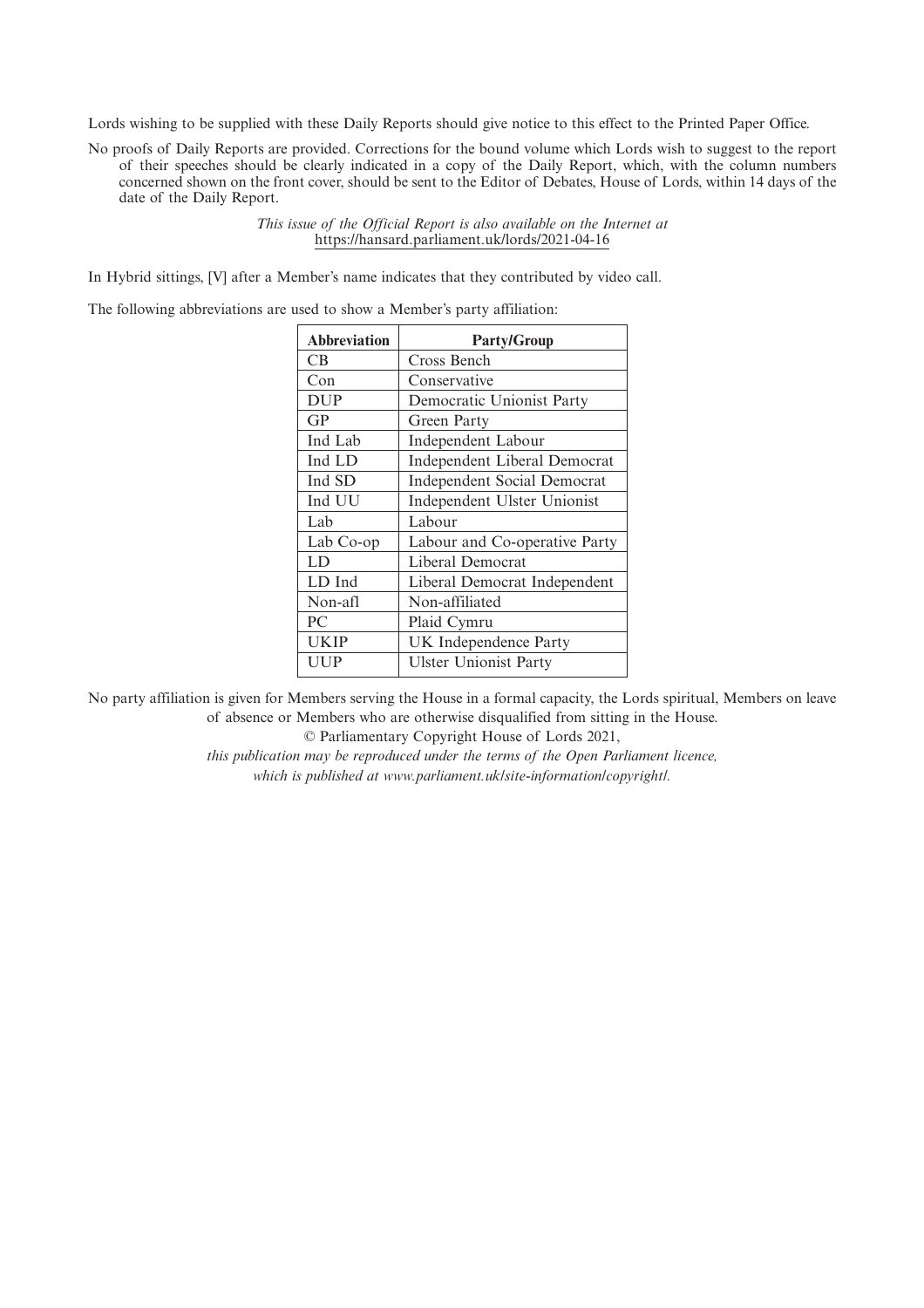# House of Lords

*Friday 16 April 2021*

*The House met in a hybrid proceeding.*

*11 am*

*Prayers—read by the Lord Bishop of Gloucester.*

# **Arrangement of Business**

*Announcement*

*11.05 am*

**The Deputy Speaker (Lord Lexden) (Con):** My Lords, the Hybrid Sitting of the House will now begin. Some Members are here in the Chamber, others are participating remotely, but all Members will be treated equally. I ask all Members to respect social distancing. If the capacity of the Chamber is exceeded, I will immediately adjourn the House.

# **Prisons (Substance Testing) Bill**

*Second Reading*

*11.06 am*

*Moved by Baroness Pidding*

That the Bill be now read a second time.

*Relevant document: 37th Report from the Delegated Powers Committee*

**Baroness Pidding (Con):** My Lords, it is my privilege to move the Second Reading of the Prisons (Substance Testing) Bill, which was introduced by the right honourable Dame Cheryl Gillan in the other place. Members across the House will be aware of the news that Dame Cheryl sadly passed away earlier this month. I hope that noble Lords will understand my wish to take a few moments to reflect on this immense loss. I speak as someone who counted Dame Cheryl as one of my dearest friends. I had the privilege of knowing her for 30 years, from when I took part in her selection by the Chesham and Amersham Conservative Association in my role as Young Conservatives chairman through to now as president of that same association.

I want to pay tribute to Dame Cheryl's remarkable career. She was the longest-serving woman MP on the Conservative Benches, but she was so much more than that. She was kind, empathetic, bright, tenacious, articulate and knowledgeable, and, as one of her former parliamentary colleagues said, she knew what being a colleague was all about. Cheryl was a remarkable parliamentarian and one who had a reach beyond any one political party. She was a great advocate for her constituents and will be sorely missed. My condolences go to Dame Cheryl's family, friends and staff. I pay respects to her for her commitment, passion and dedication to the excellent causes that she championed and I hope that this Bill can represent another significant contribution towards an already impressive legacy.

I also pay tribute to Richard Holden MP, who efficiently and smoothly guided this Bill through its various stages on her behalf. The Bill had a successful passage and received unqualified support from all sides in the other place. I trust that it will be similarly welcomed and supported in your Lordships' House. It would make our prisons and young offender institutions safer, more secure and, ultimately, better environments for rehabilitation.

The misuse of drugs is one of the biggest challenges faced by our prisons and young offender institutions. A survey by Her Majesty's Inspectorate of Prisons in 2019-20 showed that 40% of female prisoners and 45% of male prisoners found it quite easy or very easy to get drugs in prisons. Psychoactive drugs and the misuse of prescription-only medicines and pharmacy medicines in particular are a relatively new problem for our prisons and young offender institutions, but they are a growing and dangerous problem. We must take further action to identify prisoners and young offenders with substance misuse issues and ensure that they are offered the appropriate treatment. The Bill would boost the capability of prisons and young offender institutions in England and Wales to test for the use of illicit substances and would make key progress in combating the prevalence of drugs in prisons.

Members in both Houses are well aware of the scourge of drugs both in prisons and out in the wider community. The scale of the problem with drugs in prisons is demonstrated by the available data. In the year to March 2020, there were almost 22,000 incidents of drug finds in prisons in England and Wales alone. The highest number of incidents was over the past decade, with 182 kilogrammes of illicit drugs being recovered.

Drug use drives the increasing violence that we have seen in prisons. Debts are enforced, discharged or avoided through assaults on other prisoners or staff and incidents of self-harm. This is our chance to make a productive change to the prison drug testing framework, ensure that those with substance misuse issues are referred to the appropriate treatment and disrupt continued violence within our prisons and young offender institutions.

The Prison Service and the Youth Custody Service currently have the legal authority to test for controlled drugs, as defined under the Misuse of Drugs Act 1971, and specified substances listed in Schedule 2 to the Prison Rules 1999 and Young Offender Institution Rules 2000. In order to add a new drug to the list of specified substances, the Government need to individually add each and every new compound to it through secondary legislation. That process is resource-intensive and inefficient. Most importantly, it causes operational delays for prisons and young offender institutions, limiting their ability to deal with emergency healthcare cases and take appropriate disciplinary action. Despite the Prison Service and the Youth Custody Service updating the list at regular intervals, ill-intentioned drug manufacturers and chemical experts are able to quickly get around the law by producing modified variations of these drugs, meaning that prisoners and young offenders are no longer able to be tested for them and their use goes undetected.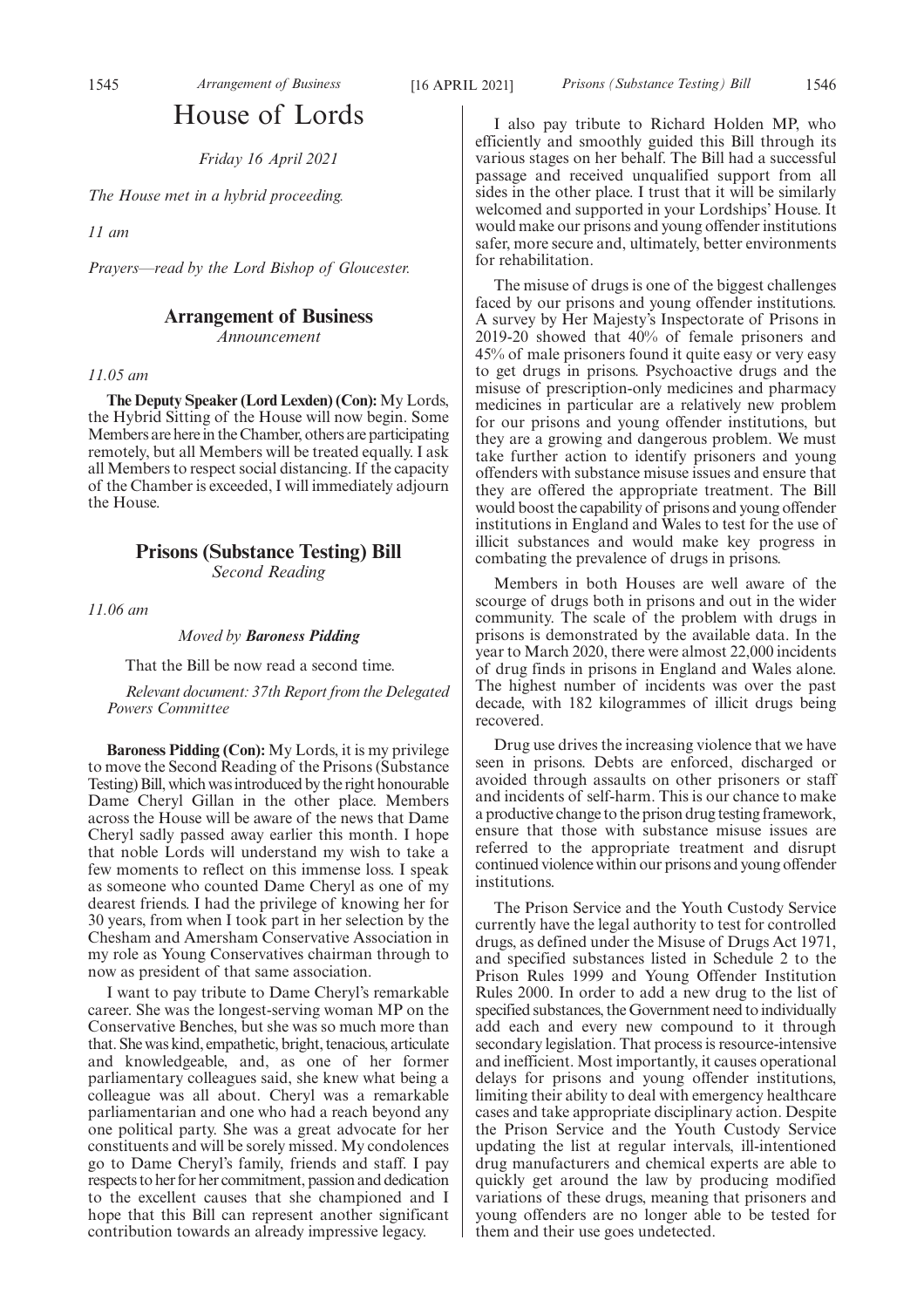#### [BARONESS PIDDING]

I turn to the contents of the Bill. Its response to this issue is both simple and straightforward. The Bill adopts the definition of "psychoactive substances" provided by the Psychoactive Substances Act 2016, which will allow the Prison Service and the Youth Custody Service to test prisoners for any and all psychoactive substances now and in future. Similarly, the Bill permits prisoners and young offenders to be tested for the illicit use of prescription-only medicines and pharmacy medicines as defined by the Human Medicines Regulations 2012. The Bill also provides an express power for the use of prevalence testing, which, through the testing of pooled and anonymised samples, allows prisons and young offender institutions to identify new drug types in circulation and tailor treatment services and security countermeasures accordingly.

I am convinced that this Bill will have a meaningful effect, future-proofing the drug testing framework and enabling it to quickly respond to a rapidly changing modern drugs trade. This will allow the Prison Service and Youth Custody Service to take the appropriate action needed to tackle the threat of drugs, whether that be in referring prisoners and young offenders into healthcare treatments or in pursuing sanctions against those involved in the distribution and use of drugs.

In conclusion, I earnestly hope that your Lordships will recognise the importance of making these changes. and speedily. We must act as soon as possible. We know that those who seek profit from drugs will stop at nothing to continue harming our prisons and young offender institutions. We must meet them with at least equal vigour in our measures of disruption. I appreciate that timescales are tight as we come towards the end of this parliamentary Session, but I sincerely hope that this Bill will be on the statute book. I look forward to hearing noble Lords' contributions in this Second Reading debate and hope that there will be support from across the House. I beg to move.

### *11.14 am*

**Lord Morris of Aberavon (Lab) [V]:** My Lords, I support the Bill and congratulate the noble Baroness, Lady Pidding, on taking it over and moving this Second Reading so eloquently. I, too, pay tribute to Dame Cheryl Gillan, with whom, when she was Welsh Secretary, I spent a pleasant hour discussing Welsh affairs in her office, which I had occupied for six years.

We should all take an interest in what happens in our prisons. Earlier in my life, I had planned to do a little to improve the rehabilitation of prisoners. I fear that age and other issues have crowded out that noble aim. Over the years I have visited many prisons, mostly in the south of England, in a professional capacity as a mainly criminal defence lawyer. However, my first visit was outside my profession. As a young MP, I took my father-in-law, who was a Welsh publisher and did so much for Welsh publishing, to see one of his authors in prison: the illustrious Waldo Williams, who was jailed for refusing to pay that part of his income tax that went to defence expenditure. I had to stay in the outside foyer—I was only an MP—but my fatherin-law was a senior magistrate and prison visitor and he was able to see his author.

Having been to many prisons over the years, usually to consulting rooms or foyers for consultations with my clients, I never came across any suggestion of drug taking or anyone being under the influence of drugs. Some of the consultations in long fraud cases would take the best part of a day. Things have changed. The present legislation allows for the drug testing of prisoners. The aim—perhaps it is too ambitious—is to allow no drugs in prisons. I agree with this aim, but fear that this is not the case at present. As the noble Baroness has explained, the amending legislation would allow the prisons to catch up with changes and developments in the importation of drugs. My understanding is that there is an increased importation of psychoactive substances and pharmaceutical medicines.

In his last annual report, the Chief Inspector of Prisons argued:

"For many years safety and decency in prisons has been undermined by the prevalence of illicit drugs and the impact they have in generating debts, bullying and violence."

This is a terrible indictment of the state of affairs. I fear that the Bill is vitally needed to deal with such drugs. The prisons are having to deal with a moving target; that is why we need the flexibility that the Bill allows and I therefore welcome it very much. It will be a helpful tool to deal with present developments. In my professional life, I have seen too many effects of the damage that drugs have done to individuals. I commend this much-needed Bill and congratulate the noble Baroness on moving it so eloquently.

# *11.18 am*

**Lord German (LD):** My Lords, I, too, start with a short tribute to the late Dame Cheryl Gillan, in whose name this Bill was taken through the House of Commons. Cheryl and I were both brought up in Cardiff and, although her politics are not mine, we shared a deep love of music. We have been deeply involved in the work of the choir of this Parliament—she as a founder member and former treasurer and I as the present chair. In a book soon to be published charting the 20-year history of this great parliamentary institution, Cheryl wrote that the Parliament choir shows a gentler side of our democratic institution, which has proved itself to be capable of producing great beauty and harmony. Her work in bringing our Parliament and the German Bundestag closer together is a tribute to her. I am sure that we all appreciate this as part of her legacy to this institution.

In the sense of the great harmony of which Dame Cheryl wrote, I welcome the intention of this Bill, narrow in scope as it is. Managing drug abuse is a complex matter. The *Prison Drugs Strategy* splits its first of three aims, "Restricting Supply", into 18 action areas, one of which is drug testing. If it is one of 18 actions in meeting the first of the three aims of that drug strategy, it demonstrates the complexity of this issue. The Bill seeks, first, to future-proof the myriad drug variations that continually appear and, secondly, to properly assess the prevalence of drug use on the prison estate. These are narrow but important ambitions.

I will raise three consequences of the Bill. First, in getting a true picture of drug misuse on the prison estate, what do the Government do with this information?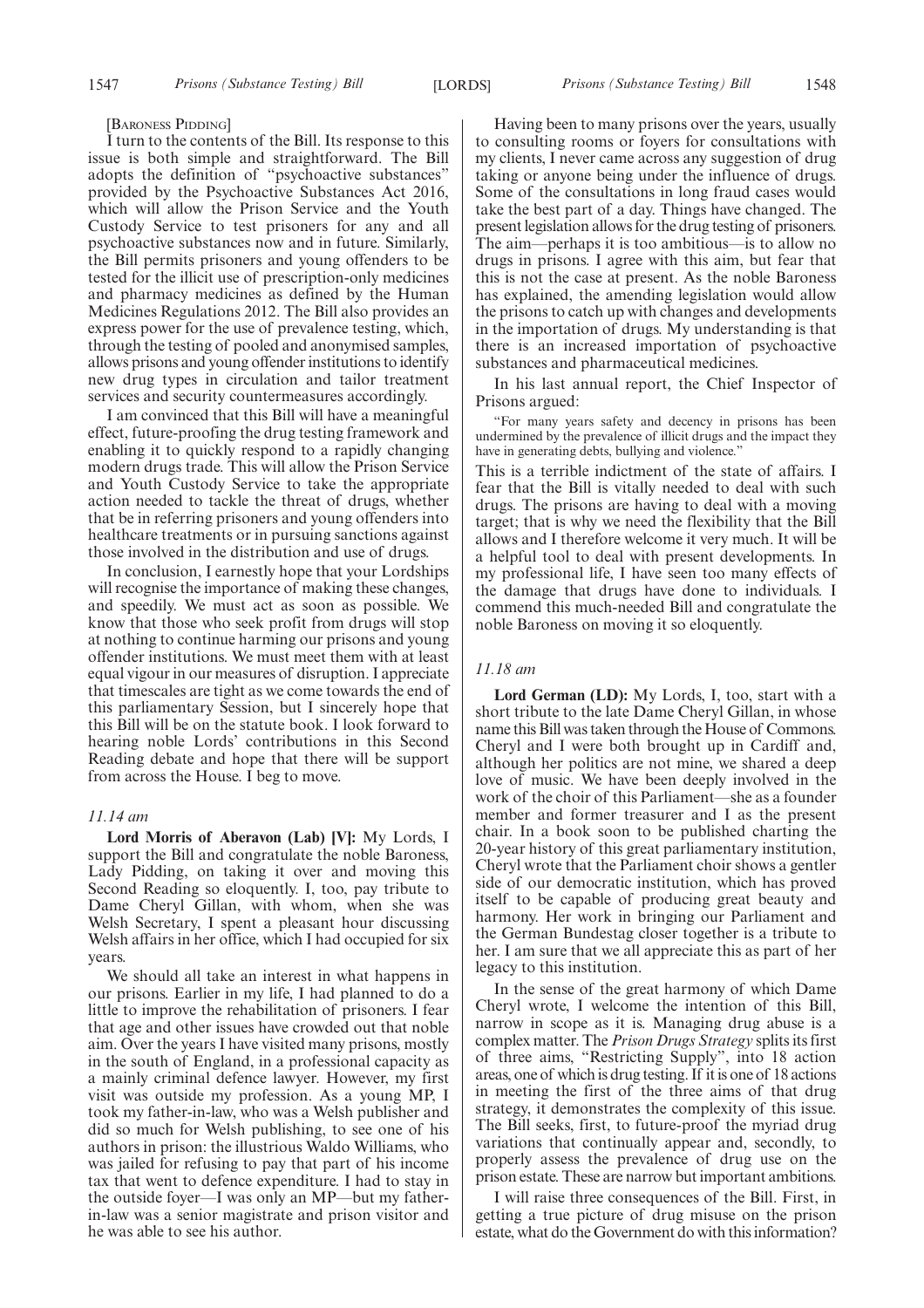Is it to broaden understanding, to test assumptions, to influence policy change or all three of these? If so, then it is legitimate to know how Parliament will be informed of these outcomes and in what timescale. So, in replying, can the Minister tell the House how the Government propose to publish these outcomes in a form that Parliament can analyse and discuss?

Secondly, testing will undoubtedly demonstrate more drug use than at present. The consequence of this increase in the number of prisoners misusing drugs is that there will also be an increase in demand for drug treatments. The Government's Explanatory Notes state that the Bill will have few direct financial consequences, but they only refer to the increased costs of testing. This misses the importance of the growth in demand for adequate drug therapeutic support for substance misuse treatment. So will the Minister explain how increased demand for drug-misuse treatment will work without additional funding? From the Explanatory Notes, it would appear that these services will be spread more thinly across a wider cohort of prisoners.

Finally, the new knowledge gleaned from the prevalence of drug testing will require research and analysis—so, in replying, can the Minister tell the House what provision has been made for research and analysis and who will carry this out? With these three questions, I welcome the Bill, and I hope that it has a speedy passage.

#### *11.21 am*

**Baroness Watkins of Tavistock (CB):** My Lords, it is a pleasure to follow on from other noble Lords and to lend my support to this Private Member's Bill, so coherently presented to this House by the noble Baroness, Lady Pidding. I also acknowledge her tribute to the late Dame Cheryl Gillan. My brother and sister-in-law, John and Sarah Watkins, have been supportive constituents of hers for many years, and I extend my deepest sympathy to her friends and colleagues and to the noble Baroness, Lady Pidding, and her partner, Tim Butcher.

The Bill's aim is to enhance the provision of substantive testing in prisons and similar institutions. We have seen the exemplary speed with which vaccines have been developed globally in response to the Covid-19 pandemic. This is medical and scientific innovation at its best, yet, even a decade ago, it would not have been feasible to achieve such outcomes so quickly.

Some of the techniques used in medicine development and the refinement of current drugs are used by criminals, with the sole intent of changing chemical elements while maintaining a drug's ability to encourage addiction. Under current law, because the psychoactive substances that can be tested for in prisons are listed—and, to add to the list, secondary legislation is required—many substances currently abused by prisoners, which often play a role in illicit prison economies, cannot technically be screened for through anonymised prevalence testing.

This Bill is designed to improve the capability of prison services in England and Wales to test for a wide range of illicit substances, including new psychoactive substances, as they emerge, which has for example been the case with spice. This is a highly addictive substance that, as I have said before in this House, is prevalent in many prisons, causing severe problems for prisoners themselves and putting prison officers in at-risk situations because the drug can trigger erratic and aggressive behaviour in users.

However, I am concerned that the Explanatory Notes for the Bill imply that there is no expectation that costs associated with prevalence testing will increase. However, it seems reasonable to expect that laboratory costs will increase in line the number of substances in samples that are screened for. If the Bill is passed, it is acknowledged that greater investment in mental health services will be necessary to treat problems associated with identified addiction to both illegal and, in some cases, prescribed medicines. Could the Minister explain whether the Government will commission an impact assessment to identify the real needs of successful health intervention in prisons, and especially in youth offender institutions, associated with addiction? Screening may well make prisons safer, but, without readily accessible drug rehabilitation programmes, prisoners are unlikely to benefit significantly from the Bill.

I lend my unreserved support to the Bill, but question the extent to which it will make a real difference to the quality and safety of prisoners', young offenders' and prison officers' lives without greater investment in the Prison Service more widely.

# *11.25 am*

**Baroness Sater (Con) [V]:** My Lords, I am honoured to speak in support of this important Bill, which my dear friend the late Cheryl Gillan introduced as a Private Member's Bill in the other place. Cheryl was a great mentor and friend to so many; I was lucky enough to have encountered this when I first met her 30 years ago. She was so kind and generous with her time and will be sorely missed. She is a huge loss to the other place and to politics in general.

The overarching purpose of the Bill is to help ensure that ultimately our prisons and young offender institutes are not only safer and more secure but, importantly, better environments for rehabilitation. We know that drugs affect the mental and physical health of prisoners, and the use of psychoactive drugs and the misuse of prescription-only and pharmacy medicines is a relatively new but growing problem in our criminal justice system. It is vital that we have a robust process in place that is not only effective but able to respond to the rapid changes in the market for illicit and legal substances. The Bill would make it easier for prison officers to identify these substances and, in turn, lead to better and more effective treatments.

While important, better testing in isolation will not necessarily lead to the better rehabilitation outcomes that we are all determined to see. From the Black review, commissioned in 2019, we know that an estimated one-third of the prison population is there for drug-related crime. Of these, 40% have been convicted of specific drugs offences, such as trafficking, while 60% are serving sentences for crimes related to drug addiction, such as theft.

Moreover, the review highlights that the lack of purposeful activity—and the sense of boredom and hopelessness that it causes—is a "significant factor" in driving the demand for drugs. Purposeful activity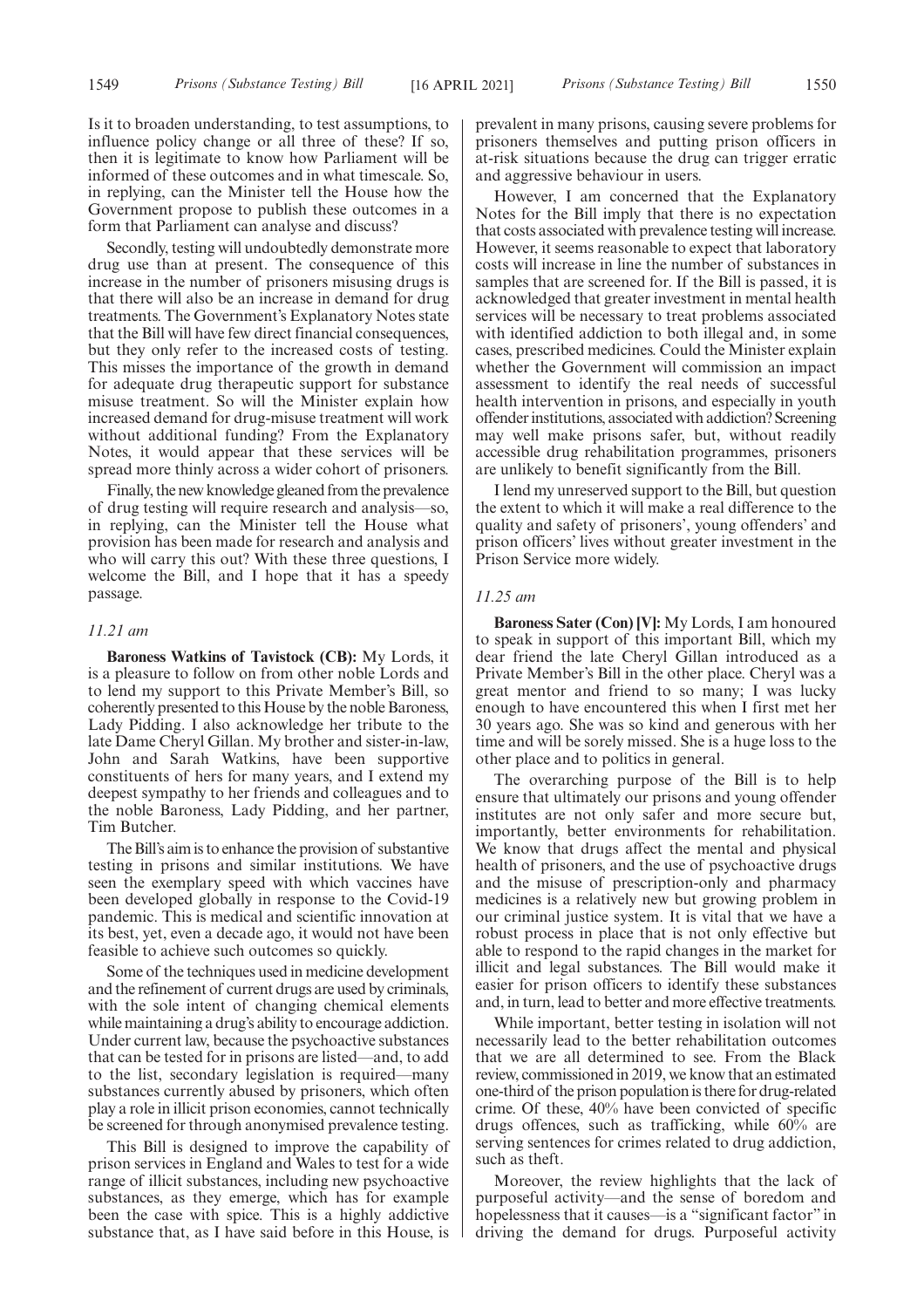#### [BARONESS SATER]

including, physical activity and sport, can contribute to better mental and physical health among prisoners. Data also shows that prisons that deliver these activities have lower rates of positive drug tests and drug finds.

We send people to prison for punishment, public protection and rehabilitation. Only by prioritising rehabilitation can we reduce reoffending and, in turn, the number of future victims of crime. The Bill is an important step to that ultimate aim, and, although it makes only minor changes to the testing regime currently in place, improving this capability will make a significant impact in tackling the prevalence of drugs in the criminal justice system, improving those all-important rehabilitation outcomes.

#### *11.28 am*

**The Lord Bishop of Gloucester:** My Lords, I add my condolences to those already expressed regarding the sad death of Dame Cheryl Gillan. I echo others in affirming that it is her commitment to reform that means that we are discussing these issues today.

I declare my interest, as stated in the register, as Anglican bishop for prisons in England and Wales. It is a great privilege for me to visit a variety of establishments. In conversations with prisoners, governors and chaplains, you get a sense of those issues that, if tackled, could have a real impact. Drug use within prisons is one of those issues.

In a visit to a prison just two weeks ago, I heard about psychoactive substances being smuggled in on letters and the back of postage stamps. This makes it incredibly hard to prevent, and attempts to do so take up vital time and resource which need to be used more appropriately elsewhere. Rehabilitation must be key in our prison system—prisons should be places where the root causes of offending can begin to be addressed. I will not deviate at this point.

As a Christian, I believe in hope and the possibility of change, and the last thing that prisoners should have access to is a drug to which they are already addicted or that is a new addictive substance. They should also not be tempted by a trade in these substances. Furthermore, staff and volunteers in prisons should be protected from the effect of these substances, which is not the case at present.

I therefore support the Bill and support a testing regime, delivered appropriately, which would be responsive to new drugs as they emerge. Of course, all this needs to be set within a wider picture of rehabilitation and a holistic approach to all issues and factors impacting the lives of those sentenced. Further comment on that can wait for a different Bill, which I hope will come to us from the other place in the not too distant future. For now, I welcome the Bill and its potential for good and not harm.

# *11.30 am*

**Lord Farmer (Con) [V]:** My Lords, I too begin by acknowledging the hard work of the right honourable Cheryl Gillan, about whose passing away we have all been saddened to hear today, in bringing forward the Bill in the other place. Thanks must go also to Richard Holden MP, who steered the Bill in the Commons when necessary on Ms Gillan's behalf, and to my noble friend Lady Pidding for taking it through this place and for her excellent introduction today.

My own interest in the Bill lies in the fact that the endemic proliferation and consumption of illicit drugs across the prison estate are hugely detrimental to prison safety and the relationships that are so important to prevent reoffending. Both safety and relationship concerns must be addressed if rehabilitation is to be a realistic aim of our prison system. In 2016-17, when I was conducting the review on strengthening prisoners' family relationships, the Ministry of Justice's own data showed that prisoners who received family visits were 39% less likely to reoffend after release than those who did not, at a time when reoffending was running at 43%.

In my first review, Peter Clarke, then Her Majesty's Chief Inspector of Prisons, described how many prisons are

"unacceptably violent and dangerous places"

and said that much of this is linked to the harms associated with drugs. To avoid these harms, my review indicated, for example, that quality time spent with family is a key motivator for a prisoner and a parent to stay clean. I quoted one father, who said that it was tempting to use drugs to get through a tough day, but:

"If part of your … routine is to do homework with your child or ring home … to hold a quality conversation with her, this is a strong deterrent to taking a substance that would mean you were unable to do that because you were 'off your head'."

An individual who has easy access to drugs and less will power risks missing out on their child or children's lives and entrenching in them the sense of being abandoned by their mother or father. Reducing the prevalence of drug use in prisons is essential for bringing greater stability and structure to prisoners' and their children's lives. Data shows that a child of a prisoner has more than a 60% chance of being imprisoned themselves.

This is a good, tightly focused Bill, which I hope we can get on to the statute book before Prorogation so that we can make much-needed progress in this important area of rehabilitation.

## *11.33 am*

**Lord Ramsbotham (CB) [V]:** My Lords, I strongly support the intention behind the Bill and am glad that the noble Baroness, Lady Pidding, began her excellent introduction with a tribute to the late Dame Cheryl Gillan, whose Bill it is, but I admit to being worried about the practicalities of delivery.

I have always thought that the Ministry of Justice and Her Majesty's Prison and Probation Service set too much store by the effectiveness of mandatory drug testing, which, far from being the important tool that they claim, proves nothing except how many people test negative and has always been capable of manipulation.

To illustrate how easy manipulation is, when I was chief inspector, I once went into a cell and noticed some certificates on the wall. On asking the prisoner what they were for, I was told that they were for testing drug-free, which it was known he was, and that if I came back the next month, there would be another one. Another time, I went into a prison where there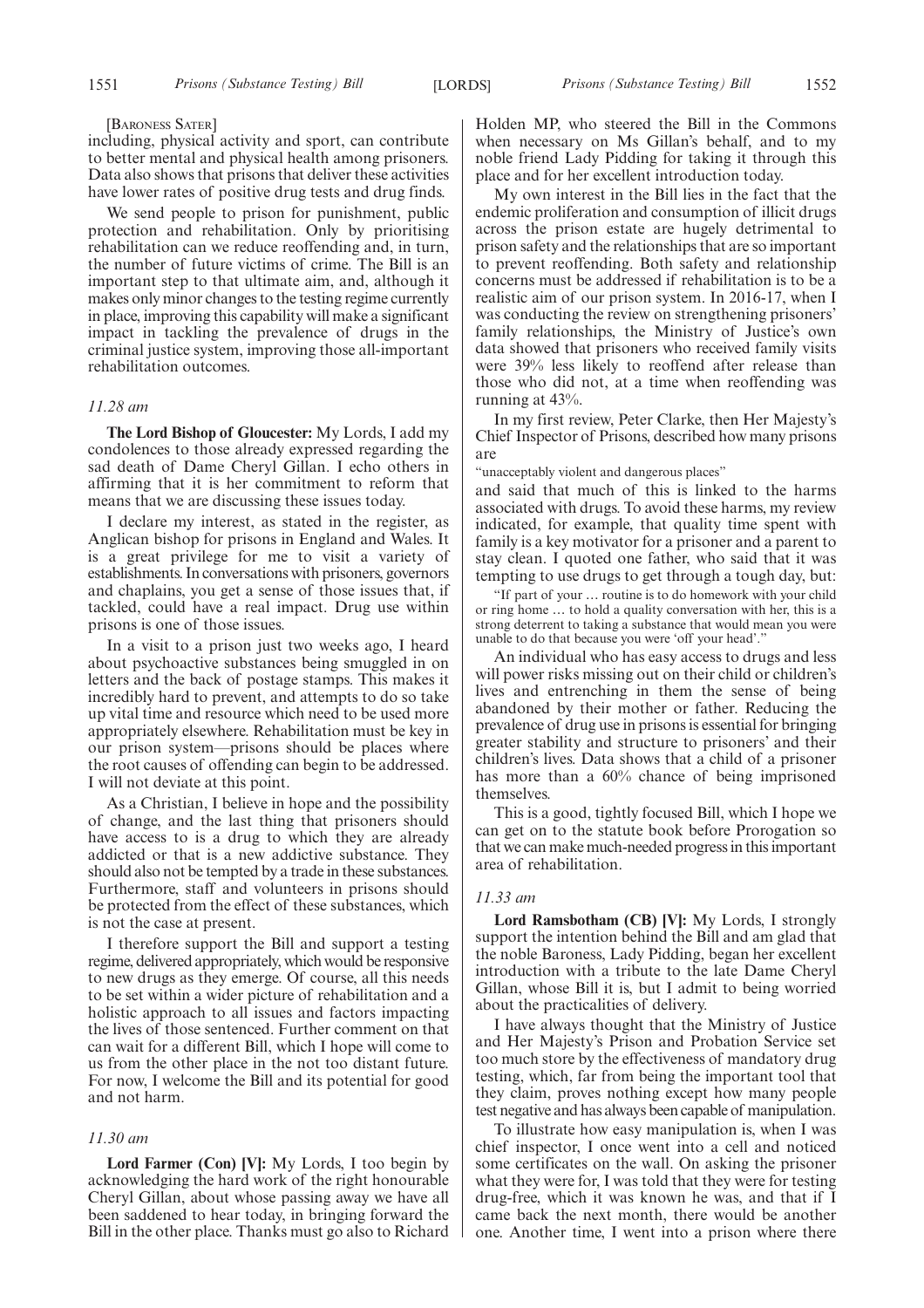were alleged to be no drug users, which I simply did not believe. I found that the prison made a practice of testing only vulnerable prisoners, who were notoriously drug-free. I ordered an immediate test of the whole prison, which found that 47% were users.

The effects of apparently freely available psychoactive and other substances have been well documented, including increased violence against staff and other prisoners. The absence of, or the inability of many prisoners to access, treatment programmes is also a worry. I would be happier if, in addition to trying to prevent substances getting into a prison, there was evidence of a desire to achieve better testing and more access to treatment.

#### *11.37 am*

**Lord Bourne of Aberystwyth (Con) [V]:** My Lords, it is a great pleasure to follow the noble Lord, Lord Ramsbotham, who certainly knows a great deal about this area. I thank my noble friend Lady Pidding for introducing this legislation into our House and Richard Holden for the work that he has done in the House of Commons.

I hope that the House will indulge me if I say a few words about my right honourable and much-missed friend Dame Cheryl Gillan. Cheryl was a good friend as well as a close colleague, particularly when she was shadow Secretary of State for Wales and later Secretary of State and I was leader of the Welsh Conservatives in what is now the Welsh Parliament. We often agreed; we usually agreed, but I can remember on one occasion having a furious row with Cheryl over some footling issue—I cannot even remember what it was now—and I had been dreading meeting up for the supper that the two of us were due to have that evening. I need not have worried. I walked into the restaurant and Cheryl came over to me and gave me a big hug—in the days when we could still hug—and said to me, "I think you're wrong, but we'll do it your way. Now, let's have the evening and not discuss politics." It was typical of Cheryl. She was always fun to work with, a real people person, dedicated, hard-working and disarming. I miss her a lot. This Bill, I hope, will be a fitting tribute to Cheryl Gillan's work and character.

It is clear that drug testing in prison has been a challenging issue because the chemical composition of psychoactive substances is subject to such rapid change. This has meant that new psychoactive substances are often created with minor alterations to the chemical make-up of the previous substance, but, with each alteration of the substance, there has to be an amendment to the law to provide for it. This is time-consuming and causes delay. A further issue is that not all prescription and pharmacy medicines are included in the list of drugs that a prison can test for. Furthermore, there is currently no legislative basis for prevalence testing, an anonymised process to help identify any new substances being found routinely. The Bill, very sensibly, therefore corrects all those problems with the existing law.

The Prison and Probation Service has indicated and provided evidence to show that psychoactive substances in prison have become a significant problem. This measure is much needed. I am proud to lend strong support to it, and pleased that it seems to be reflected across the House, and I very much hope that this will become law before prorogation. Once more, I congratulate the noble Baroness, Lady Pidding, for championing this measure in your Lordships' House, and I strongly support it.

# *11.40 am*

**Baroness Ritchie of Downpatrick (Non-Afl) [V]:** My Lords, I take this opportunity to congratulate the noble Baroness, Lady Pidding, on bringing forward this legislation and offer my sympathies to the family of the late Dame Cheryl Gillan, who originally introduced this Bill in the other place. I agree with the purpose and objectives of the Bill, which would amend existing legislation to allow prisons to test for a wider range of drugs, including psychoactive, prescription and pharmacy medicines, without the need regularly to change the legislation in future. I take note of what the noble Lord, Lord Bourne, has just said—that psychoactive substances have certain chemical properties which can change from time to time. Therefore, the prison authorities and the appropriate department has to be on top of this issue to protect and safeguard prisoners.

Undoubtedly, the misuse of drugs is one of the biggest challenges facing the criminal justice system. In many cases, it mirrors what exists in the wider community, but often a custodial sentence will mean that it is the first time that prisoners come into contact with more hardened criminals, and bullying and intimidation can take place in the misuse of drugs. In many cases, the misuse of substances is an intergenerational and international issue.

The punitive element of imprisonment means the loss of an individual's liberty. A successful rehabilitation is often dependent on isolating them from the negative factors in their lives, which have contributed to their offending. Many arrive in prison with significant diagnosed and undiagnosed healthcare needs, and a number struggle with the rigour and restrictions of the prison regime. Some will self-harm or become suicidal with prison life, and the challenges for prison and healthcare staff are real and omnipresent.

I am very happy to support this legislation. I have certain issues that I would like to propose to the Minister regarding the additional costs involved in implementing this legislation and other aspects of parliamentary scrutiny. Would it be possible for Parliament to receive an annual report on its implementation? I am in no doubt that comprehensive drugs-testing in prisons is required. Psychoactive substances are often used alongside other drugs, and the supply of drugs is also a significant cause of violence, intimidation and self-harm across the prison estate.

#### *11.43 am*

**Lord Berkeley of Knighton (CB) [V]:** My Lords, I join colleagues in their tributes to the late Dame Cheryl and support the Bill which is part of her legacy. I do not have anything like the expertise of many noble Lords on this subject today, unlike my noble friend Lord Ramsbotham, whose concerns I endorse. However, for many years I was trustee of the Koestler Trust, which takes the arts into prisons. Indeed, I went to Wormwood Scrubs to see this in action. This links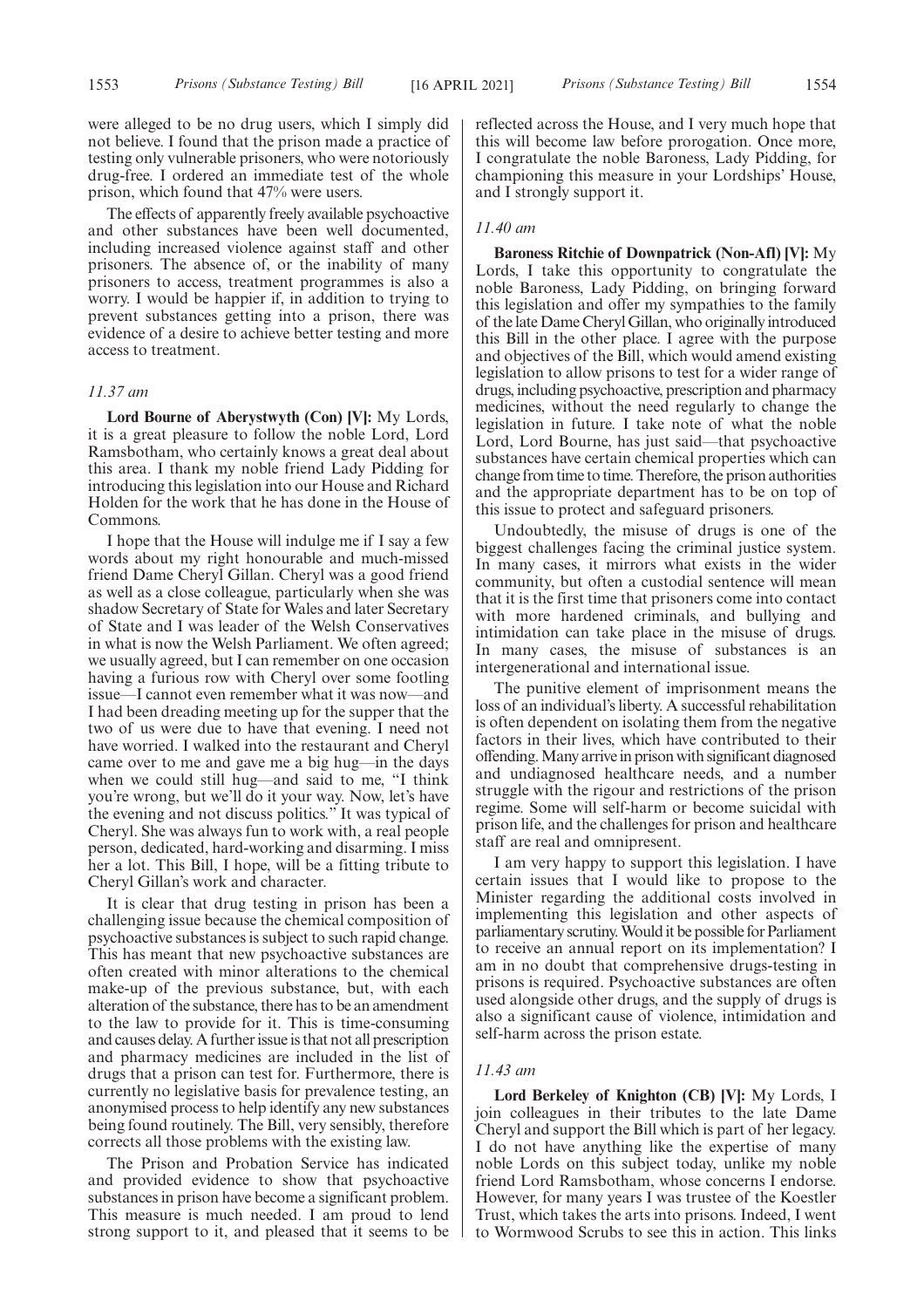[LORD BERKELEY OF KNIGHTON]

into the more general point that I seek to make, which the Government's own 2019 review, the Black review, described as

"the link between the quality of the prison and use of drugs".

It found that a lack of purposeful activity and the sense of boredom and hopelessness that it causes was a significant factor in driving the demand for drugs. The review highlighted the connection between drug use and unrest and violence in prisons, stating that these issues

"disrupt the chances of recovery for those with pre-existing problems and create opportunities for violent organised crime groups to make significant profits".

In my maiden speech in 2013—how the years do pass—I cited the case of a man to whom we in the Koestler Trust supplied the use of a guitar. The offender wrote to thank me; it was a very moving letter, and I have never forgotten it. He said:

"Playing this instrument has completely changed my life and I really think that had I had this means of self-expression when I was young and in a state of considerable turbulence I might not now be serving life for murder."

I understand that a Conservative Government feel strongly that prison should not be some sort of holiday camp, but I fear we have gone too far in the other direction. Prisoners are often locked up for most of the day with little to prompt rehabilitation or get the imagination going, so no wonder that drugs offer a form of escapism. Of course, prisons need to be able to test for the ever more complex drugs being used and manufactured, and I have no quarrel with the purpose of this Bill in that respect. However, it addresses the effect and not the cause. I have said before in your Lordships' House that I would love the Government to at least study some of the prisons in the Netherlands and Scandinavia, where they have had remarkable success in reducing repeat offending and starting offenders on the map to a more constructive way of life.

#### *11.46 am*

**Lord Cormack (Con):** My Lords, it is a joy to follow one of the most civilised Members of your Lordships' House, a man who presents my very favourite radio programme every Sunday at 12 noon. There is a plug for him.

I am delighted to congratulate my noble friend on an admirable, succinct and precise introduction of a very important measure. I pay my tribute to the late Dame Cheryl Gillan. I think I am the only one speaking in this debate who actually knew her and valued her as a parliamentary colleague, because we sat together in the House of Commons. I greatly valued her contributions. She was a classic Member of Parliament who always followed the Churchillian dictum of putting country, constituency and party in that order, as was evidenced by her brilliant campaign on HS2, although alas it was not successful.

The campaign that we are talking about this morning is one of very considerable importance. I had two prisons in my former constituency, both of them visited by the noble Lord, Lord Ramsbotham, a brilliant chief inspector. Of course, I was always very concerned and others have mentioned it this morning—about the prime purpose of prison, which should be to rehabilitate. Reading some of the tributes to the late Prince Philip, the Duke of Edinburgh, this week, I see that one of his great issues earlier in his life was prison reform. He believed that sentences should be divided into two: a short period in prison and a longer period of rehabilitation. Of course, that is not always possible, but what is not possible ever is rehabilitation while drugs are being trafficked, circulated and taken. It was a bad enough problem 10 years ago, when I ceased to be a Member of Parliament; it is a far worse problem now. Prisons are being totally corrupted by the circulation and trafficking of drugs and the organised crime within prisons.

The classic feature of this Bill is that it will make it possible to deal more speedily with the issue, as drugs proliferate and varieties proliferate. I very much hope that no one will attempt to amend the Bill. It is not perfect—no Bill ever is—but it is a Bill that deserves our wholehearted and united support. I very much hope that it will get it and not be amended, so that it can pass speedily on to the statute book and be a permanent memorial to a very fine Member of Parliament.

#### *11.50 am*

**Lord Thomas of Gresford (LD) [V]:** My Lords, I add my own tribute to those already given to Dame Cheryl Gillan both for her commitment to the work and success of the choir—I have been a member for many years—and for her commitment to Wales as Secretary of State. The noble Lord, Lord Cormack, pointed out only a moment ago that she was a person who put country, constituency and party in that order, and she demonstrated that as Secretary of State. I also congratulate the noble Baroness, Lady Pidding, on her clear exposition of this Bill.

However, I have some concerns. In short, the main thrust of this Bill is compulsorily to take samples from prisoners for the purpose of scientific research. If prisoners refuse to co-operate, they commit an offence against the Prison Rules for refusing to obey a lawful order. Article 8 of the European Convention on Human Rights says that:

"Everyone has the right to respect for his private … life … There shall be no interference by a public authority with the exercise of this right except such as is in accordance with the law and is necessary in a democratic society in the interests of national security, public safety or the economic well-being of the country, for the prevention of disorder or crime, for the protection of health or morals, or for the protection of the rights and freedoms of others."

This Bill is concerned not with the detection of crime but with the gathering of information on an anonymised basis. It is not a criminal offence under this Bill to have substances in the blood, but it would be a crime simply to refuse to give the sample.

This Bill will be tested to determine whether it is in breach of Article 8. Because it is a Private Member's Bill, it does not require certification by the Minister. The taking of a blood and saliva sample against the subject's will constitutes a compulsory medical procedure which, even if it is of minor importance, must consequently be considered as an interference with his right to privacy; that is the case of Jalloh v Germany in the European Court of Human Rights. In Caruana v Malta,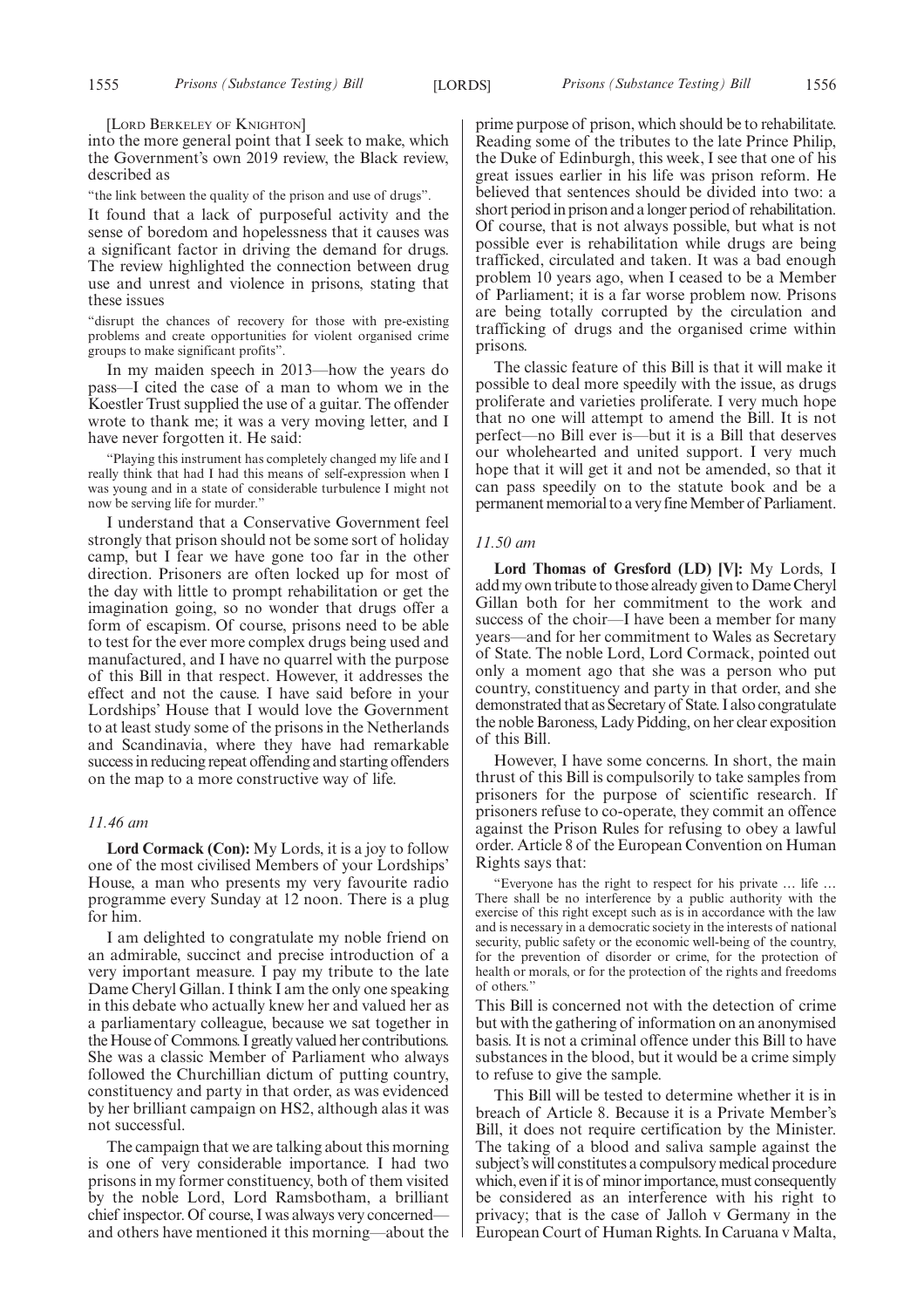the court considered that the taking of a buccal swab was not a priori prohibited in order to obtain evidence relating to the commission of a crime in which the subject of the test was not the offender but a relevant witness. Taking a sample to prove a criminal offence is one thing; to take a sample for research is another.

I must make it clear that, like the noble Lord, Lord Farmer, I am very concerned about the existence of substances circulating in prisons. I join with the noble Baroness, Lady Pidding, in condemning the scourge of drugs in prison. A prisoner from Blaenau Ffestiniog died from smoking spice in Berwyn prison in March 2018; I have spoken of this before—it is Britain's largest prison and the second largest in Europe. The coroner said that he was concerned about the continuing accessibility of drugs to inmates at that institution and that there was a sense of dread in his office over the number of deaths they would have to deal with. There is recent anecdotal evidence that all sorts of substances circulate through there. Visitors to the prison have been convicted: there was one case in November 2018 for bringing in a book soaked in spice, and another in October 2020 for bringing in letters similarly treated—a practice to which the right reverend Prelate the Bishop of Gloucester has referred. Every effort should be made to prevent the smuggling of drugs and other substances into prisons.

However, there is a solution in hand. A trial scheme was announced in February, to be operated in 12 prisons in north-east England, Yorkshire and Humberside, whose findings will help the Prison Service to target anti-drugs measures. The monitoring of wastewater for traces of drugs has been pioneered in Australia. Sewage monitoring is regularly carried out in Britain to monitor the spread of viruses, including Covid-19. I am sure that the noble Lord, Lord Ramsbotham, would approve of this approach. The Prisons Minister, Lucy Frazer QC, told the *Daily Telegraph* in February:

"Right across the estate, we're increasingly using technology to help rehabilitate offenders and to prevent drugs and phones from entering prisons. This pilot will help monitor drug prevalence in prisons, detect new and emerging psychoactive substances and ultimately contribute to reducing crime behind bars."

Perhaps the Minister can tell us how this trial is proceeding. Clearly, it is intended to answer the main purpose of this Bill—prevalence testing—without any breach of Article 8.

I have other questions about the Bill. Are random tests proposed, as opposed to targeted tests? At what point are the tests anonymised? The Explanatory Notes say that a purpose is to ensure the prisoner can have medical treatment, which does not suggest anonymity. The Bill says that any substances can be tested for; how is that limited? Finally, as my noble friend Lord German asked, what is the purpose of the tests? Is it to criminalise other substances if found? It does not seem to me that the suggestion that the Bill is proposed in order to prevent delays in criminalising is a very good one.

#### *11.57 am*

**Lord Ponsonby of Shulbrede (Lab):** My Lords, I open by congratulating the noble Baroness, Lady Pidding, on introducing this piece of legislation. It had a fair wind in the other place, and I expect that it will get a fair wind here too—it certainly will from these Labour Benches.

Dame Cheryl Gillan has been remembered by many speakers in this debate. I knew Dame Cheryl through numerous criminal justice-related all-party groups of which we were both members. I would also like to remember Harry Fletcher, who was a former probation officer, trade unionist and lobbyist who latterly worked for Plaid Cymru in the House of Commons. Harry died about a year ago. He set up many of these all-party groups, and Dame Cheryl often chaired them and was always an active member. I have no doubt that these all-party groups were disproportionately influential because of the formidable, if unlikely, combination of Dame Cheryl's leadership and Harry Fletcher's campaigning support.

This Bill has one substantive clause. Clause 1 would amend Section 16A of the Prison Act 1952 so that it would use the generic definition of "psychoactive substance" provided in the Psychoactive Substances Act 2016. This would allow for tests to be carried out for psychoactive substances covered by this definition without the need to repeatedly amend the Prison Rules and YOI Rules for each individual, newly developed substance. The clause would provide for tests to be carried out for prescription-only and pharmacy medicines. It also makes provision for prevalence testing to allow for anonymised testing for the prevalence in prisons of controlled drugs, medicinal products, psychoactive substances and specified substances.

Unfortunately, it has proven far too easy for the producers and suppliers of drugs and psychoactive substances to make minimal changes to the composition of those substances and, therefore, to stay outside the provisions of existing legislation. This has to change and, on this basis, we support the Bill.

I have just finished a book by Chris Atkins about his time as a prisoner in Wandsworth Prison, which is local to where I live in south-west London. It is a well-written and, at times, funny book. Unfortunately, all his observations about the destructive ubiquity of drugs in prison only confirm that drugs have taken hold in the day-to-day operation of many prisons. Prisoners and staff are constantly affected by random acts of violence and exposure to drug-filled atmospheres.

In prison, as outside, many people take drugs to escape the world in which they live. They see drugs as a source of freedom, distraction and numbness. Unfortunately, these fleeting experiences make the problems of a chaotic life so much worse. Drug misuse, like alcoholism, can be seen as a medical problem and healing it requires well-funded, long-term medical and social intervention. Analysis by the Ministry of Justice suggests that being in treatment cuts reoffending by 44% and that the number of repeat offences committed is cut by up to 33%. From this, I believe that we know that substance abuse treatment works to reduce reoffending. It is likely that, if treatment were better funded, larger reductions would result.

Over the last 10 years, local government grants and public health funding have both been cut. Responsibility for drug treatment has been transferred to local authorities and the ring-fenced budget has been removed and reduced. Many of those who are in our prisons today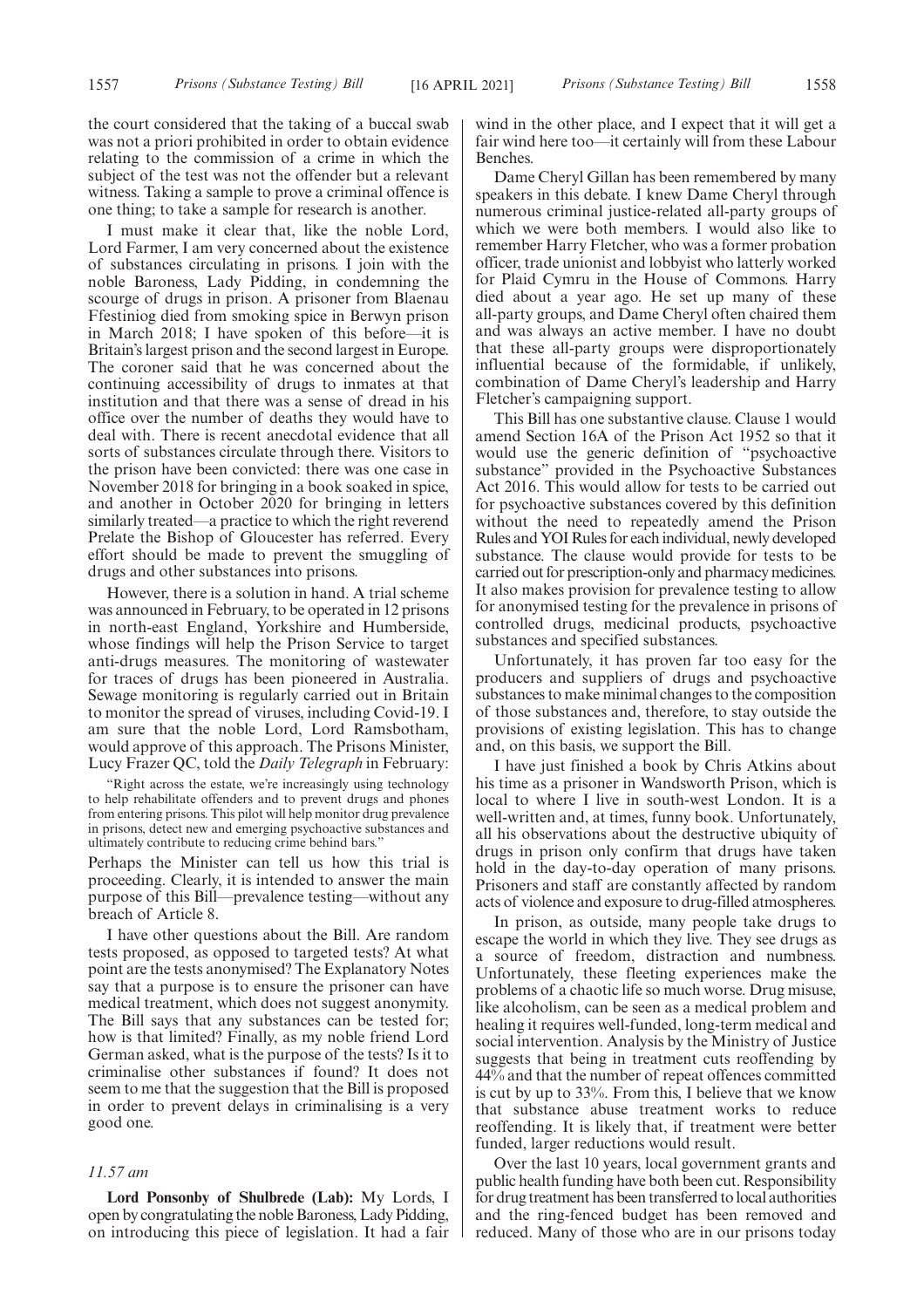[LORD PONSONBY OF SHULBREDE]

might not be there if they had got help earlier, and if society and the state had had the resources to step in and stop that downward spiral before it started.

Substance misuse in prisons is rife. It fuels violence and health problems, and remains a barrier to rehabilitation. The physical and mental impact on prison staff, including those who provide healthcare and education, can be truly awful.

In the debates in the other place, the Minister Lucy Frazer spoke about a pilot drug recovery programme at HMP Holme House, which seeks to help prisoners improve their chances of recovery. She said that it had been in operation for a short period and that an evaluation of the pilot is due shortly. I ask the Minister whether that is now available. She went on to talk about drug-free wings and units in the existing prison estate, and I also ask the Minister what is being done to roll out this drug-free wing or unit approach.

I conclude by echoing the questions of the noble Lord, Lord German. He asked three very apposite questions and his points were backed up by the noble Baroness, Lady Ritchie, and the noble Lord, Lord Thomas of Gresford. His basic point was that there is likely to be an additional prevalence of addicted prisoners through the greater and more accurate testing regime. What will be done to provide and fund a way out of the terrible hole that our Prison Service is in? I look forward to the Minister's reply.

#### *12.04 pm*

**The Parliamentary Under-Secretary of State, Ministry of Justice (Lord Wolfson of Tredegar) (Con):** My Lords, I am grateful to all noble Lords who have contributed to this short but important debate on this very important Bill, which the Government support fully and unequivocally. I say at the outset that, when one is talking about prisons, there is a whole raft of matters that one can talk about. There will be certain matters raised today that may be more appropriately debated, at greater length, in other Bills that will come before your Lordships' House.

I start by thanking my noble friend Lady Pidding for introducing this Bill, and all noble Lords for their contributions. It has been a personal pleasure to work with my noble friend on this. But I must echo the tributes made to my right honourable friend the former Member for Chesham and Amersham, Dame Cheryl Gillan, who was a warm and kind-hearted colleague and a tireless advocate for both her constituents and numerous important causes throughout her career. I also note the work that she did for Wales, in particular.

In 2009, she successfully brought the Autism Act into law, following the introduction of another Private Member's Bill, which boosted provisions for adults with autistic spectrum conditions. Therefore, as my noble friend Lord Bourne of Aberystwyth noted, it is a fitting tribute and a demonstration of her consistent contributions to society and Parliament that we are debating this important Private Member's Bill this morning.

It is apparent that Members across the House recognise the benefits of this Bill and, as others have, I pay tribute to Richard Holden in another place for championing its cause and bringing it forward. I hope that it reaches the statute book before the end of the Session. The Government have taken a keen interest in the legislation; it has therefore been reviewed by parliamentary counsel to ensure that it is legally sound. The Explanatory Notes in support of the Bill, to which I will come back, have been prepared by the Ministry of Justice with the permission of my noble friend Lady Pidding.

I fully endorse the point made by my noble friend that, to use her phrase, the Bill is "simple and straightforward". It will future-proof drug-testing frameworks in prisons and young offender institutions by adopting broader definitions of psychoactive drugs, prescription-only medicines and pharmacy medicines. It will enable us to have a robust and responsive drug-testing framework that can respond very quickly to new drugs emerging on the market, as criminals tweak the chemical composition of existing psychoactive drugs to evade detection.

One has only to compare the speech of the noble and learned Lord, Lord Morris of Aberavon, who explained the position some years ago, when drugs were virtually unknown in prison, with the evidence provided by the right reverend Prelate the Bishop of Gloucester, who explained the ingenious ways in which criminals now get drugs into prisons. If I may break into Latin in the court of Parliament, because I am not allowed to any more in the courts of justice—tempora mutantur, nos et mutamur in illis. Your Lordships will need no translation.

The Bill also puts prevalence testing on a firm statutory footing. As my noble friend Lady Pidding explained, prevalence testing equips the Prison Service with better information to identify new and emerging drug trends, so that it can quickly react to changes in drug use. So this is a distinct Bill with a distinct purpose.

Drug misuse in prison is not only harmful but disruptive, both to the prison and its staff. It prevents hard-working staff in prisons delivering safe, meaningful and rehabilitative regimes. As my noble friend Lord Cormack reminded us, it is almost impossible to have proper rehabilitation if drugs are flowing through the prison. For too long, our interventions have been restricted by limitations in our drug-testing capabilities. That is why the Government support the measures in the Bill to tackle drugs in prisons and young offender institutions.

I was going to explain to your Lordships' House some of the other work that the Government are doing in prisons but, given that I have limited time and have been asked a number of questions, I hope your Lordships will permit me to respond to those, as so far as I am able to, standing on my feet today.

First, the noble Lord, Lord German, asked three questions. The first was about publishing the findings, a point echoed by the noble Baroness, Lady Ritchie of Downpatrick. The position there is that Her Majesty's Prison Service currently publishes data annually, as part of the annual digest, and data on psychoactive substances, prescription only and pharmacy substances, as a result of this Bill, will be included in those future annual publications.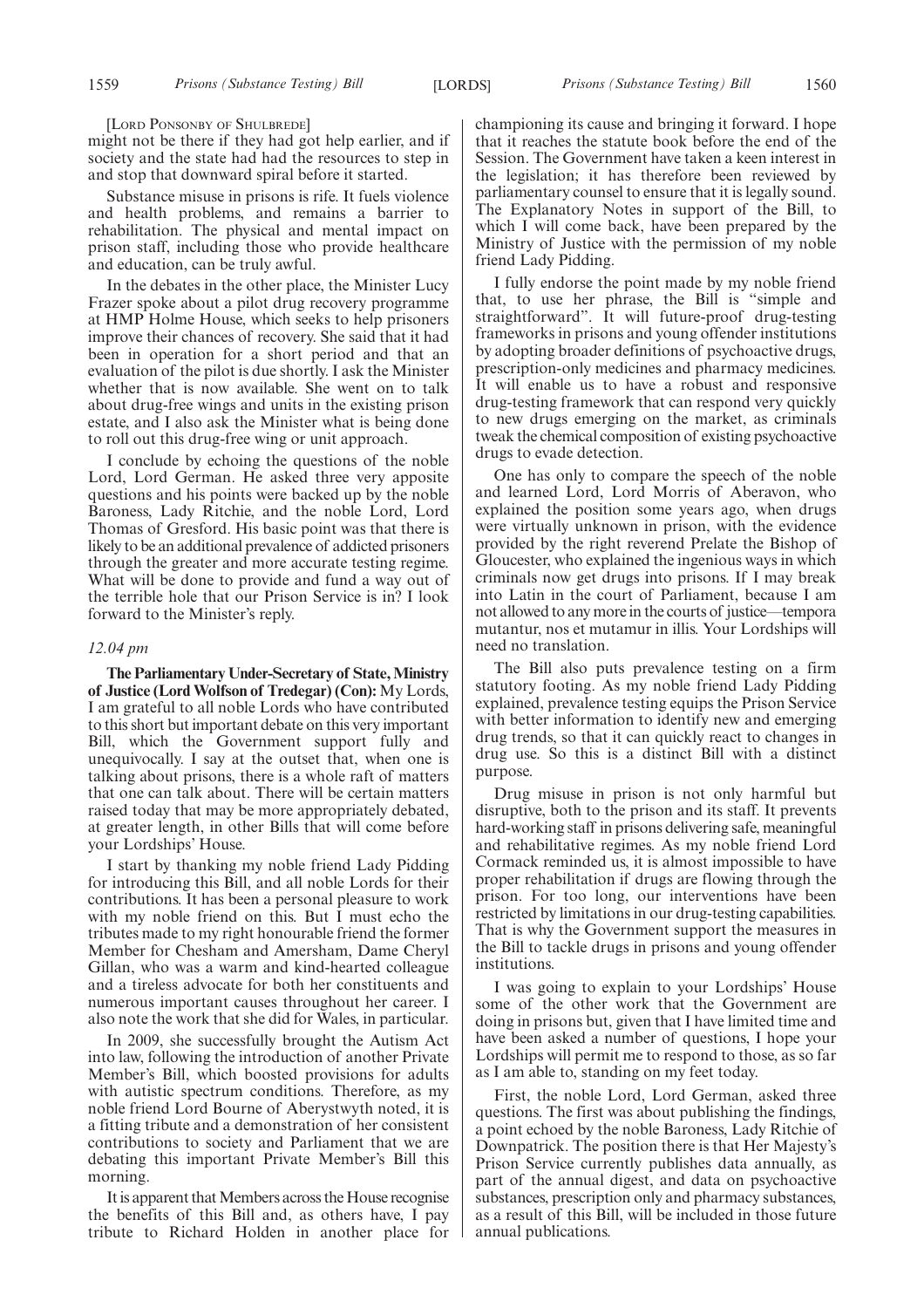The noble Lord's second question was about funding, which a number of noble Lords asked about. The position there is that although the Bill provides power to test for a wider range of substances than is currently covered in the testing framework, the legislation will not significantly affect the practice or, we think, the volume of mandatory drug testing in England and Wales. There may well be additional lab costs, but that will be covered by existing budgets, so we anticipate that any financial impact will be modest. Depending on how the Bill's powers are ultimately used and what the results are, they may give rise to a larger number of positive test results and, if that happens, there could be increased costs for providing therapeutic support, such as substance misuse treatment or increased adjudication costs. Again, we do not anticipate that those will be significant, but we will obviously keep that under review.

The noble Lord's third question was about research. Data captured from the changes in the Bill will contribute to the wider picture available to the Prison Service and, in particular, to the drugs strategy and delivery unit. Analysis of this data will enable us to more accurately model future substance treatment interventions, as well as the implementation of suitable security countermeasures.

The noble Baroness, Lady Watkins of Tavistock, asked about the cost point, which I hope I have answered. She also asked about a review. I can assure her that this issue is kept under constant scrutiny by the department, and in particular by the Minister in the other place, whose policy area this is. My noble friend Lady Sater asked about rehabilitation and funding in that context. In January this year, we announced £80 million investment in drug treatment in England for the coming financial year, 2021-22. This will obviously increase the number of available drug treatment services in England for prison users with substance misuse issues.

The noble Lord, Lord Ramsbotham—as others have said, his experience in this area is, unparalleled spoke about delivery. With respect, he is absolutely right. Of course, testing must be done on a proper basis, and I will say a little more about that when I respond to the point put to me by the noble Lord, Lord Thomas of Gresford. In fact, I turn to that now.

The first issue I should respond to is a rather legal one, so I will be brief, given the time. The noble Lord mentioned Article 8 of the ECHR. The Explanatory Notes, to which I draw the House's attention, in paragraphs 34 to 42, provide that, although the Minister—in other words, me—does not have to give a certificate for the Bill, because it is a Private Member's Bill, the Ministry of Justice has looked at the issue and we are satisfied that the Bill is compliant. Those paragraphs set out why we think the Bill is compliant with Article 8. I emphasise that prevalence testing is done only on samples already provided for mandatory drug testing: there is no further Article 8 interference and there is no power in the Bill to take intimate samples such as blood. I heard what the noble Lord said about the Act, if it becomes an Act, being challenged; we will cross that bridge when we come to it, but we have considered the issue.

On random and targeted testing, the position is that prisoners can be required to undertake monthly random mandatory drug tests or suspicion-based drug tests, or they can volunteer for compact-based drug tests. Prisons across England and Wales must carry out random mandatory drug testing on at least 5% to 10%, but no more than 15%, of the resident population each month. Where suspicion-based drug testing is employed, staff are required to undertake unconscious bias training to help prevent prisoners and young offenders with protected characteristics being disproportionately affected by the testing regime. I hope that that deals with the random and targeted point, as well as the anonymous point that the noble Lord put to me. As for the purpose, I think I have explained that in what I have already said.

I note the time, but I want to reply briefly to the point of the noble Lord, Lord Ponsonby of Shulbrede, about Holme House. That is a £9 million project which provides an innovative, whole-system approach to tackling substance misuse in prisons. It is subject to four evaluation elements. There is a process evaluation which will report by the end of spring this year, and an impact and economic evaluation which will report in 2023. If I am able to add any more to that, perhaps the noble Lord will permit me to write to him.

I am very conscious of the time, and also conscious that I have not replied to everybody who has contributed, but I hope I have dealt with the main points put to me and very much hope that this House will endorse and support the Bill, which has been so ably brought to us by my noble friend Lady Pidding.

#### *12.16 pm*

**Baroness Pidding (Con):**My Lords, I start by thanking noble Lords on all sides of the House, and my noble and learned friend the Minister, for their warm comments about Dame Cheryl. I am touched by them and I know that her family will be too.

I thank all noble Lords who have taken part in this debate, and I appreciate the generous support for these important measures and the very thoughtful contributions. The Bill will make our prisons and young offender institutions safer, more secure and, ultimately, better environments for rehabilitation—aims that all local Lords who have spoken today share. Once again, I take this opportunity to reiterate the limited time we have remaining in this parliamentary Session. There is a real risk that the Bill could fall and we would miss the opportunity to pass these measures into law. From the valuable contributions today, it is clear that all noble Lords recognise the benefits of the Bill and the importance of the measures contained within it. However, should there be any unanswered concerns, I would welcome early engagement from colleagues across the House to allow me—I hope, with the support of the Minister—to address any concerns and resolve them without the need for amendments to the legislation as drafted.

Finally, I appreciate the Minister's expertise and very supportive remarks and I thank the clerks and the officials at the Ministry of Justice for the guidance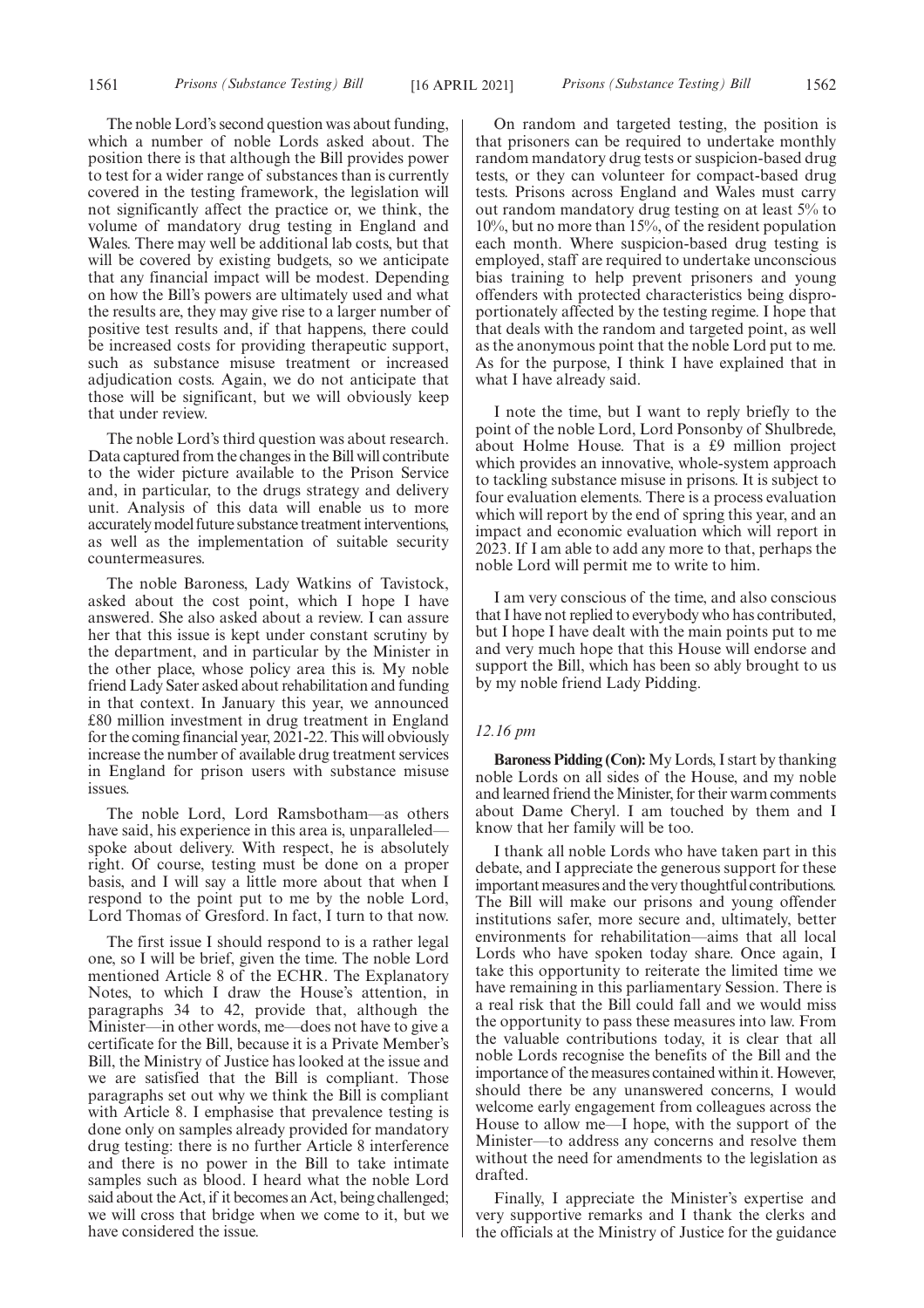and support they gave me in preparing the Bill. I ask your Lordships to give the Bill a Second Reading. I beg to move.

*Bill read a second time and committed to a Committee of the Whole House.*

**The Deputy Speaker (Lord Russell of Liverpool) (CB):** We will now move to the next business. We will wait a few minutes for noble Lords to leave the Chamber and for those who will speak in the next debate to come in.

# **Botulinum Toxin and Cosmetic Fillers (Children) Bill** *Second Reading*

*12.19 pm*

# *Moved by Baroness Wyld*

That the Bill be now read a second time.

**Baroness Wyld (Con):** My Lords, I first congratulate Laura Trott MP on her success in skilfully navigating her Bill through the other place, and in particular on its arrival in this House unamended. I am afraid the beginning of my speech may be a bit of an Oscars speech, because so many people have campaigned on this issue to date. I want to mention Alberto Costa MP, who has campaigned for so many years following the high-profile case of one of his constituents who suffered a terrible injury following a botched lip filler administered by an unregulated and unqualified beautician, and Carolyn Harris MP and Judith Cummins MP, who are co-chairs of the All-Party Group on Beauty, Aesthetics and Wellbeing. I also pay tribute to the fantastic work of Save Face, which is a national register of accredited practitioners who provide nonsurgical cosmetic treatments.

I was delighted when Laura Trott approached me to sponsor this Bill in this House and I hope, with the help of noble Lords, to steer it on to the statute book in the remaining weeks of this Session. I am sure we will have a very wide-ranging discussion about children and young people; for good order, I declare my interests as a non-executive member of the boards of Ofsted and DCMS.

The purpose of the Botulinum Toxin and Cosmetic Fillers (Children) Bill—which is very hard to say—is to prohibit specific cosmetic procedures being performed on people under the age of 18 in England, except under the direction of a doctor, thus safeguarding children from the potential health risks of Botox and cosmetic fillers. The Bill has cross-party and government support; we are very grateful for the collaboration from both Opposition Benches and the time that noble Lords have given me. I hope that will help its progress.

I still find it quite shocking that this Bill is needed at all. To be clear, I have no problem whatever with an individual's right to alter their appearance, should they so wish. However, children are still developing, physically and emotionally, and without this legislation we are leaving them exposed to completely unacceptable risk. Laura Trott commented in the other place:

"The most frequent reaction I have received in response to my Bill is, 'Surely, that is illegal already.'"—[*Official Report*, Commons, 16/10/20; col. 652.]

Today we have the chance to ensure we put this right.

In recent years we have seen a growing prevalence and normalisation of non-surgical cosmetic procedures; they are increasingly accessible and affordable on the high street because technologies and products in this field have advanced. Cosmetic fillers and botulinum toxin—which I will refer to as Botox, which is actually a brand name—have been identified as the two procedures most appropriate to be brought under the scope of the Bill, as they are two of the most accessible and invasive procedures available on the high street.

For those who do not know, I will quickly say what Botox and cosmetic fillers are. Fillers are gel-like substances commonly injected into the lips or face to add volume and plump the injected area; they may also be used in the hands and feet, or for non-surgical nose jobs. There are temporary fillers and less common permanent fillers, which have an increased risk of serious complications. Although some filler products are regulated as medicines, they are usually classified as general products. As a result, there is a vast range of products available for purchase, and the specification and assurance of the product is limited.

Botulinum toxin is a medicine injected into the skin to smooth lines and wrinkles—I considered making a joke about Botox in your Lordships' House, but I thought we ought to play it safe today. As prescription-only medicines, they are regulated by the MHRA in the UK. Regulated healthcare professionals with prescribing responsibilities, such as doctors, may delegate responsibility for the administration of the medicine to a secondary practitioner who does not have to be medically qualified.

I will now explain why children are at risk. In England, cosmetic surgery can be performed only by doctors registered with the GMC, and providers of cosmetic surgery are required to register with the Care Quality Commission. As non-surgical procedures, the administration of botulinum toxin and cosmetic fillers is not a regulated activity. The procedures can be performed by clinicians, beauty therapists or lay people in both clinical and high street venues.

Although these procedures are offered on the high street, there are risks and complications. Risks from Botox include blurred or double vision, breathing difficulties, if the neck area is injected, and infections. For fillers, complications include the substance moving away from the intended treatment area, infection, scarring and blocked blood vessels in the face, which can cause tissue death and permanent blindness. People mainly women—have been left with rotting tissues, lip amputations and lumps.

Currently, children, in the same way as adults, may access Botox and cosmetic filler procedures on the commercial market without a medical or psychological assessment. A 2018 survey showed that 100,000 under-16s had undergone cosmetic enhancements, the most common of which were fillers.

This Bill's focus is intentionally narrow. It will create a new offence in England of administering botulinum toxin and cosmetic fillers to persons under 18, except where their use has been approved by a medical practitioner. The procedures will still be available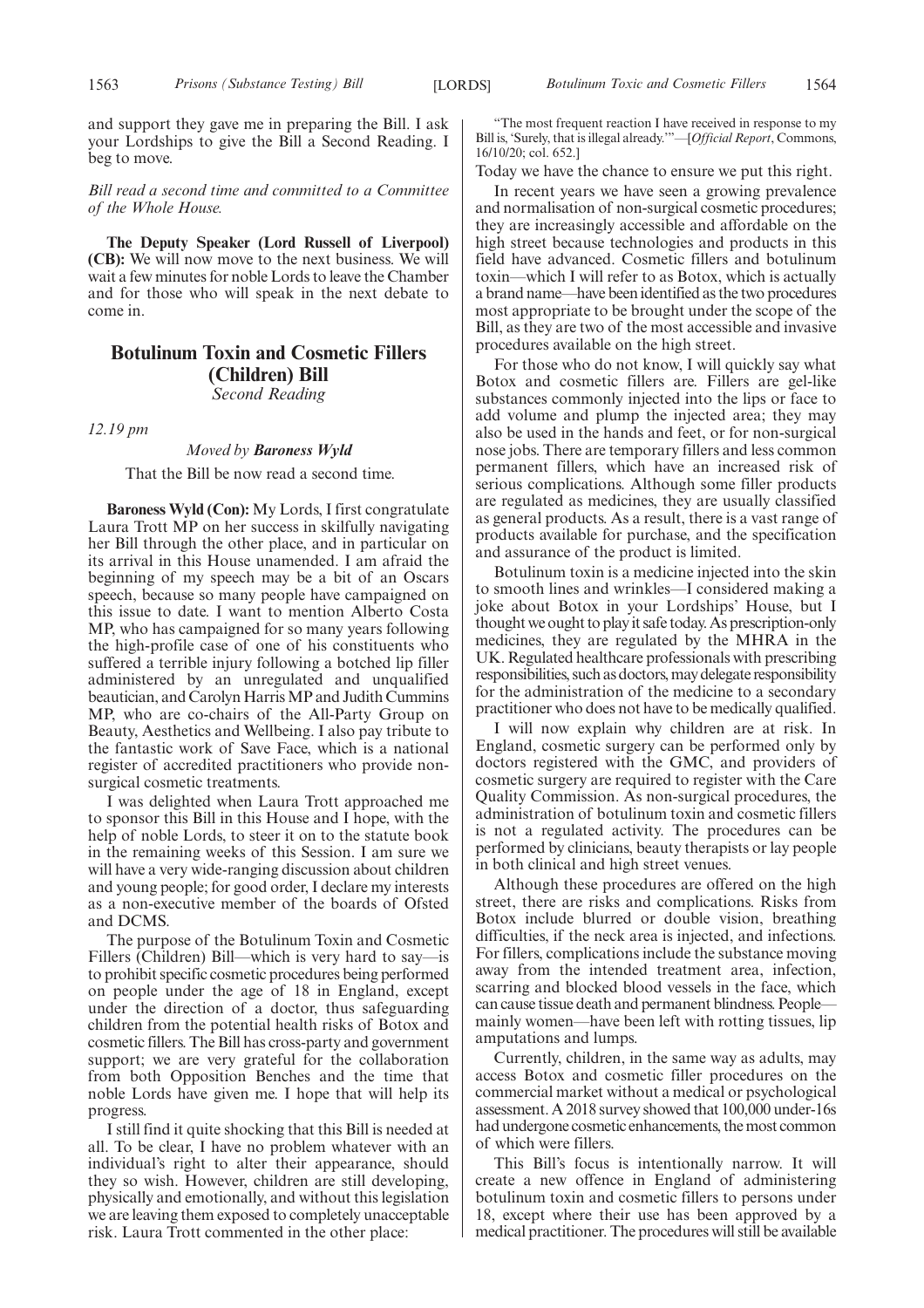to under-18s from doctors and a limited range of registered health professionals—dentists, pharmacists and nurses who are acting under the direction of a doctor—as there are cases where medical conditions would require such a treatment, for example with migraines. It also places a duty on businesses to ensure that they do not arrange or perform the procedure on under-18s unless it is administered by an approved person—a doctor, nurse, pharmacist or dentist.

The Bill creates no new enforcement mechanisms. Local authorities will be able to use the powers already accorded to them under the Consumer Rights Act 2015. As they would be criminal offences, the police can use their existing powers in relation to the powers in the Bill. The legislation would bring these specific invasive cosmetic procedures in line with age restrictions on tattoos, teeth-whitening and sunbed use.

The Bill is both short and straightforward—in many ways that is its strength—but its effect in introducing an important protection for young people is crucial. It is not about attacking the cosmetic treatment industry; indeed, the industry supports the purpose of the Bill. It is about ensuring that young people cannot access cosmetic procedures until they are able to make a genuine, informed choice.

Like many others speaking today, I speak a fair bit in this House and in my other work outside it about policy affecting children and young people. I spend most of the rest of my life, when not at work, worrying about my three young daughters and whether I am being overprotective or not protective enough, given that, after all, life is full of risk and we should prepare children for that. But there are situations when we have an absolute responsibility to step in and remove danger. I strongly believe that this is one of them. I beg to move.

# *12.28 pm*

**Baroness Massey of Darwen (Lab) [V]:** My Lords, I thank the noble Baroness, Lady Wyld, and the original mover of this Bill, Laura Trott, MP for Sevenoaks, for bringing this important issue to our attention. In particular, I thank the noble Baroness for setting out the issues so clearly today. I know that Nadine Dorries, Minister for Mental Health, Suicide Prevention and Patient Safety, has already indicated government support for the Bill, which is welcome. The noble Baroness laid out the main concerns set out in the Bill. I will simply emphasise the importance of this legislation and some of the possibilities and dilemmas involved.

The United Nations Convention on the Rights of the Child, along with other domestic legislation, sets out the need to protect children—under-18s—from all kinds of dangers. But children take risks, and hopefully learn from any mistakes. They must also be empowered by parents, schools and society to resist dangerous actions and say no to pressure—and there is a good deal of pressure on young people in relation to their appearance, particularly girls.

Social media exerts huge influence. As Laura Trott said at Second Reading in another place, girls see the attainment of physical desirability as unachievable without cosmetic surgery. This is increasingly available, no questions asked, through DIY efforts at home, despite Botox being a prescription-only medicine which should be administered by medical professionals who have taken account of the person's age and believe them to be over 18.

It is clear from the evidence that procedures are inadequately regulated and may result in horrific injuries—physical, mental and emotional. Some 100,000 treatments of under-16s have been recorded, and the actual number is probably higher. Reparation of injury is expensive and difficult.

The Bill is very timely. Legislation is clearly needed, but so is a public health approach that informs and persuades people to change their behaviour. Young people may grow out of dangerous behaviour, but that may be too late and much regretted. Will any public health messages about botulinum toxin be directed at young people and parents? Are schools being warned to look out for symptoms? Is counselling available? How will perpetrators of illegal treatments be dealt with?

I see that there are signs that the Bill could result in increased funding for local authorities to carry out enforcement of the law and that the regulations consequential on the Bill could be made by statutory instruments. All that is welcome, but I hope that careful watch will be kept on the impact of the Bill and progress monitored, not only on the number of cases but on interventions to help children keep well away from these dangerous practices.

#### *12.31 pm*

**Baroness Walmsley (LD) [V]:** My Lords, I thank the noble Baroness, Lady Wyld, for bringing us the Bill, and I support it as far as it goes. However, I would like assurances that, using the powers to make regulations in Clause 5, the Government will ensure that, for the most part, botulinum toxin procedures on under-18s do not take place at all, even by a clinician.

We live in a world where young people, particularly girls, are under great peer pressure about their appearance and their weight. Undertaking a dangerous procedure such as this is not necessarily the answer. If the matter affects the mental health of the young person, it should be treated as a mental health issue, not with Botox.

The charity Changing Faces has provided us with the voices of young girls affected by "visible difference". One said, "Everywhere I looked, clear-skinned models told me the same thing. I never saw a public figure that looked like me and I felt totally alone. I spent hours researching various scar removal surgeries and extreme treatments and started saving for them." These young people require support, information, the attention of professionals and the protection of the law.

When the Bill was debated in another place, amendments were tabled to ensure that medical practitioners could provide non-surgical cosmetic procedures to a person under 18 only if it was medically necessary. I agree with this. There may be situations where facial disfigurement from whatever cause is causing physical or mental distress to the patient and for which botulinum toxin is considered by a doctor to be the appropriate treatment, rather than more intrusive cosmetic surgery. In such cases, regulations could be used to lay down those matters which should be considered before a clinical decision is reached.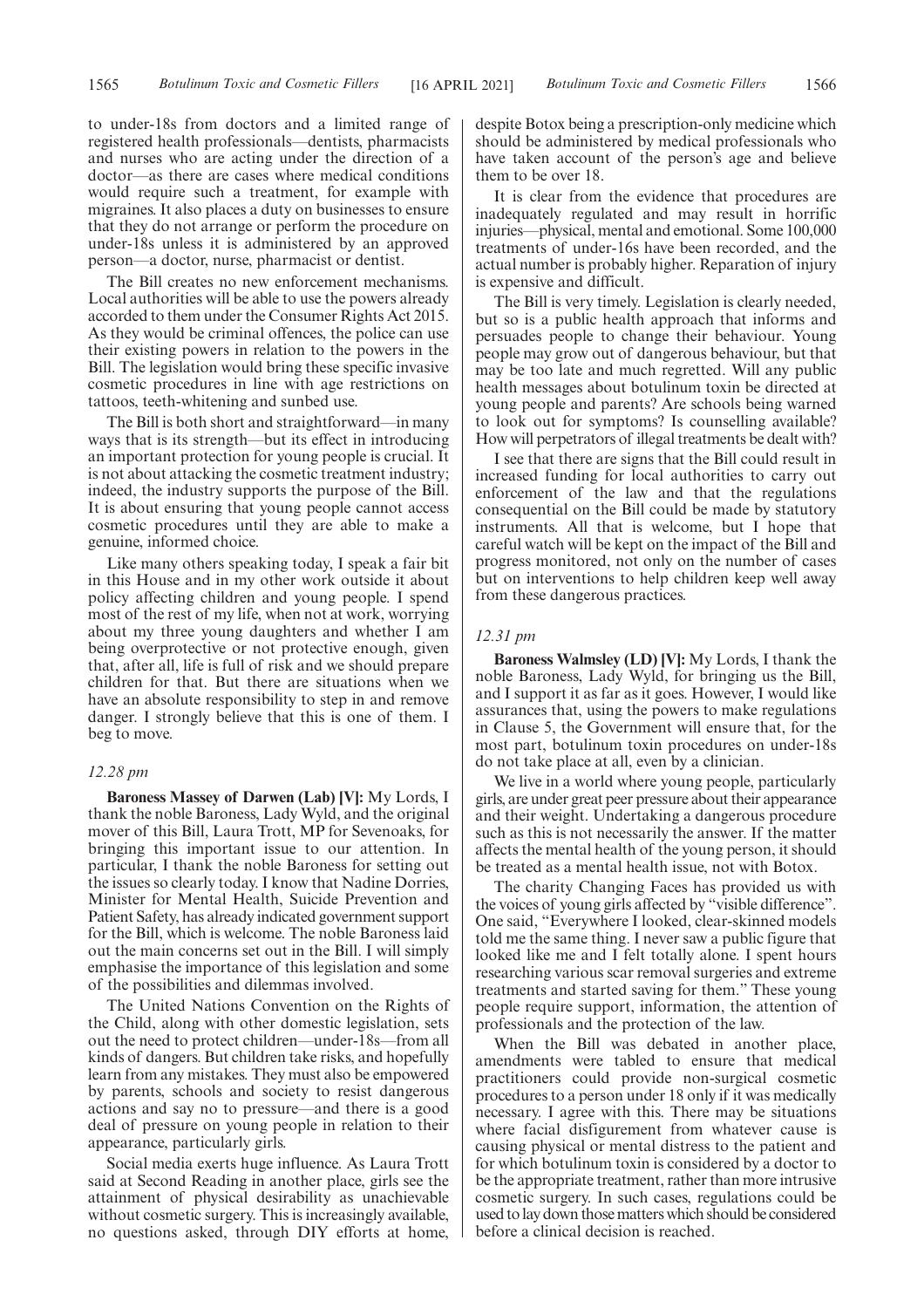#### [BARONESS WALMSLEY]

Laura Trott MP, the sponsor of the Bill, argued that it already had safeguards to ensure that under-18s would receive these procedures only where medically necessary. The Minister, Nadine Dorries, agreed that there would be a review of the regulations to assess any unintended consequences. I would like an assurance that this review will consider regulations to restrict the use of this procedure except in certain clearly defined conditions of medical need.

I am aware that GMC guidance says that doctors performing cosmetic interventions can provide treatment to children only when it is deemed to be medically in the best interests of the patient. However, I would like to see the Government making their intentions clear in regulations that under-18s should not receive this treatment except where strictly medically necessary. I would also like the Minister's assurance that mental health support will be provided to patients in this situation where appropriate.

#### *12.34 pm*

**Lord Lansley (Con):** My Lords, I congratulate my noble friend on bringing this Bill forward and on her excellent presentation, which set out very clearly its purposes and justification. I very much support it.

My noble friend will know, and the House may well recall, that the Bill is in line with one of the recommendations from the *Review of the Regulation of Cosmetic Interventions* led by Sir Bruce Keogh and published in April 2013. Of course, as Secretary of State, I asked him to lead that review back in January 2012, following the PIP breast implant scandal disclosed the previous month. It is fixed in the memory of Health Ministers across the globe—the problems were disclosed by the French Government the day before Christmas Eve, so we all lost our Christmas in 2011. One of the consequences was that the many issues and problems associated with cosmetic interventions and medical devices were exposed. Indeed, the Keogh review did a great deal to help to bring that forward. I think this Bill will be extremely welcome.

While I have this moment, I would mention the Cosmetic Surgery (Standards) Bill in my name, which is way down in the Lords list of Private Members' Bills. It is not going to have the benefit of the House's attention in this parliamentary Session; I hope it may in a future one, perhaps even with the benefit of support from the Government at some point. It also follows up one of Bruce Keogh's recommendations. It was very good that our honourable friend the Member for Sevenoaks was able skilfully to bring this Bill through. I know how difficult it is in another place to get a Private Member's Bill through, even if one is fortunate to get a place in the ballot.

I briefly mention two other things. First, Kevan Jones, who also supports my Bill, spoke in the other place about the issues associated with advertising cosmetic interventions, increasingly on social media these days, and he was right to do so. That is an issue raised in the review that needs to be followed up. I also hope that, in line with my Bill, the Government will encourage the General Medical Council, regardless of legislation or otherwise, to use the Royal College of Surgeons interspecialty committee's work on certification for

cosmetic surgery to try to ensure that it is indicated on the medical register, so that people can identify who is properly certified and qualified to provide cosmetic interventions.

Bruce Keogh's review said—I think I quote correctly that, in

"our view … dermal fillers are a crisis waiting to happen."

It is not a crisis in respect of which young people should be the victims. I am very glad that my noble friend has brought the Bill forward, and I hope that we will be able to pass it into law before the end of this Session.

## *12.37 pm*

**Baroness Bull (CB):** My Lords, I too congratulate the noble Baroness, Lady Wyld, on bringing the Bill to the House and on her excellent introduction.

Restricting the use of Botox and cosmetic fillers in young people seems to me such an unarguable proposition that I could resume my seat at this point. However, I would like to take a moment to set this legislation in the wider context of body image and, in particular, the causes and impact of body image negativity in children.

The term "body image" describes our relationship with our body—how we think and feel about it and how much other people's opinions affect that view. The recent report from the Women and Equalities Committee in the other place reveals that 66% of children feel negative about their body image, with body dissatisfaction identified in children as young as five.

Poor body image matters because of where it leads: low self-esteem, depression, anxiety, body dysmorphic disorder and eating disorders. Poor body image prevents young people from taking exercise, joining clubs, visiting their GP or even speaking up in the classroom. It increases risky behaviours, reduces quality of life and, at the extreme, can lead to self-harm and suicide ideation. It does not go away: poor body image lasts a lifetime. It is not surprising that Professor Chambers of the Nuffield Council on Bioethics describes body image as nothing short of a public health issue.

The factors acting on our sense of our bodies are manifold and unrelenting. From early childhood, we are bombarded with images of unrealistic bodies on screen, in print and online—ideals that young people internalise and then pursue, with social media the perfect platform to idealise and compare. The Commons inquiry highlights the damaging impact of digitally altered or filtered images in advertising across social media, with image editing apps readily available to change our shape or our appearance—apps regularly used by 45% of 11 to 16 year-olds.

I stress all this today because body image dissatisfaction is understood to be a motivator for the pursuit of cosmetic medical interventions. Preventing these procedures for young people who do not have the maturity to give informed consent at least addresses the supply side of the equation, but can the Minister say what we can do to address the demand side? What steps will government take to reduce the image editing, ban altered images and encourage use of a greater diversity of body types in advertising? Will the Government ensure that the forthcoming online harms Bill covers harms related to body image, and will they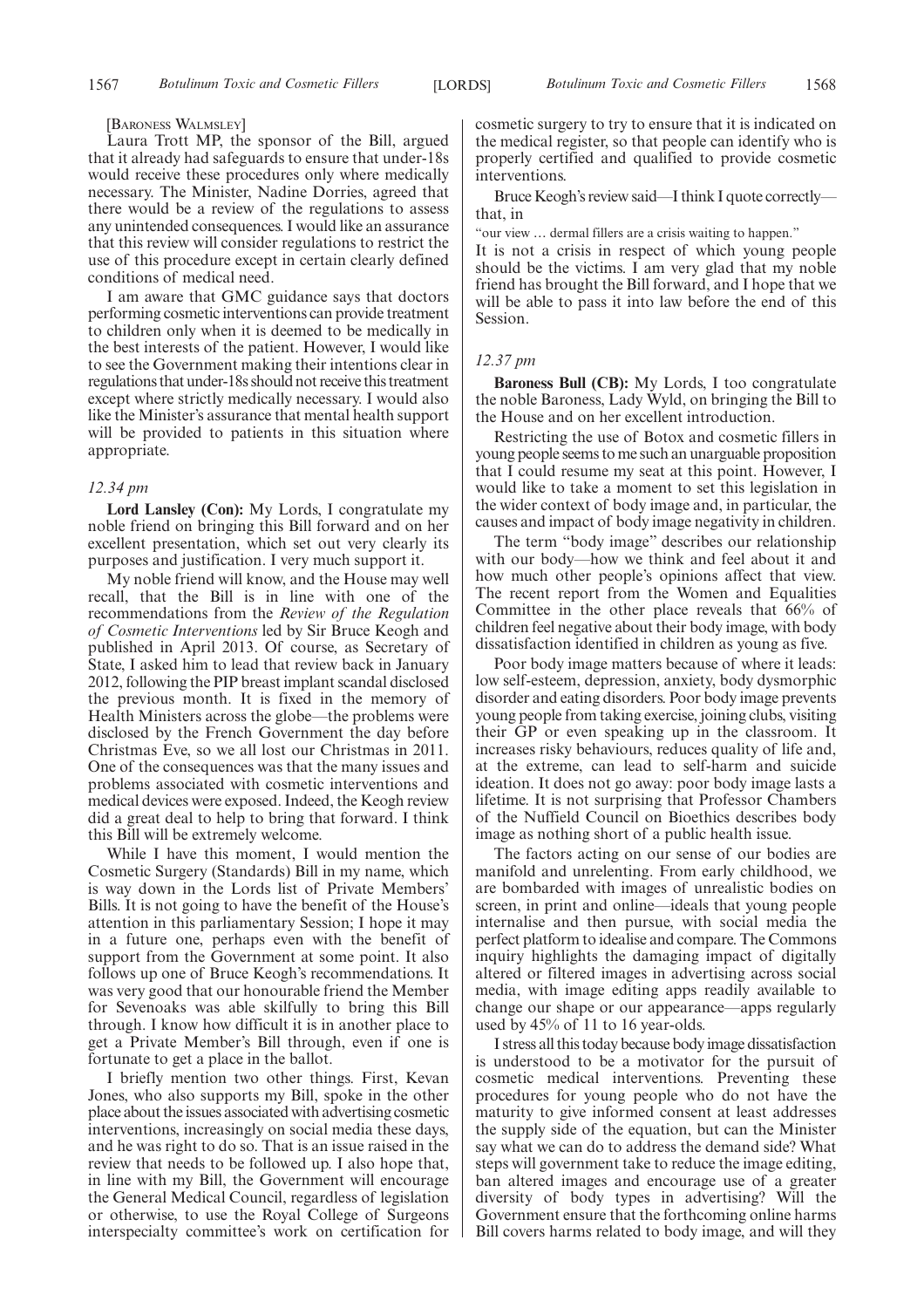reconsider the potential harms inherent in the obesity strategy, particularly those relating to calorie labelling, which the Minister has been good enough to discuss with me?

The Bill is important, I support it and its provisions are welcome, but it addresses only part of the problem. Unless we create an environment in which children are supported to accept and enjoy their bodies as they are, they are likely to carry on chasing the fairy tale dream of a skin-deep perfection that does not in reality exist.

# *12.41 pm*

**Baroness Sugg (Con) [V]:** My Lords, I speak in full support of this Bill. I congratulate my noble friend Lady Wyld for sponsoring it and thank Laura Trott MP for her work on it in the other place.

The non-surgical cosmetic treatment industry is worth over £2.75 billion and accounts for over  $75\%$  of all cosmetic enhancements carried out each year. However, it remains almost entirely unregulated, meaning that legally, cosmetic injections can be administered by pretty much anyone.

A number of reports over the years have highlighted and flagged this problem. The review by Sir Bruce Keogh, commissioned by my noble friend Lord Lansley, found that, among other things, non-surgical cosmetic procedures were almost entirely unregulated. In 2017, a report by the Nuffield Council on Bioethics highlighted several concerns, including "inadequate" controls on the safety of some of the products and the absence of any statutory requirements for practitioners who perform such procedures to have particular qualifications or experience.

I am pleased that the Government have been considering ways that training and qualifications could strengthen sector standards and that they have been exploring the regulation of premises, practitioners, products and consumer safeguards. I welcome moves from practitioners to make these procedures safer, and I commend the work of bodies such as Save Face, an organisation that provides a national register of accredited practitioners.

This Bill is needed, and needed now. We know this is a problem that needs resolving. There are clear complications that can occur through such treatments, which other noble Lords have highlighted. The number of cases of botched jobs has at least doubled in the last year and, given the unregulated nature of the industry, that is probably just the tip of the iceberg.

As the demand for treatment has continued to increase, so have the number of unscrupulous treatment providers. We know that tens of thousands of under-18s undergo cosmetic enhancements every year, with cosmetic fillers being the most common procedure. Children should not be able to access these procedures from unregulated and unqualified providers, let alone with no prior medical or psychological assessment required.

It has been nearly a decade since Sir Bruce Keogh's original and concerning report. In the intervening years, as my noble friend Lady Wyld highlighted in her opening speech, there has been a growing prevalence and normalisation of non-surgical cosmetic procedures. These services are more accessible and more affordable.

For young people, as the noble Baronesses, Lady Massey and Lady Bull, highlighted, there are huge pressures to conform to the unrealistic and unattainable ideals that young people, particularly girls, see on social media.

This Bill will stop the dangerous and unnecessary non-medical procedures that can ruin children's lives. It is narrowly focused and includes exceptions and protections where appropriate. It has been widely welcomed as a positive step forward by the industry and patient safety campaigners and across the political spectrum, and I hope that it moves forward unamended. My particular questions to the Minister have already been asked by other noble Lords today. I am pleased that the Government fully supported the Bill in the other place, and I look forward to hearing the Minister's response.

#### *12.44 pm*

**Baroness Meyer (Con):** My Lords, I too fully support this Bill and thank my noble friend Lady Wyld for introducing it to this House.

If you need to be 18 to get a tattoo or a sunbed session, it stands to reason that Botox and fillers should also be illegal, to protect children under 18 from themselves and from unscrupulous practitioners. It is normal for teenagers to worry about their appearance. However, as we heard earlier, the pressure put on them by social media has led to the increasing normalisation of cosmetic interventions among the young. Children who are still growing should not be considered candidates for cosmetic treatments, particularly with products such as Botox, which paralyses muscle and is used to lessen the appearance of wrinkles. Of course, there may be instances where the prescription of Botox is medically needed, even for under-18s, as we heard, but Botox is at least classified as a medicine, so it must be prescribed by a medically qualified practitioner. The problem is that it can be injected by somebody with no qualifications at all.

Fillers, on the other hand, are classified as devices as opposed to medicines, which means that they are wholly unregulated. Children can, for instance, walk into a shop and get their lips injected by someone with no qualifications at all. Botox and filler parties are quite common among the young, where they inject each other. As with Botox, complications with fillers are not uncommon. They can include the filler moving away from the treated area into other parts of the face. As we heard, some individuals were left with rotting tissue and lumps on their faces, and required lip amputations.

The medical profession itself has tried for many years to get fillers classified as medicines and not devices and to close loopholes such as online purchase, whereby unscrupulous doctors prescribe a product and have it delivered for a fee to someone with no qualification whatever. The young and vulnerable should be protected from unscrupulous exploitation. In other countries, legislation prohibits cosmetic procedures under a certain age. In Germany, for example, no procedure can be done on someone under 18, whether aesthetic or otherwise, without parental consent. In Spain it is the same, and in France the law is even stricter.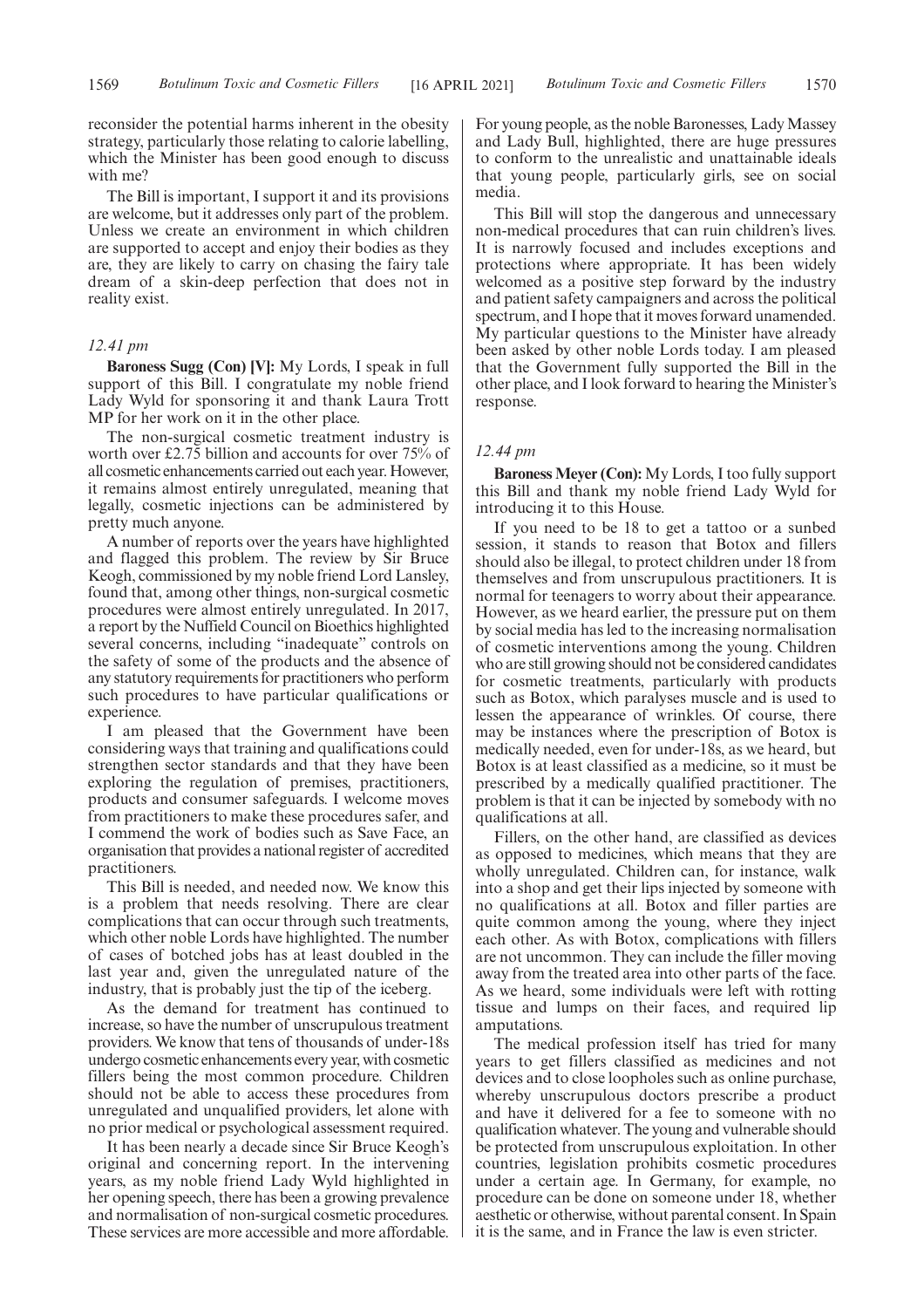Clearly, the Bill must be approved, and I fully support it, but as this business is lucrative, it will be difficult to curb illegal trade. I also look forward to hearing the Minister's responses to some of the questions that were raised about supply.

# *12.47 pm*

**Lord Addington (LD):** My Lords, this is one of those debates where it is very difficult to find somebody who disagrees with the central thrust of what is proposed. The main thing we can say is, why on earth was this not done earlier? I hope that the noble Baroness, Lady Wyld, will accept my congratulations and pass them on to everybody who worked on this Bill in the other place, and to all those who did the prior spadework. This should have happened already. We are patching up a hole here, not dealing with some new problem. The noble Baroness, Lady Bull, described very well—much better than I could—the pressure of social media.

This is not new. When I first came here all those years ago, we were talking about photoshopping images in magazines. However, it is more intense now. It is also not an exclusively female problem. The body image issue generally affects both sexes, but due to fashion, it affects girls predominantly. Can we please make sure that we keep this under review? The Government should be doing more of this—but they should be doing more of many things. I therefore hope that the House and indeed Parliament as a whole will keep an eye on what is going on here.

I had one or two other points to make but my noble friend Lady Walmsley—I am very glad to be on the same team as her—did an excellent job of saying everything I was going to say, and more succinctly.

I conclude by asking the Minister to make sure when he sums up that we get an idea of the Government's overview of this subject. Can he confirm that where these procedures are needed for a medical problem, whether physical or psychological, they will still be available? Their unavailability is the only conceivable objection I can see to this measure being adopted.

I hope that we will all give this Bill a great round of applause—a metaphorical one—so that it gets through quickly, because it will make life a little bit safer and better for people. Even if such a botched procedure is only temporary, that still involves more trauma, which will add to any problems that made the person go there in the first place.

#### *12.50 pm*

**Baroness Neville-Rolfe (Con):** My Lords, like the previous speaker the noble Lord, Lord Addington, I very much support this Bill.

The idea of cosmetic Botox and fillers for under-18s fills me with absolute horror; that horror has been magnified by the debate so far. I speak as a grandparent of five beautiful granddaughters who are adventurous and will grow up to experiment. These kinds of procedures used to be the preserve of those of us who are care-worn and ageing but, with social media, everything has changed. There is a very strong case for early action. I congratulate my noble friend Lady Wyld on her first Bill and her clear introduction. I also congratulate Laura Trott MP in the other place—another emerging talent. They have done really well to secure government support, as my noble friend Lord Lansley said. I look forward to his Bill.

Noble Lords will know that I am always concerned about enforcement. I am glad to see that the Bill uses the powers in the Consumer Rights Act 2015, which I had the pleasure of putting on the statute book when I was a Minister. There are parallels with tattoos and sunbeds. I have faith in local authorities as enforcers of such regulations and in stopping bad practice as such practices go underground, although I always fear that their funding is inadequate.

I am disappointed that no impact assessment is available, but then this is not a government Bill. I have heard that one has been made; perhaps I could have a copy. I would, however, ask my noble friend the Minister or my noble friend Lady Wyld where the new costs are likely to fall and on whom. I assume that operators will lose some of their ill-gotten gains and that there will be a cost in understanding the new requirements, in training and in identifying under-18s accurately.

I know that there was also some concern in the other place that the Bill did not respect the common commencement dates for regulations of 1 April and 1 October. I valued these conventions as a former operator across many regulatory areas when I was in retail—though not in Botox, I hasten to add. They allow for proper preparation and training. However, it is for the Government to set the commencement date under Clause 6, so they may be willing to support that policy.

I wish the Bill a speedy passage so that it is not lost in the forthcoming Prorogation of Parliament before the new Queen's Speech.

#### *12.53 pm*

**Baroness Mobarik (Con):** My Lords, I thank my noble friend Lady Wyld for introducing the Bill. I want to take this opportunity to congratulate my honourable friend Laura Trott MP on championing this important cause.

Like many in your Lordships' House and the other place, I was alarmed to learn that there are currently no statutory provisions in place to restrict access to botulinum toxin and cosmetic filler procedures for children and young people aged under 18. The Bill is therefore a welcome step towards the protection of children from aesthetic interventions, particularly from non-medically qualified practitioners.

It is a chilling thought that children today feel the need—or pressure, more likely—to alter their appearance. The innocence of children is being lost. It was harrowing to learn that, back in 2018, some 100,000 children under the age of 16 had undergone cosmetic procedures, mostly consisting of fillers. It is a sad reflection on our failure to stand up to this global trend of so-called body perfection, which is why I am passionately behind the common-sense, practical measures that the Bill will provide.

We know that the pressures faced by young people today are more extreme than they have ever been. Although much good has come from the near-universal access to the internet that we are privileged to have in this country, we cannot ignore the fact that the social media giants preside over a grave situation in which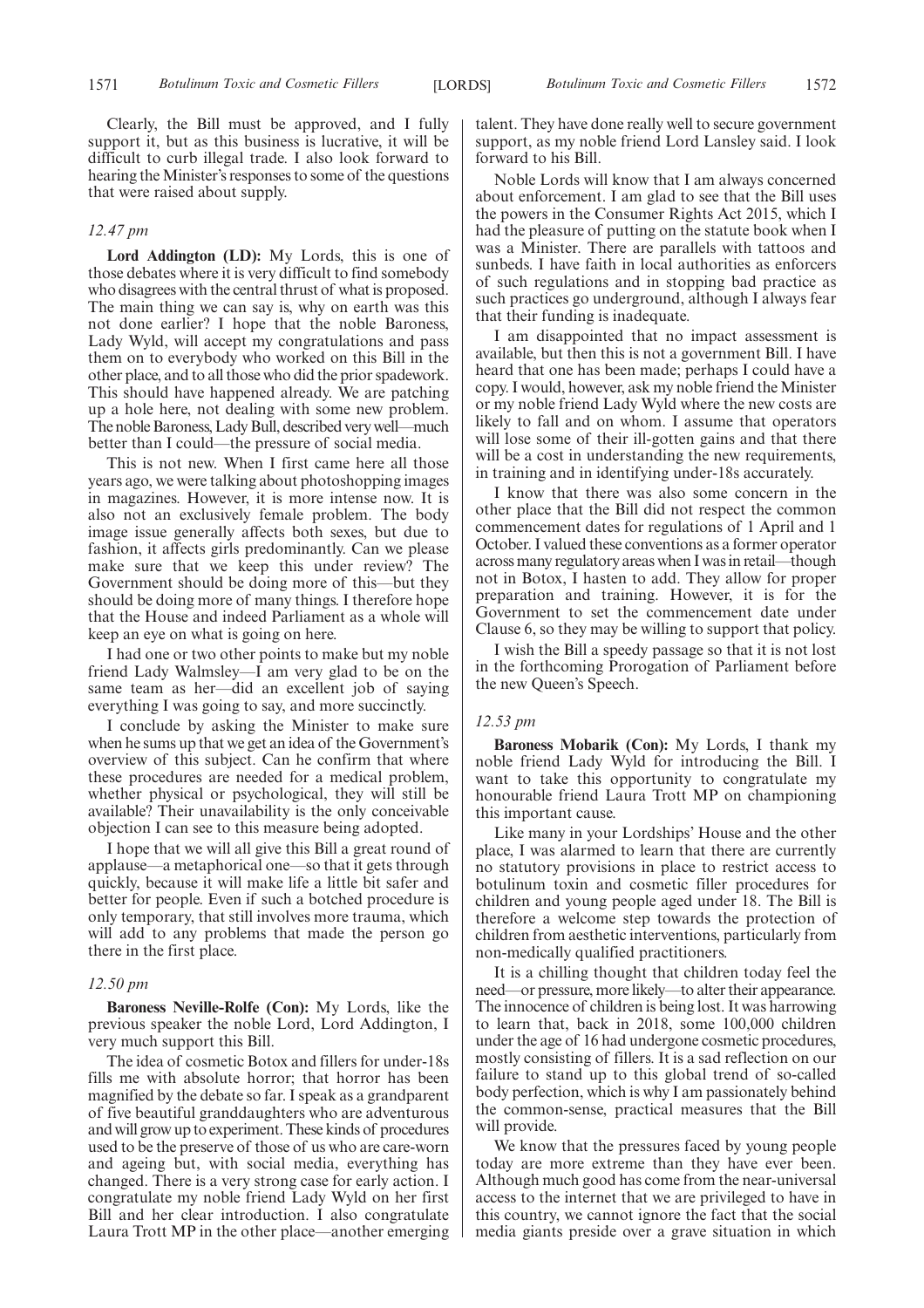the youth of today are constantly bombarded with images, videos and filters that present unrealistic aesthetic ideals. It is no wonder that so many children feel the need for cosmetic alterations. I call on big tech to do what is morally right and protect our children from the unrealistic ideals being forced on them.

At a young and impressionable age, one is heavily influenced by what one hears or sees. The media has become ever more powerful and pervasive in recent decades, with social media platforms enticing young minds to look at images that are unattainable, rather than giving them confidence about their own individuality. I reflect on my own youth: as perhaps the only child from my ethnic background throughout my schooling, having large dark eyebrows and full lips was not very commonplace. Had I had the chance to eradicate them, I probably would have done—but then I would not have been on trend later. What might seem like a good idea to someone at 14 may not be the case when that person reaches the age of 24, not to mention the untold harm and disfigurement that these procedures potentially cause.

While the matter of filters in advertising being shown to young people via social media is not in the scope of the Bill, I believe that the Bill is an important milestone to that end. By prohibiting specific cosmetic procedures being performed on young people for purely aesthetic purposes, we will be putting the necessary safeguards in place—and not before time.

I hope that, if the Bill is passed, the social media giants will consider this legislation a warning shot and so adapt their practices before we are obliged to legislate further. The Bill is long overdue. It is a first step towards providing a proportionate way of protecting our children while not interfering with the mandate of personal choice. To that end, it has my full and unwavering support.

# *12.57 pm*

**Baroness Bennett of Manor Castle (GP) [V]:** My Lords, I thank the noble Baroness, Lady Wyld, for bringing us the Bill, and offer my group's full support. We have heard many important contributions already. I associate myself with the comments of the noble Baronesses, Lady Walmsley, Lady Bull and Lady Sugg particularly the last, on the urgent need for more regulations.

This is a long, obvious and necessary measure. Although it is disappointing that it took so long for it to reach us, at least we are here now. However, it is important to consider why we need this legislation at all. There is little doubt that, while we will soon have this measure on our own soil, once travel restrictions are lifted, at least some who might have sought these practices here will do so overseas where restrictions are, in some cases, less strict or non-existent. There is also the problem of enforcement, of course, as outlined by the noble Baroness, Lady Meyer.

To protect the young people—indeed, all people—of Britain, it is worth thinking about why there should be such demand for these medically unnecessary, expensive and dangerous procedures; indeed, the noble Baroness, Lady Wyld, rightfully and graphically outlined the dangers. Surely this is evidence of the need for much

further action. There has been much talk about, and focus on, the technologically new social media, but it is important that we do not underestimate our children's ability to think critically and clearly about what happens to them and the world they live in—particularly if we provide the educational framework of critical thinking to do so.

It is also important that we do not ignore other, possibly greater, pressures. Your Lordships know about the push that comes from advertising. This includes not just direct advertising for procedures, although we should be looking at considerably tighter controls on that, but broader advertising that depicts airbrushed, perfect features and flawless complexions achieved through art, not life. Look at the sheer level of bombardment with such images to which we are all subjected, whether by choice or not. Less advertising in our public spaces, with more art, poetry and nature instead—there's a radical idea for your Lordships' House.

There is also the pull of insecurity, fear and competition in the workplace. There is the gig economy, with management practices that regularly cull the so-called lowest performers in workplaces. There is the weight of student debt and the fear of economic difficulty. All combine with the assumption that, for a wide range of jobs—practically any job—individuals need to market themselves, present themselves well and compete to get to the top of the pile.

The noble Baroness, Lady Wyld, in introducing this Bill, identified her interest in Ofsted. I hope that she will think about how Ofsted, and all those involved in education, can inoculate our young people against the economic, social and commercial pressures, with strong support for their mental health and well-being, and how we can transform our society and our economy to greatly reduce—even end—these workplace pressures. As the noble Baroness, Lady Massey, said, we need a public health approach— a systems-thinking approach.

#### *1 pm*

**Lord Hannan of Kingsclere (Con):** My Lords, it is a great pleasure to follow the noble Baroness, Lady Bennett, my noble friends, and noble Lords opposite. In fact, I would like to associate myself with all the informed concern and expertise brought by so many more qualified than myself. I do not want to add anything to what has already been said, other than to associate myself with the congratulations for my noble friend Lady Wyld, and for Laura Trott for bringing the Bill before us.

Instead, allow me to invite your Lordships to ponder the somewhat anomalous legal position in which a 16 or 17 year-old British subject finds himself or herself. At that age, you are allowed to pay tax but not to quit full-time education; you are allowed to have sex but not to watch it on the screen; you are allowed to smoke cigarettes but not to buy them. Anomalies are intrinsic in any legal system in our imperfect, Aristotelian, sublunary world. An anomaly is not intrinsically a reason not to do something. None the less, there has been something of a harmonisation around the age of 18 as the moment at which we recognise legal adulthood and informed consent. You have to wait until your 18th birthday to buy a bottle of wine, a knife or a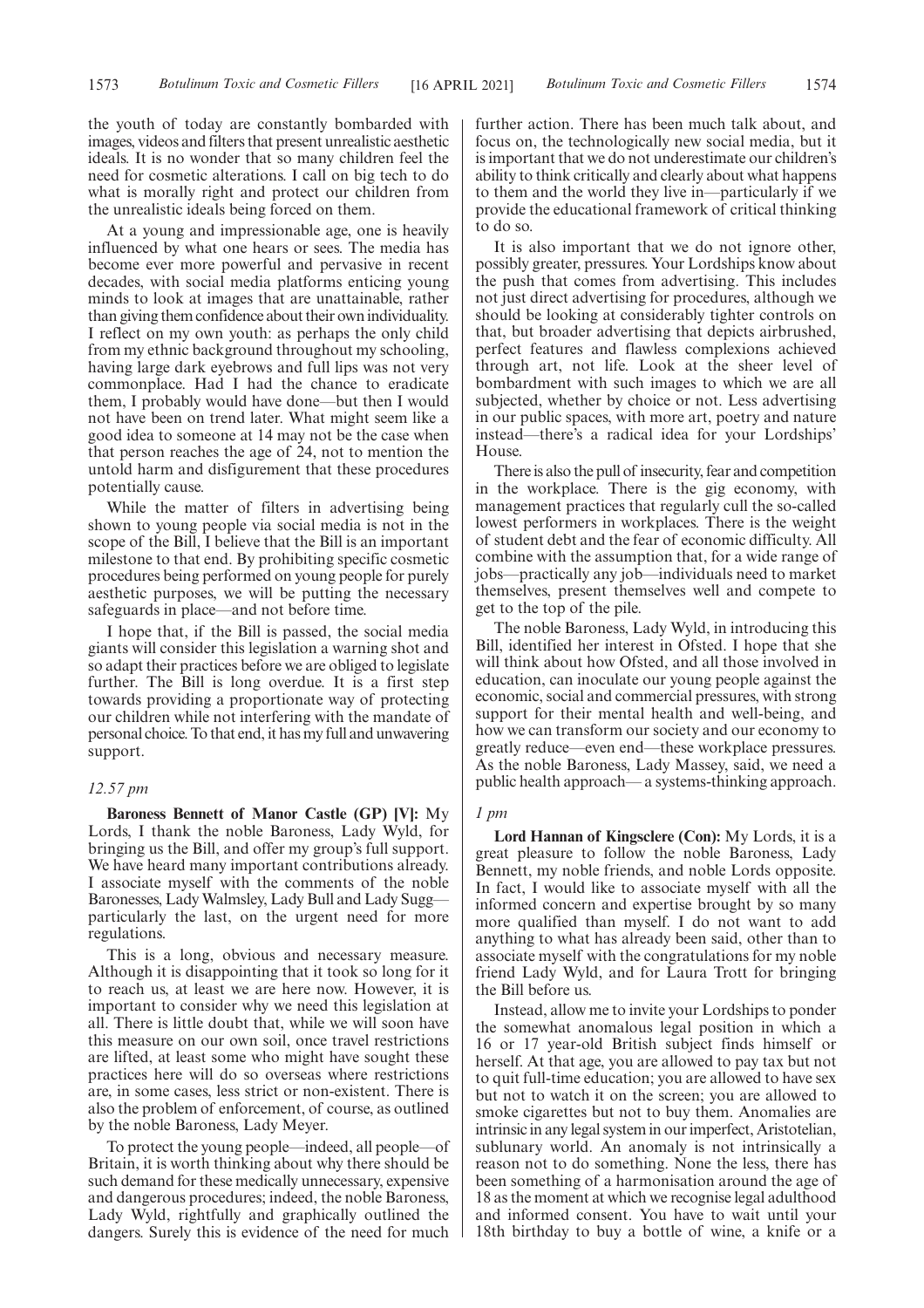#### [LORD HANNAN OF KINGSCLERE]

mortgage—though probably not in that order. You have to wait until you are 18 before you can serve on a jury or indeed be confined in an adult prison.

In a way, all that this legislation is doing is bringing this procedure into line with what we are increasingly recognising as the age at which adulthood begins. This has been, by the way, a move carried out under Governments of all parties—it was the previous Government, I think, who raised the age for buying fireworks, using sunbeds, buying knives and so on.

I leave your Lordships with the thought that it would be extraordinary to ban people under the age of 18 from making all these decisions about their own bodies while enfranchising them, and thereby allowing them, through the ballot box, to play a part in deploying the full coercive power of the law on the decisions that other people are allowed to make. If 18 is the age of adulthood, it would be extraordinary, whether in elections or referendums, to lower it. If you cannot get fillers then you should not have the franchise.

## *1.03 pm*

**Baroness Gardner of Parkes (Con) [V]:** My Lords, I welcome this legislation. The growth in social media, instant likes and dislikes as regards body image, and peer pressure to improve a false perception of not being body perfect, all add up to pressure on children these days, so this has not come too soon. My concern, however, is whether the Bill goes far enough. The effect of the proposals is to ban anyone not qualified to use such fillers and toxins, the consequences of which I completely agree can be extreme. But I cannot help but wonder why, other than in medically justified cases, under-18s need this work done at all.

The noble Lord, Lord Addington, made a very good speech, and the comment on botched jobs doubling last year should give us real cause for concern. Should the legislation not provide a blanket ban, and then allow for limited exceptions, such as in cases of disfigurement after an accident, a birth defect or similar, for any such work to be carried out on a child?

#### *1.04 pm*

**Baroness Brinton (LD) [V]:** My Lords, I declare my interest as a vice-president of the Local Government Association and congratulate Laura Trott MP and the noble Baroness, Lady Wyld, on promoting this longneeded Bill. It is important to say from the start that we on these Benches believe that this Bill will provide a safer environment for those children and young people who are tempted to seek treatments, including Botox, fillers and cosmetic treatments, which currently can be administered by unqualified individuals. To be frank, like some other speakers today, we would welcome stronger regulation of those administering these treatments to adults too. But we have some questions about how this Bill, as it stands, might be improved to ensure safety and regulation to make it work.

We have heard from noble Lords horror stories of staff treating individuals with complex and sometime disastrous consequences. I agree with the noble Baroness, Lady Bull, and my noble friend Lord Addington that young people, mainly girls, are encouraged to have treatments such as these. That speaks to the very dangerous body image agenda that is far too prevalent. Although not part of this Bill, we must ensure that schools and wider society reinforce the key point that we are all different, and that judging people on the way that they look is short-sighted and damaging.

As my noble friend Lady Walmsley mentioned, in the UK, Changing Faces is a charity that supports everyone with a visible difference, including people born with, and those acquiring, visible differences during life. Changing Faces makes the point that these young people may need the use of invasive or non-invasive cosmetic interventions to help them manage and control their condition, mark or scar, along with other physical treatment or mental health support that they also need to access. It is vital that any child or adult is appropriately supported with the right information. Along with Changing Faces, we hope that people—whether children or adults—would always have this advice and treatment from a healthcare professional. It is good that this Bill starts that process for those under 18. Changing Faces has a long track record of signposting its clients to their GPs and consultants to make sure that they get the correct advice. This is excellent practice.

We also agree that adverts for these treatments should not be available to the under-18s. Advertisements have too often promoted a stereotypical perception of beauty, and offering to "fix" perceived imperfections can be damaging to a child or young person, particularly one with a visible difference. Hannah, a young client of Changing Faces, explains her experience:

"In the early days of social media, there were constantly adverts for different cosmetic procedures and I felt everywhere I looked, someone was saying I was ugly and needed to be fixed. Young people, whether they have a visible difference or not, must be protected from advertising that promotes cosmetic interventions. How can young people be expected to craft a healthy body image when the world is telling them that they can be fixed? Online spaces are tricky to make safe for young people, but it is possible to minimise the impact that unrealistic body image has on their developing minds by limiting advertising."

#### Hannah is so right.

Our second concern from these Benches is on the effective policing of the proposals in this Bill. As outlined by the noble Baroness, Lady Neville-Rolfe, can the Minister confirm that the regulation proposals in this Bill match tattoo parlour and sunbed regulations? This should be an absolute minimum, because the treatments outlined in today's Bill are less reversable than tattooing, piercing and tanning. Can the Minister explain how local authorities will be able to enforce these regulations? The Government's repeated cuts to local government have severely impacted local weights and measures teams. Without the resources to police it, this Bill will fail, meaning that most enforcement will be retrospective, so that the offences by bodies corporate will be important.

That brings me to my final point. For any Bill to have effect, the threat of serious financial harm to organisations is the most likely deterrent. The most obvious defence is that corporates will need to be fully implicated. It is set out in Clause 3(2), which starts:

"If the offence is proved to have been committed with the consent or connivance of, or to be attributable to any neglect on the part of … any director, manager or secretary of the body corporate"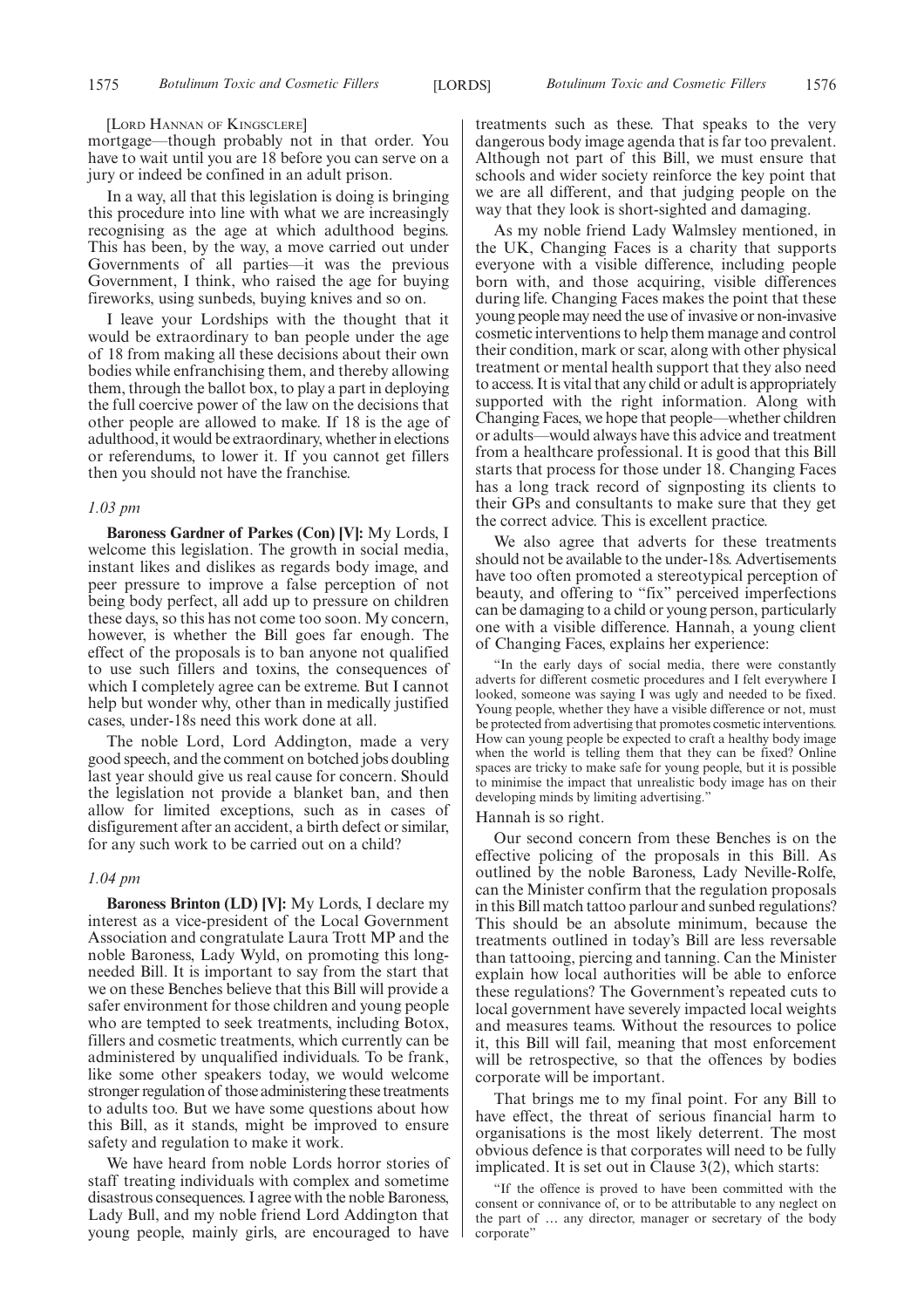et cetera. This seems analogous to the corporate manslaughter situation, whereby virtually no CEO ever gets prosecuted and yet fewer are convicted.

We are concerned that the Bill, if passed, would not be policed due to under-resourced councils and, if dealing with a breach, only the local, low-paid operative would be prosecuted. Can the Minister say whether the Government have a plan properly to license, resource and supervise such therapies? I look forward to the Minister's response and to supporting this Bill as it starts its passage in your Lordships' House.

# *1.10 pm*

**Baroness Wheeler (Lab):**My Lords, I too congratulate the noble Baroness, Lady Wyld, on sponsoring the Bill and on her excellent introductory speech, which clearly set out the overwhelming need for urgent and longer-term action to bring the regulation of botulinum cosmetic fillers for under-18s in line with other appearance-related procedures, such as tattoos and sunbed use, for which there is already a statutory minimum age of 18. This is what we know the public would expect and, as we have heard, mostly assume we already have.

Like other noble Lords I was shocked to realise that this crucial area is as unregulated as it is and that in 2018 an estimated 100,000 under-16s underwent cosmetic enhancements. It is also important to note that Sir Bruce Keogh's 2013 review was also shocked, and that shock was reinforced by the 2017 Nuffield Council on Bioethics review, which highlighted major safety concerns. Everybody has been shocked ever since then, but now we are at last able to begin the process of remedying this deeply worrying situation,

Progress is obviously due to the tireless work and determination of Laura Trott MP in the Commons and the Bill's many supporters, in particular the co-chairs of the All-Party Group on Beauty, Aesthetics and Wellbeing, Carolyn Harris MP and Judith Cummins MP. They have highlighted the lack of age restrictions for these procedures and concerns about advertising and social media promotion that leave young people at risk. The APPG's inquiry is ongoing and has brought together people from across the sector to talk about the lack of robust, consistent and enforceable standards. It is a tribute to the cross-party work that has taken place across both Houses on these vital issues, and when it reports it will be a valuable tool to build on the initial measures in the Bill.

Like other noble Lords, I pay tribute to the pioneering Save Face charity for its campaigning and awarenessraising, its voluntary register and its work to build the necessary standards and safeguards through its accreditation with the Professional Standards Authority for Health and Social Care.

The Bill is an important step forward and fully supported by Labour. It is welcome because it prohibits specific procedures being performed on young people under the age of 18, except under the direction of a registered health professional, and prevents businesses arranging or performing procedures on under-18s on their premises. Most importantly, its provisions do not affect the vital medical use of Botox or fillers by appropriately qualified medical practitioners, such as Botox treatment for conditions such as Bell's palsy, which will remain available where there is an assessed need.

During the course of the Bill and in today's speeches we have heard about the horrific consequences for vulnerable young people when procedures go wrong, including the worst-case scenarios of infection, permanent scarring and tissue death, as well as serious psychological and mental health problems for young people whose lives have been seriously impacted by botched procedures undertaken by unqualified and improperly trained staff who bear no responsibility or accountability when malpractice occurs.

As the British College of Aesthetic Medicine stresses:

"Dermal fillers in particular are plain dangerous in the wrong hands".

#### Its call for

"a wider regulatory regime, which supports controlled access to prescription medicines, and which differentiates aesthetic medicine from beauty therapists, spas and salons"

is the vital work that will need to follow from the Bill.

Noble Lords, especially the noble Baroness, Lady Bull, have spoken movingly of the pressure on young people to conform to the body images they see around them, especially on social media, which holds so much power over today's youth and is flooded with adverts for treatments claiming to make them look younger, thinner and prettier. The Childline, Mental Health Foundation, YoungMinds and Save Face surveys all show an alarming picture of the impact of all this on young people's sense of self-worth and their physical and mental health. The thousands of young people who view procedures such as lip fillers as easy, temporary and comparable to getting a haircut or manicure are deeply concerning when the results can have a profound and extensive impact on so many lives.

Under Clause 4, there are significant new responsibilities for local authorities to reinforce the provisions of the Bill using their powers available under Schedule 5 to the Consumer Protection Act, which we welcome as local councils are best placed to monitor local businesses and developments. The Explanatory Notes to the Bill acknowledge that it may result in an increase in revenue support under the Local Government Finance Act 1988, and the Commons has agreed a money resolution to give effect to any decision on this. Noble Lords have expressed serious concerns, which we echo, about what new money will be made available to local authorities to meet these responsibilities in the light of the huge funding cuts they have faced in the past decade. Can the Minister reassure the House that new money will be made available to implement the provisions of the Bill? Without additional funding it is hard to see what local authorities will actually be able to achieve.

I also seek clarification about the scope of the Bill. As I understand it, the Bill applies only to procedures carried out in England, reflecting the fact that public health is devolved. In so doing, it amends the Consumer Rights Act and the Human Medicines Regulations 2012, both of which have wider England and Wales or UK territorial scope. The Human Medicines Regulations also cover Northern Ireland. I would be grateful if the Minister or the noble Baroness, Lady Wyld, could confirm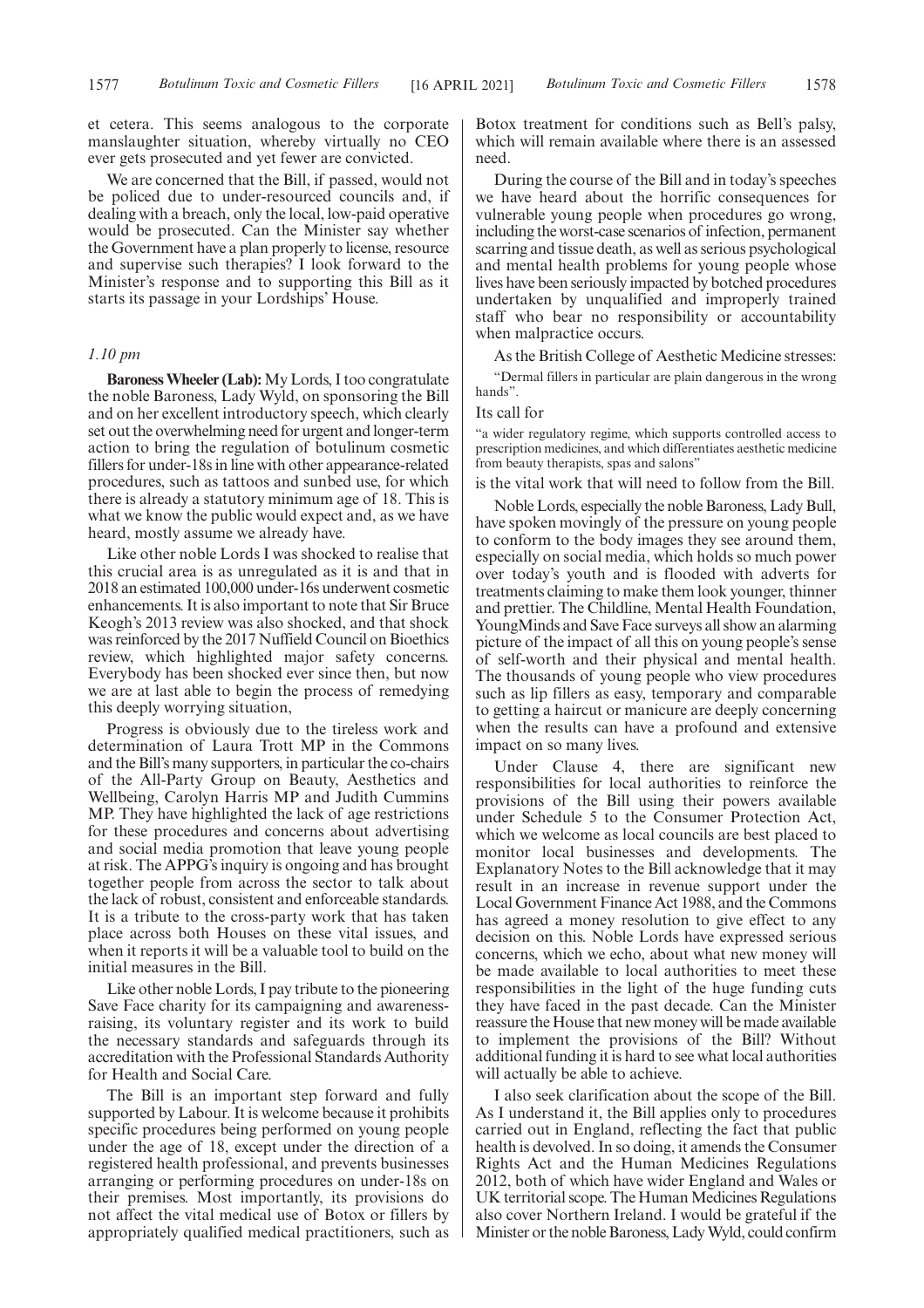#### [BARONESS WHEELER]

whether this would be solely for the purpose of making consequential amendments and what work and consultation with appropriate devolved bodies is envisaged in this respect.

As we have said, the Bill is a welcome first step to address the growing threat of unregulated cosmetic treatments to young people's mental and physical wellbeing, but it is just that: a start which lays the groundwork for future change. We strongly support the Bill and look forward to the Minister's response to noble Lords' questions on how its provisions are to be taken forward, the timescales for implementation, the proposals for the review of regulations and guidance that has been spoken about, and the next steps that need to be taken to ensure effective future monitoring and regulation.

# *1.17 pm*

**TheParliamentaryUnder-Secretaryof State,Department of Health and Social Care (Lord Bethell) (Con):** My Lords, I am enormously grateful to all those who have contributed to this lively debate today and pay particular tribute to my noble friend Lady Wyld for sponsoring the Bill, as well as to the honourable Member for Sevenoaks who navigated its passage through the other place. It would also be right to pay tribute to Professor Sir Bruce Keogh for his review of regulations on cosmetic interventions, which was mentioned by many noble Lords and has clearly paved the way for this important Bill. I reassure my noble friend Lord Lansley that his plug for his Private Member's Bill has been well and truly heard by the Minister.

The Government are pleased to support the introduction of an age restriction for botulinum toxin and fillers. As my noble friend Lady Wyld showed so clearly, the provisions in the Bill will ensure that young people are accorded the highest protections to safeguard their physical and psychological health. There are already statutory age restrictions in place for tattooing, teeth whitening and sunbed use. It makes no sense that there are not similar protections for invasive, injectable cosmetic procedures.

Botulinum toxin, dermal fillers and laser hair removal account for nine out of 10 non-surgical treatments performed in the UK—an astonishing proportion. Analysis by my department last year estimated that as many as 41,000 botulinum toxin procedures may have been carried out on under-18s in 2020 and that more than 29,300 dermal filler procedures may have been undertaken on under-18s in 2017. I support the decision to focus on the treatments covered by the Bill, as introducing an age restriction on botulinum toxin and fillers will protect the greatest proportion of young people seeking a cosmetic procedure at this time.

To practise in the UK, doctors must be registered and hold a licence to practise with the General Medical Council, the regulator of doctors. The GMC publishes clear standards of practice and guidance for doctors, including *Good Medical Practice,* which covers consent, the treatment of patients aged under 18 years and safeguarding vulnerable patients. On my noble friend Lady Neville-Rolfe's point on costs, keeping up to date with these provisions is the normal cost of doing business in this area.

The department is working with stakeholders to assess the need for strengthened safeguards around the regulation of providers who offer some of the more invasive non-surgical cosmetic procedures. I completely take on board the points made by the noble Baronesses, Lady Wheeler and Lady Brinton, on the advice given by the excellent Changing Faces charity on the need to protect the surgery that some young people with particular needs may require.

I assure the noble Lord, Lord Addington, the noble Baroness, Lady Walmsley, and others who have asked that the department is working closely with the Medicines and Healthcare products Regulatory Agency to develop our future regulatory regime for medical devices, which prioritises patient safety. As part of this, we will consider whether to bring all dermal fillers and any other relevant procedures into the scope of the device legislation.

Measures in the Bill complement other important work that we are taking forward. I assure the noble Baroness, Lady Massey, and others who asked that public health and mental health messages to our children and young people are key priorities in our long-term plan for the NHS. In addition to the existing funding as part of the long-term plan, the Government recently announced a further £79 million boost to funding for children and young people's mental health. In addition, in July last year we launched*Tackling Obesity: Empowering Adults and Children to Live Healthier Lives*.

On the touching comments on body image by the noble Baroness, Lady Bull, I completely agree that we must seek better understanding of the motivations that may be driving consumer demand among young women. We have put in place the first government-led women's health strategy for England. This will set an ambitious and positive new agenda to improve the health and well-being of women across England. I encourage the noble Baroness, Lady Bull, and all other Peers who have a valuable contribution to make to ensure they hit the end-of-May deadline for evidence.

The Government plan to make a full response to the Independent Medicines and Medical Devices Safety Review report chaired by my noble friend Lady Cumberlege later this year. To ensure that patient voices are heard as we move forward, a patient reference group has been established and is working closely with the department.

On the points made by the noble Baroness, Lady Bull, I note that the House of Commons Women and Equalities Committee recently published the findings of its inquiry into body image. The findings offer insight, and it is disturbing to note that the inquiry's public survey found that 61% of adults and 66% of children feel negatively or very negatively about their body image most of the time. These figures are even higher for specific groups including women, people with disabilities and transgender people. It is clearly far too high.

These are very personal issues. My noble friend Lady Wyld has spoken of her three daughters and my noble friend Lady Neville-Rolfe spoke of her beautiful granddaughters. I have two daughters of my own and worry daily about the world they live in and their consumption of social media. I should be clear to noble Lords who have raised these points that the Bill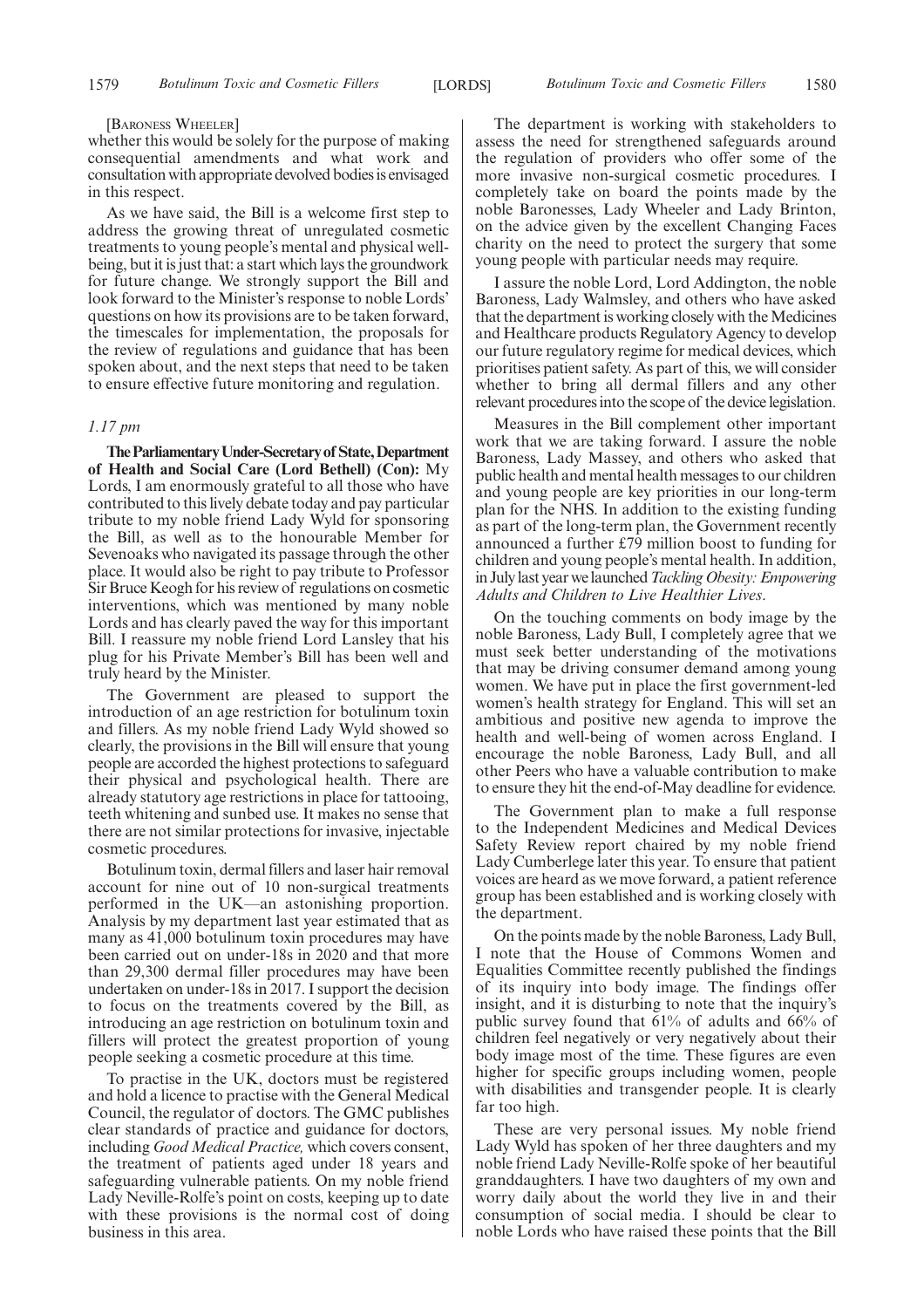before us has a tight focus, and social media is not the target of the Bill. I join my noble friend Lady Mobarik in calling for big tech to do all it can in this area. I reassure noble Lords that the online safety Bill will be ready this year. The legislation will help ensure that children can make the most of the benefits of going online while staying as safe as possible.

The noble Baroness, Lady Wheeler, asked some specific questions about the Bill's powers. I would be glad to write to her to clarify her questions. In the meantime, I urge noble Lords to resist any temptation to try to improve the Bill through amendments and risk losing it altogether. Time is so tight before the end of the Session.

That leaves me to congratulate my noble friend Lady Wyld and, recognising the encouraging words from the noble Baronesses, Lady Brinton and Lady Wheeler, I offer the Government's support to this important Bill.

#### *1.24 pm*

**Baroness Wyld (Con):** My Lords, I am so grateful to everybody who spoke in the debate today. I know we are tight on time; I see the Whip looking up at me. I wish I could go name by name through everyone and respond, because so many important issues came up.

As the noble Lord, Lord Addington, so rightly said, others did all the spade-work. I must pay tribute to my noble friend Lord Lansley. I am really delighted that he was able to come in to support me today. I am very grateful to the Minister for his comprehensive response and to the Opposition Benches, as I have said, for their support thus far.

It was a very moving debate. It made me think a lot about my own daughters and the world they are growing up with, as I said. As adults, when one comes to terms with our own physical imperfections, it is easy to forget the great pain that one feels as a young person or child at being different in any way. I will be glad if we can do a little today to help.

I hope that, with such breadth of support, we ensure the Bill has a speedy passage through your Lordships' House. I echo my noble friend the Minister's plea that the temptation to table helpful amendments is resisted. I think and hope it is. I beg to move.

# *Bill read a second time and committed to a Committee of the Whole House.*

**The Deputy Speaker (Lord Faulkner of Worcester) (Lab):** We shall move on to the third Private Member's Bill in a moment, but we will allow the Chamber to clear and re-form itself before we do so.

# **Arrangement of Business**

*Announcement*

*1.28 pm*

**The Deputy Speaker (Lord Faulkner of Worcester) (Lab):** My Lords, the Hybrid Sitting of the House will now continue. I ask Members to respect social distancing.

# **Animal Welfare (Sentencing) Bill** *Second Reading*

*1.28 pm*

# *Moved by Lord Randall of Uxbridge*

That the Bill be now read a second time.

**Lord Randall of Uxbridge (Con) [V]:** My Lords, I beg to move that this Bill be now read a second time. I am delighted to be able to sponsor this Bill as it passes through your Lordships' House. I pay tribute to my honourable friend in the other place, Chris Loder, who has successfully steered the Bill through all its stages there—no easy task.

The Bill realises an important commitment from the Government on animal welfare, assists the courts in their essential work and helps to keep this country at the forefront of the care and protection of animals. I also mention Anna Turley, who is no longer an MP but introduced an earlier version of this Bill during her time in the other place.

Every animal deserves to live a dignified life and we should act conscientiously, while acknowledging that this is an emotive subject, to ensure that this is the case. We have an obligation to provide for the welfare needs of animals we have control over, which should be safe in our care, whether they be as pets or farm animals or in other captive environments.

Like many Members in the other place and in your Lordships' House, we have pets that have been a constant companion to us, particularly in these rather testing Covid times. My own rescue hound was provided by a local gentleman, Roger Warren, who rescued our saluki/whippet cross as a puppy in a pitiful condition and nursed her back to health. Anyone seeing her today would not realise her terrible past. Mr Warren, who has rescued many dogs and many other animals, told me about the incredible cruelty that he has seen, including greyhounds that have had their paws smashed with a hammer.

Under the Animal Welfare Act 2006 the maximum penalty for animal cruelty offences is six months' imprisonment and/or an unlimited fine. The Bill would increase the maximum sentence for those convicted of the worst animal cruelty offences in England and Wales from six months to five years. It is a straightforward but much-needed measure that would ensure that those who harm an animal by, for example, causing unnecessary suffering, mutilation or poisoning face the full force of the law. That would include cases of systematic cruelty such as the deliberate, premeditated and sadistic behaviour of ruthless individuals and gangs who use dogfighting to fuel organised crime. The Bill would mean that English and Welsh courts had sentences at their disposal commensurate to the most serious cases so that the punishment could fit the crime. That would send a clear signal that there is no place for animal cruelty in this country.

My association with the Bill began when I was a special adviser to the then Prime Minister, Theresa May. I convened and chaired a round table on the subject, hearing the views of a coalition of animal welfare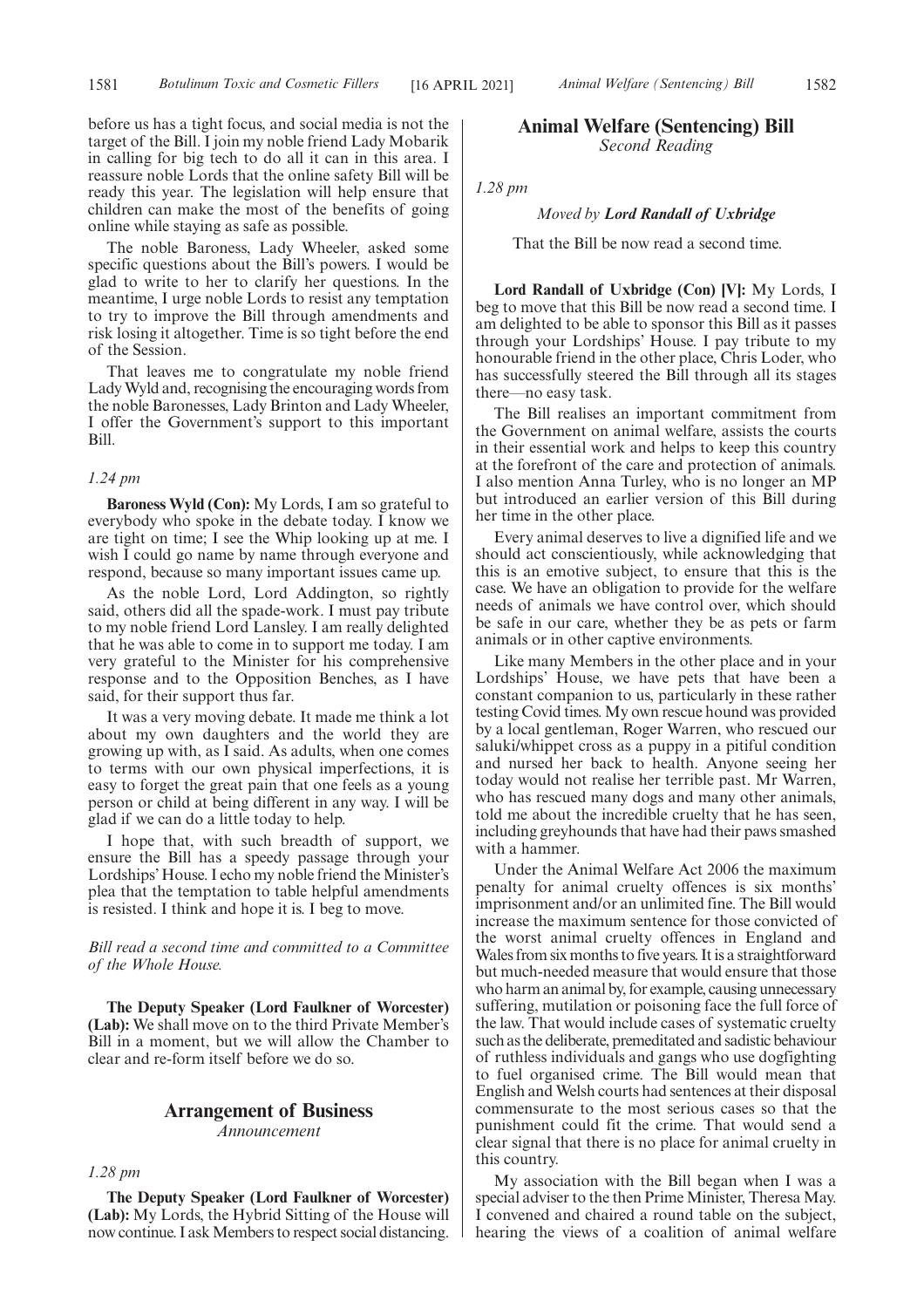#### [LORD RANDALL OF UXBRIDGE]

organisations such as the League Against Cruel Sports; the RSPCA; Battersea Dogs and Cats; the Humane Society International; Compassion in World Farming; IFAW; Cats Protection; Dogs Trust; A-Law, the UK Centre for UK Law; Blue Cross; and World Horse Welfare. I commend their effectiveness in supporting the Bill and the increased maximum penalties that it would provide. I particularly thank Andy Knott, the CEO of the League Against Cruel Sports, for his constructive and pragmatic approach to the Bill and for undertaking a lot of the heavy lifting with coalition members.

I want to recognise the many individual members of the public who collectively fill our postbags and sign e-petitions each year concerning animal welfare issues. I particularly want to mention the pupils of Redhill Preparatory School in Haverfordwest, who recently wrote many individual letters to me. Their deputy head teacher, Vicky Brown, should be congratulated on getting her pupils involved in the democratic process.

The legal and moral imperative that this important Bill addresses and the support it has already received are why I regard it as a privilege to be able to sponsor its passage through this House. The Bill would amend Section 32 of the Animal Welfare Act 2006, which currently sets out a maximum penalty of six months' imprisonment and/or an unlimited fine for the more serious "prevention of harm" offences.

The current sentence is much lower than the European average for animal welfare offences, which is two years, and many countries have much higher maximum penalties. Northern Ireland has a maximum penalty for animal cruelty offences of five years' imprisonment, set in August 2016, and the Scottish Parliament passed a Bill in June 2020 to implement a five-year penalty within Scotland. I am pleased to say that this Bill would ensure that England and Wales also had one of the toughest punishments in the world, bringing us into line with the penalties available in other countries including Australia, Canada, New Zealand, India and Latvia, which all have a maximum of five years' imprisonment.

There have been several cases where very serious cruelty had been inflicted on animals and, in sentencing, the judges were clear that they would have imposed a higher penalty or a custodial sentence had the Animal Welfare Act made provision for that. A man was convicted of causing unnecessary suffering to his cat. He committed several appalling acts including burning the cat, attempting to flush her down the toilet, attempting to strangle her and throwing her against a wall. He was sentenced to 18 weeks' custody suspended for two years, banned from keeping pets for 10 years and ordered to pay £440 in costs. In another example a man deliberately set his dog on a pet cat, which was mauled to death. He was jailed for 18 weeks after admitting causing cruelty and banned from keeping animals for life. The comments of the judiciary in these examples are telling. In the first case the magistrate said that the offender was "extremely dangerous" and that she would have liked to have put him in prison for as long as she could. In the second case the chairman of the Bench said when passing sentence that

"we would if we were actually permitted to do so have imposed a far greater custodial sentence.

Aside from the cases tried in our courts every year, animal welfare organisations complete important work in rescuing and rehoming animals. In many cases those animals have arrived at their door because the owners have suffered a change in circumstances, but others have been rescued from the most appalling acts of violence. Some of the animals that welfare organisations receive must then be nursed back to health over lengthy periods. Providing that care costs rehoming centres, often established on a not-for-profit basis, many thousands of pounds in veterinary bills. We need to strongly discourage people from committing such acts in the first place.

The Animal Welfare Act is very effective legislation under which some 800 people are successfully prosecuted every year for animal cruelty. In that respect the Act is serving our animals well but, as with any law, we need to revise it when there are improvements to be made, and that includes revising its penalties. As a result, and to address the previously mentioned issues of dogfighting, comments from the judiciary and the cost to animal welfare organisations, I and many others, including the Government, believe it is high time that animals were offered more robust protections. Offenders should face tougher sentences for causing harm to animals.

I know that many noble Lords have spoken up for animal welfare over the years, and I am sure they will do so again. I hope that with their assistance we can see this Bill reach the statute book and provide the protection that animals in our care or under our control deserve. This will secure an improvement not just to animal welfare but to society through a reduction in the instances of animal cruelty and criminality.

The Animal Welfare (Sentencing) Bill is a simple one amounting to just two clauses. Clause 1 is the focus of the Bill. It outlines the mode of trial and maximum penalty for certain animal welfare offences. As I have previously outlined, under the Animal Welfare Act the maximum penalty is currently six months and/or an unlimited fine. Clause 1 would change the maximum custodial sentence available for the five key offences defined as "prevention of harm". Under Clause 1 the existing maximum penalty of six months would still apply in cases where offenders were summarily convicted. However, where offenders were convicted at a trial heard at the Crown Court, they might now receive a higher penalty of up to five years imprisonment and/or an unlimited fine.

Clause 2 provides for the Bill to extend to England and Wales, arrangements for its commencement and the Short Title. Animal welfare is a fully devolved matter but in the case of this Bill the Welsh Government have confirmed that the new maximum penalty should also apply in Wales, and the Bill is drafted on that basis. The Bill is set to come into force after two months if it receives Royal Assent. The revised maximum penalties are not retrospective so would not apply to offences committed before the Bill came into force.

The public care passionately about the welfare of animals. Making sure that the way in which we treat animals reflects who we are as a nation is a priority for the people, illustrated by the great lengths to which they go in petitioning the Government on the subject. The Bill would be a significant step towards ensuring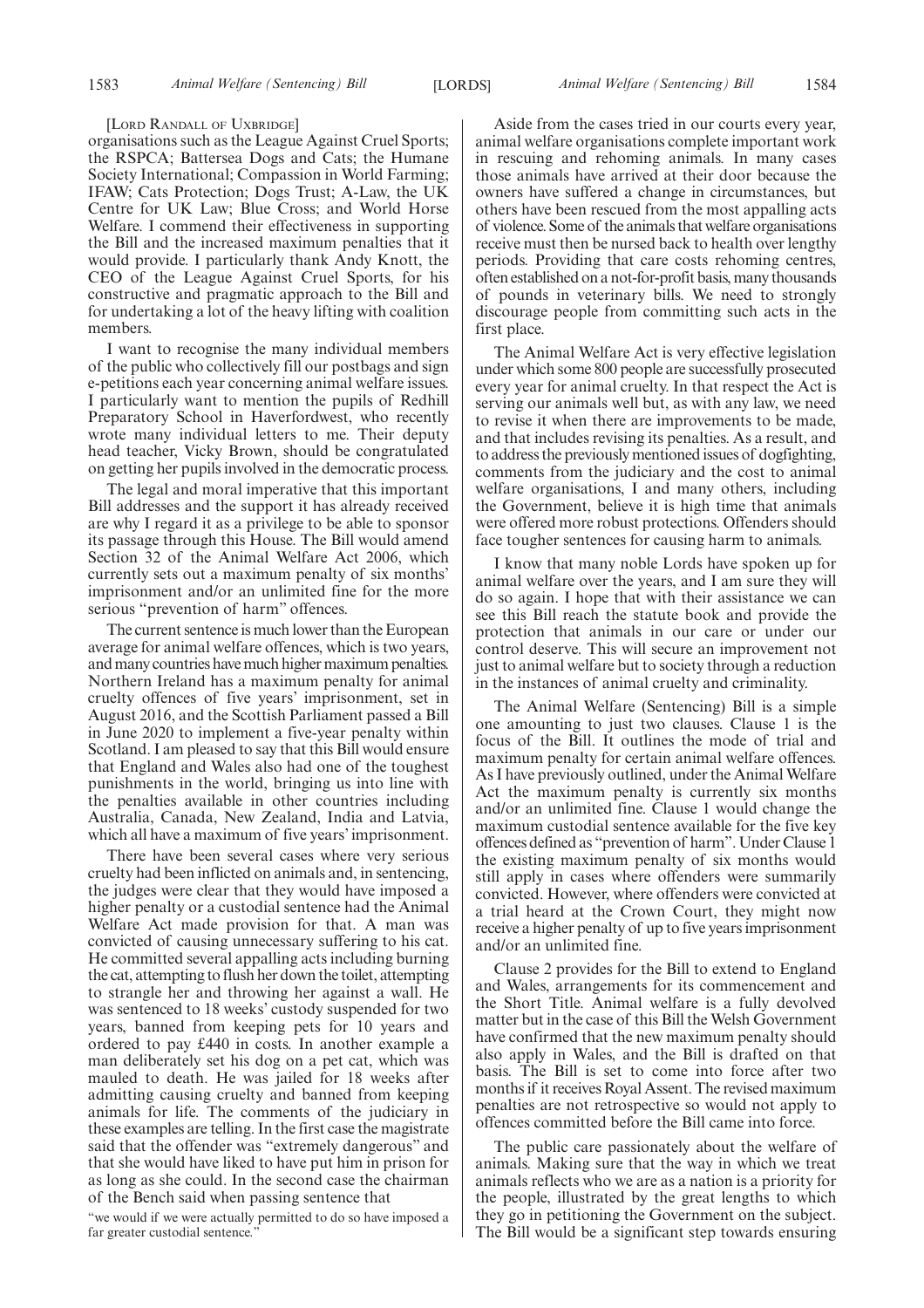that our courts had the appropriate tools to respond to those who inflict deliberate suffering on innocent animals.

The current maximum penalty is too low and has been so for too long. Increasing it would be a relatively simple step that would align England and Wales with Scotland and Northern Ireland. While we are a world leader on many animal welfare issues, it is important to implement this measure, which would put our sentencing regime on a par with other leading nations. The Bill would let animal abusers know that they could not escape serious penalties where serious acts of animal cruelty were committed. For those who undertake illegal activities such as organised dogfighting and systematic cruelty towards animals, it is only right that sentences be in years rather than months.

To sum up, the Bill is of great importance to the House, to the animal welfare community and to the public. We need to increase the maximum penalty so that it offers appropriate custodial sentences and provides a strong deterrent in line with the maximum penalties for other criminal offences. I beg to move.

#### *1.38 pm*

**Baroness Mallalieu (Lab) [V]:** My Lords, I declare my interests as president of the Horse Trust and a long-standing member of the RSPCA. I strongly support the Bill and express my gratitude both to Mr Chris Loder in the other place and to the noble Lord, Lord Randall of Uxbridge, for their sponsorship of it. It is commendably and unusually short. It has a clear purpose and a single target, and I hope that attempts are not made to bolt on extras that might put it in jeopardy through timing.

The underlying purposes of sentencing are said to be punishment, deterrence and reform. Deliberate, calculated, sadistic behaviour involving the inflicting of unnecessary suffering on an animal is deeply repellent, and I see some of those results through the Horse Trust. It appears in only a very small number of cases in the panoply of animal cruelty cases that I am afraid are likely to come within the ambit of the maximum penalties, but it has a place on the statute book.

The majority of animal welfare cases are the result not of sadists but of ignorance, greed or the limited or diminished mental or physical capacity of the owner, of changed personal circumstances, and even of misplaced sentimentality, which so often leads to neglect, mistreatment and abandonment. In reality, education has a huge role to play in reducing animal suffering, probably more than any prison sentence.

For example, it is clear that a large number of people have chosen to get a dog during lockdown and some, as I know, to get a horse because they have the time. The prices for both those animals have risen to absurdly high levels—I heard of £2,000 for a Jack Russell puppy—providing an incentive for future irresponsible breeding and, too often, for deformed dogs bred specifically with facial defects to look appealing, but consequently unable to breathe properly. People need to know all this, and to remember that a dog is for life and not just for lockdown or until it has ceased to entertain the children. The Horse Trust has received a phenomenal number of calls from people wanting to get rid of a horse for which they no longer have time or money. I expect that dog rescue centres can expect to be very busy in the near future.

Lastly, with prosecutions in mind, I would like specifically to praise the current leadership of the RSPCA under its chief executive, Chris Sherwood. They have got that most important of our animal charities back on the right track. Having had an official warning and special measures from the Charity Commission, and after too many years of bad running and shrinking membership, it is now back on track—let go, as it were, by the Charity Commission to carry on doing its superb work, which is done by nobody else. I am very pleased about the decision it made and announced in January: that it will in future hand over its investigations for prosecution to the CPS and not do them itself. After all, that was what the EFRA Committee in the other place recommended four years ago.

Let us hope that once this Bill reaches the statute book, as I very much hope it will soon, it will be needed less and less in the future.

#### *1.42 pm*

**Baroness Parminter (LD) [V]:**My Lords, like the noble Baroness, Lady Mallalieu, I welcome and support this Bill, which will increase sentencing for animal welfare offences from six months to five years. It has been ably introduced today by the noble Lord, Lord Randall, and I commend him and Chris Loder in the other place for all they have done on this matter.

In January 2017, when I first asked in this House what plans the Government had to increase penalties for animal welfare offences, the noble Lord, Lord Gardiner, replied that the Government had no current plans to increase the maximum penalties for those offences. It is thanks to campaigning across parties and in civil society—I pay tribute to the work of the RSPCA, Battersea Dogs & Cats Home and others—that those arguments, already being made again today, have led the Government to reconsider. I thank them for that.

As I say, the case has been made powerfully and I am not going to repeat it. But we are all human and I felt a fair degree of emotion—indeed, abject horror—when hearing of some of the cases which have been making a mockery of our sense of justice. The noble Lord, Lord Randall, mentioned some of them, but the one that really turned my stomach was of a man torturing a hedgehog by cutting off its limbs and covering its face with candle wax. He received just 26 weeks' imprisonment. It is right that this Bill will introduce an appropriate level of punishment for the crime and that our important principle of justice will be upheld.

There is, however, more we can and should do for those abused and ill-treated animals who survive these appalling cases and are rescued by animal welfare centres and organisations in England and Wales. At present, these organisations rehome those animals, but they have to wait until the court proceedings are completed to do so. In Scotland, they have agreed to introduce a law allowing rehoming after 20 days.

The Minister would be surprised if I did not always ask for yet more to protect animals. I would not dream of prejudicing this important legislation in clearing its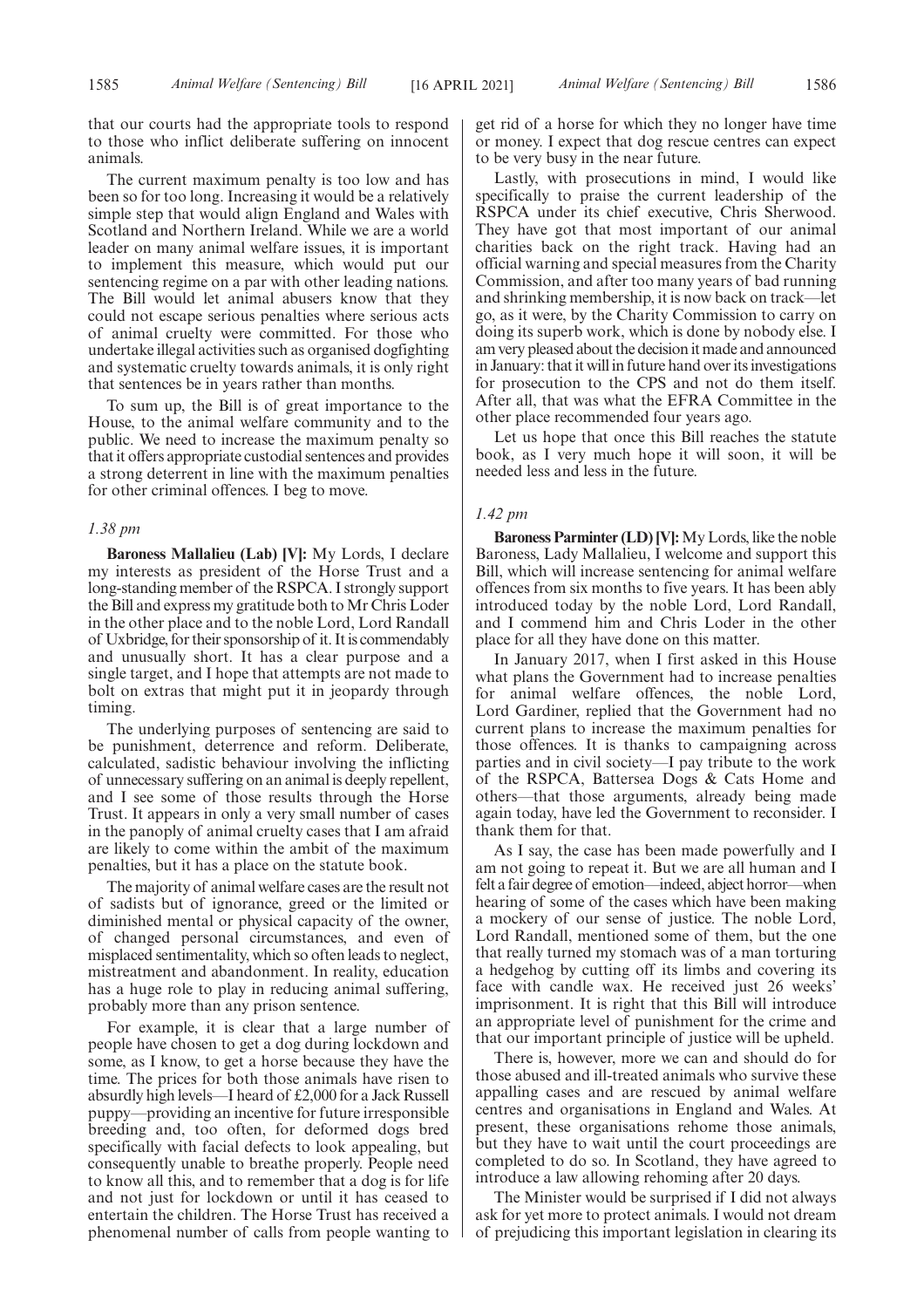#### [BARONESS PARMINTER]

final parliamentary hurdles. However, I hope that once the Bill is safely on the statute book, the Government will turn their attention to this matter and introduce legislation to stop the delays, often of months and sometimes years, which prevent abused and ill-treated animals getting a second chance of a loving and permanent home.

# *1.44 pm*

**Baroness Fookes (Con) [V]:** My Lords, I first declare an interest as a vice-president of the RSPCA and the president of one of its branches. I am very well aware of that sentence, "Everything has been said, but not everyone has said it". Suffice it to say that I agree wholeheartedly with the points so ably made by my noble friend Lord Randall in introducing the debate and the various points made by the speakers who preceded me. Therefore, I will turn to one or two other points that are important.

I am glad that the idea of unlimited fines is being carried over into the Bill from the 2006 Act, but I understand that this does not always work very well because the courts are reluctant to impose heavy fines on people who will clearly not be able to pay them. This means that there is a disconnect between the terrible or great crime that has been committed and the amount of the fine that can be incurred. That makes it all the more important that we have proper sentencing for those who engage in the worst of these crimes. I do not want to repeat any of the cases that I have seen; it shocked me to the marrow even to read them, let alone to repeat them in this Chamber.

However, I am concerned about another issue, which does not relate directly to the Bill but is germane: sentencing guidelines. I understand that, if a defendant declares as soon as he practicably can that he is guilty, up to a third of a sentence may be remitted. That may be appropriate in some circumstances, but I suggest to your Lordships that it is far from a good idea when you are dealing with the more serious crimes against animals. I hope that there will be some revision of the sentencing guidelines; although I accept that this is not a matter for us, I want to put that firmly on the record.

Another point that occurs to me is that there is often a connection between people who are cruel to animals and those who are cruel to children and others. From hearing from RSPCA inspectors in the past, I know that they have sometimes looked into an animal cruelty case and found that there were far from happy circumstances for human beings in the same household. Therefore, I hope that, in future, there will be a much stronger connection between the authorities to ensure that, where one is found, something else is looked for—starting with either animals or, say, children. I wish the Bill to be third time lucky and to have a speedy passage on to the statute book.

#### *1.48 pm*

**Baroness Butler-Sloss (CB) [V]:** My Lords, I have owned dogs, cats, horses and, occasionally, sheep. Now, one small dog rules our life. It is an interesting fact that this country is passionate about animals, and animal charities get far more money than children's charities do. However, the darkest element has been cogently described by the noble Lord, Lord Randall of Uxbridge.

This is an excellent Bill, which has the huge advantage of being very short. It increases the sentence, which is absolutely necessary, and brings us into line with the other parts of the United Kingdom. However, I agree with the noble Baroness, Lady Mallalieu, that education is an important factor and something that the Department for Education might perhaps take on board, once this legislation has been passed. I congratulate the noble Lord, Lord Randall of Uxbridge, on bringing forward the Bill, and I also congratulate those who did so in the Commons. I wish it well.

#### *1.49 pm*

**Lord Taylor of Holbeach (Con) [V]:** My Lords, I congratulate my noble friend Lord Randall of Uxbridge on picking up this Bill from the other place and presenting it so ably at Second Reading today. This small but important Bill could have no better sponsor. It has a simple purpose: to ensure that the courts have the ability to hand down sentences that fit the crime for those found guilty of cruelty to animals. I expect that we will find ourselves of one mind on this Bill.

I am not a believer that imprisonment is the answer in every case; indeed, it cannot be the solution to preventing all criminal activity or salvaging lives from a life of crime. However, I do believe that this modest measure is very much needed to deter and punish animal abusers and, if noble Lords have any doubt on this score, I ask them to remember the link between abuse of animals and abuse of people, as my noble friend Lady Fookes reminded the House.

I thank the RSPCA, the Dogs Trust and Battersea Dogs and Cats Home among others for their briefings today and over the years. We are all well served by our animal charities and their teams—I know this from being in opposition and in government, where as a Minister in both Defra and the Home Office I was responsible for animal welfare matters. I remember a visit to the RSPCA's Harmsworth animal hospital in London, when I was a Defra Minister, working on dog control. I remember the dedication of the team there, and how they picked up the pieces of broken animals and put them slowly back together again.

As we have heard, this amendment to the law will bring England and Wales into line with the other nations of the British Isles. Increasing the maximum sentences will act as a deterrent for some and show that the criminal justice system takes these matters seriously. Cruelty to animals is not a party-political issue, and I hope that this House and Parliament will come together to do what is right, not just for animals but for our society as well. The British electorate and public expect nothing less.

## *1.52 pm*

**Lord Dodds of Duncairn (DUP) [V]:** My Lords, I congratulate the noble Lord, Lord Randall of Uxbridge, and thank him for introducing this Bill today, along with Chris Loder in the other place. The Bill is narrow,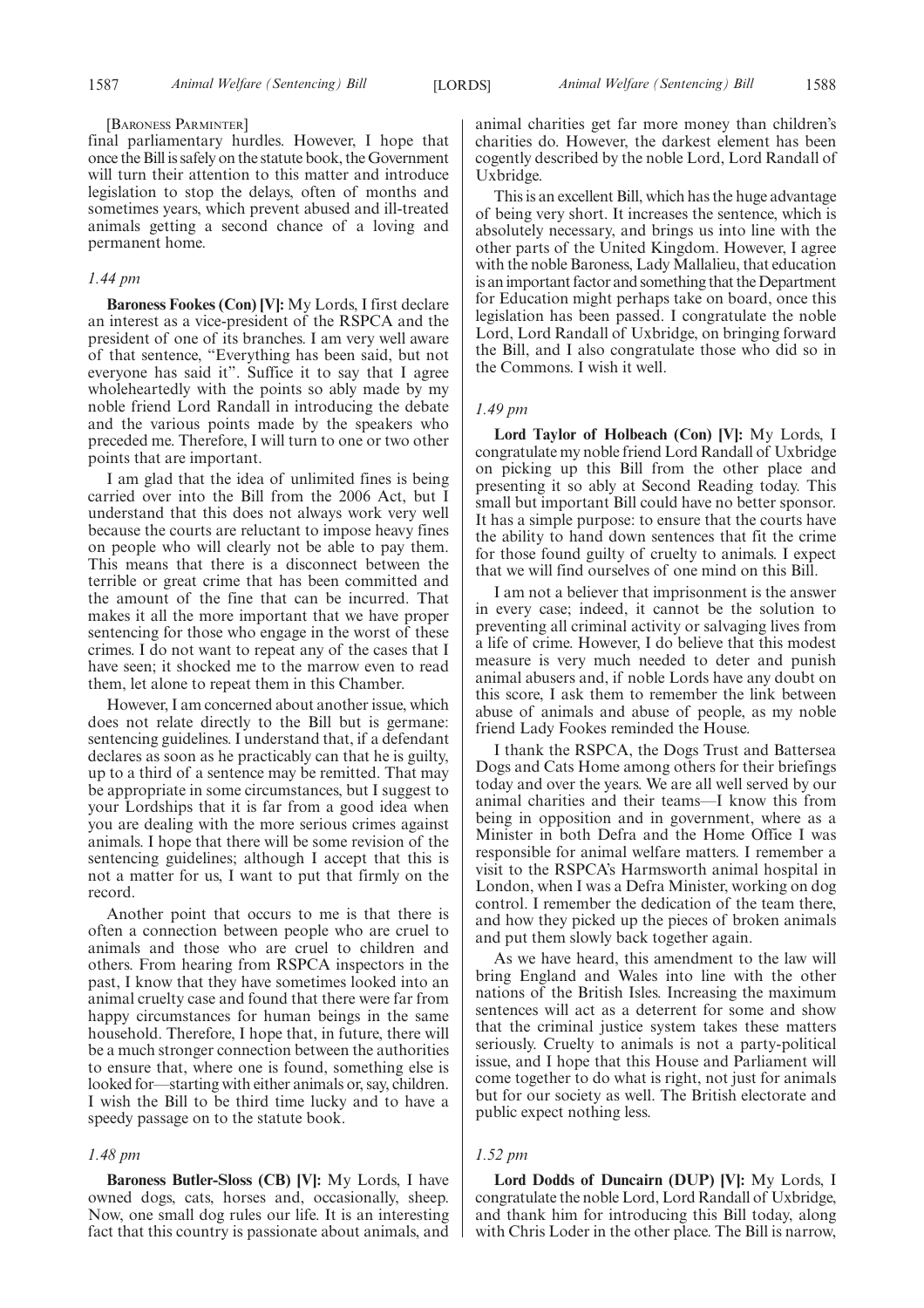and I appreciate that that is in part because of a desire to avoid further delays in enhancing the sentencing powers available to the courts. I fully support the Bill, which is long overdue in bringing maximum penalties for animal cruelty offences in England and Wales into line with those already in place elsewhere. In Northern Ireland, I am pleased to say, the maximum sentence for animal cruelty offences has been five years since 2016, and the Scottish Parliament has just passed legislation increasing it as well.

It is absolutely imperative that animals are cared for in our society, that those who abuse animals are appropriately punished and that those with a legal responsibility for animal care have the support and resources they need. Recent reports from the RSPCA suggest that cruelty cases have risen during the pandemic, so the legislation is not only timely but hugely important. As a result of this legislation, as has been said, the United Kingdom will have one of the toughest animal cruelty sentencing regimes anywhere in the world, but our ambition should not end with its passage. There is more that we can do to prevent, deter, detect and prosecute crimes against animals. I am delighted that the Department of Agriculture in Northern Ireland is working at pace to bring forward legislation to introduce Finn's law in Northern Ireland, which would afford greater protection to service animals injured in the course of their duty.

As well as increased funding for animal welfare services, we should consider the establishment of a register of animal cruelty offenders to avoid repeat harm and take a preventive approach to wrongdoing. I am aware that the creation of such a register is very complex and that data protection, human rights and cost issues would have to be overcome, but we should not run away from the responsibility to exhaust all avenues to make progress in this important area. For instance, it could be limited to banned offenders with appropriate and limited access to relevant agencies.

Like other noble Lords, I believe in raising awareness and educating people about responsible ownership and the value of animals. That would go a long way to rooting out the causes of these evil crimes of animal cruelty. There is also room for greater UK-wide co-operation and efforts to tackle cruelty. A national charter, for instance, could ensure a joined-up and cohesive approach to initiatives being taken forward in each of our countries.

I wish this Bill well in what I hope is a speedy passage through the House.

#### *1.55 pm*

**Baroness Eaton (Con) [V]:** I first declare my interest as a vice-president of the Local Government Association.

I am pleased to speak in support of this Bill. I thank Chris Loder and my noble friend Lord Randall for their welcome endeavours on it. The current maximum sentence in England and Wales is out of step with that for other crimes and in other countries. Battersea highlights that offences such as fly-tipping or theft can carry penalties of five years in prison, yet only six months is available to the courts for those convicted of running brutal dog-fighting rings or torturing animals.

Battersea research also showed that courts in England and Wales are already issuing the maximum sentence in many cases, indicating that a higher sentencing ceiling is needed. As we have heard, other countries have a tougher approach. In 2017, Battersea surveyed 100 jurisdictions globally, including the whole of Europe, and found England and Wales the most lenient, with a six-month maximum custodial penalty for the most serious cases. None had a lower maximum penalty.

In 2018, 862 people were found guilty of animal cruelty in England and Wales. Nearly a third received a custodial sentence and some received the maximum term of six months in prison, the average being 3.6 months. RSPCA prosecution figures show that this is an ongoing problem. In the two years from 2016 to 2018, the number of prosecutions secured in the magistrates' courts rose by just over 200 to 1,678.

Sadly, and as we have heard, there is also a strong link between acts of violence against animals and acts of violence against people, both of which, tragically, are reported to have increased during the Covid-19 pandemic. A Battersea study revealed that women in domestic violence shelters were nearly 11 times more likely to report that their partner had previously harmed or killed pets, while children are at risk of neglect or abuse in 83% of families with a history of animal abuse. I agree strongly with the points made in this area by my noble friend Lady Fookes.

The Covid-19 pandemic has shone a spotlight once again on the importance of our relationships with our pets. For many of us, owning a dog or cat has helped get us through the most challenging of times in the past year, and they continue to provide us with joy and companionship. It is therefore only right that we do what we can in return to help protect our animals now and in the future. If this Bill is passed, I would welcome further clarity in sentencing guidelines to enable the courts to establish clearly which offences would merit the tough penalties available and those which may not require a custodial sentence. This would also usefully establish a uniform approach to sentencing in animal welfare cases.

I thank Battersea and other animal charities for all the wonderful work they do for all our animals. This legislation is supported by all major political parties and definitely by the public. We must not let this opportunity to introduce such an important change fall again before the end of the current parliamentary term.

#### *2 pm*

**Baroness Boycott (CB):** My Lords, I congratulate the noble Lord, Lord Randall, and Chris Loder for bringing this Bill so speedily and efficiently to this House. This is an important, short piece of legislation which we must try to get through. I agree wholeheartedly with everything that has been said, so I will try not to repeat it.

I think we have a very weird attitude to animals in this country. When I was editor of the *Daily Express*, we ran a piece about a man who had no job, and because he had no job, he could not feed his dog. Within about 24 hours, more than £32,000 was raised to feed the dog but, unfortunately, the man was not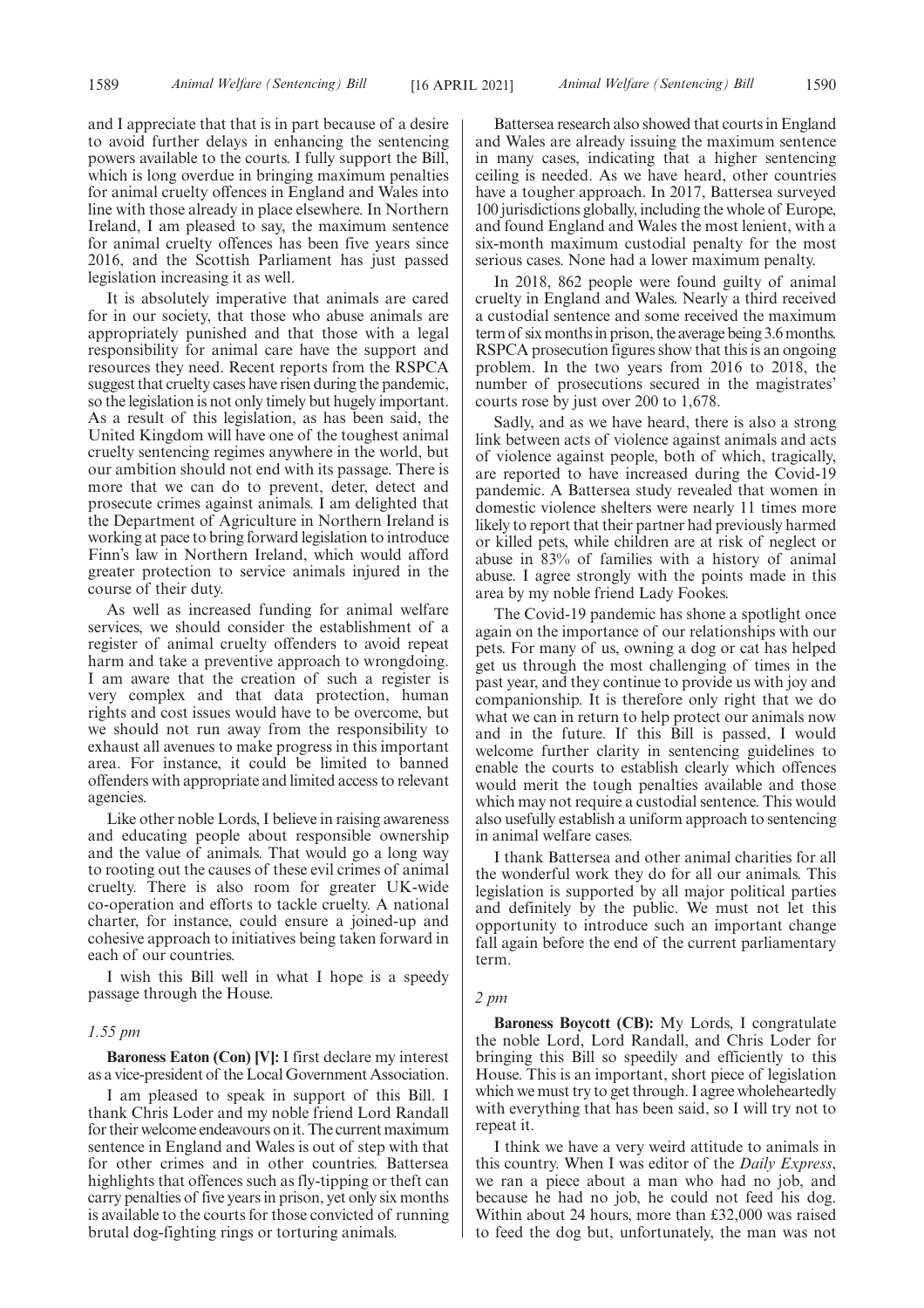#### [BARONESS BOYCOTT]

offered a job. It seemed to tell us a lot about our rather skewed attitude to animals. In fact, Battersea states that 27 public consultations have found that 70% of people support these proposals, together with tougher prison sentences, so it seems to be very late in the day not to be clamping down on people who treat animals cruelly.

As a couple of Peers have already mentioned, animal cruelty offenders are much more likely to be people offenders. In fact, they are five more likely to have a violent crime record. Currently, an act of fly tipping or theft is actually sentenced with greater severity than being cruel to animals. I was listening to a programme on Radio 4 the other day about theft on country farms. I heard about a sheepdog in Norfolk who had been crucified on a barn wall and left as a message for the owner, whose tractor was also taken. I do not know about other noble Lords, but it seems to me that the act against the sheepdog was a great deal worse than the theft of the tractor, yet, under the law at the moment, this would be reversed.

The current maximum sentence does not in any way fit the violence of the crime. I have talked to people who work and in animal shelters such as Battersea—I have had a Battersea dog who lived to be almost 20 and was one of my greatest companions. They put together animals such as Chester, a one year-old Saluki found by the side of the road with appalling injuries. It took 44 days for him to recover.

As other noble Lords have mentioned, during Covid we have become very fond of our pets, and our pets have been very valuable to us. It is well worth recording that pet owners make 15% fewer visits to their doctor every year: pet ownership therefore saves the NHS an astonishing £2.45 billion a year. We should respect our animals, and children should be taught that teasing animals in any way is quite incompatible with being a decent and upright human being. I welcome the Bill and look forward to its speedy passage.

# *2.02 pm*

**Viscount Trenchard (Con) [V]:**My Lords, I congratulate my noble friend Lord Randall of Uxbridge on introducing this Bill today. It is absolutely right that the courts should be able to impose sentences in line with what the public rightly have come to expect in the worst cases of cruelty towards animals. As pointed out by the RSPCA, there is something wrong with the present law when, under the Anti-social Behaviour, Crime and Policing Act 2014, a person can go to prison for three years if his dog injures a guide dog, but for only six months for beating his dog to death.

As a result of the commitment and years of hard work put in by my right honourable friend Sir Oliver Heald, Finn's law, the Animal Welfare (Service Animals) Act, was passed in 2019. As I live very near Buntingford, where Finn the retired police dog and his master, PC Dave Wardell, live, Sir Oliver asked me to sponsor that Bill when it came before your Lordships' House. Finn had been seriously injured in the course of arresting a miscreant in Stevenage. Noble Lords who were in their place when the Bill was passed on 2 April 2019, with unqualified support from all sides of the House, will remember that Finn barked his approval from the Gallery at the precise moment the House gave its approval.

My right honourable friend had, as part of his original proposals for Finn's law, included a measure to increase the maximum sentence for serious offences against police dogs and horses and other service animals to five years. At that time, the Government agreed to support his Bill, but without the change in maximum sentence, because it was already their intention to legislate to increase the maximum sentence for all animals, not just service animals.

Last year, instead of introducing a government Bill, they agreed to support my honourable friend Chris Loder's Private Member's Bill to achieve the same result. So I am very happy that Finn's law part 2 is achieved through the passage of this Bill before your Lordships today.

It is also right that the maximum sentences are extended to five years, not just for service animals but for all animals, including domestic animals. As Battersea Dogs and Cats Home has argued, the current six-month maximum sentence available is the lowest in the 100 jurisdictions across four continents that Battersea examined, and there has been overwhelming public support for this change.

Of course, Battersea and other supporters recognise that the maximum sentences will certainly not be appropriate in the majority of cases, and have called for the Government to provide clarity on which offences would merit the tougher available penalties and which may not require a custodial sentence. I strongly agree with what the noble Baroness, Lady Mallalieu, said about this. A uniform approach to sentencing policy in animal welfare cases is very necessary, and I ask my noble friend the Minister to confirm that the Government agree with this.

It is to be welcomed that your Lordships' House has found the time to debate this Bill today, in the expectation that it can become law before the end of this Session of Parliament.

# *2.06 pm*

**Lord Khan of Burnley (Lab) [V]:** My Lords, when I was a member of the European Parliament, young children from the primary school that I myself attended— Heasandford Primary School—wrote me a letter about this sentencing issue and having a maximum sentence of only six months. Now I am in the House of Lords, I am in a position to offer my support and voice to ensure that this Bill passes speedily to the statute book.

I add to what many other speakers said my own concern that certain offences such as fly-tipping have a sentence of five years, whereas cruelty to animals has only six months. It is very frustrating that we are seeing this still being debated as it has not yet passed into law. This is the third time that is has been attempted, so I hope that we can get this on to the statute book as fast as possible.

To add to what other colleagues have said, make no mistake: with people who abuse animals, there is a link to abusing women and children. We have seen during this difficult and challenging time with coronavirus that this abuse has unfortunately increased. Until we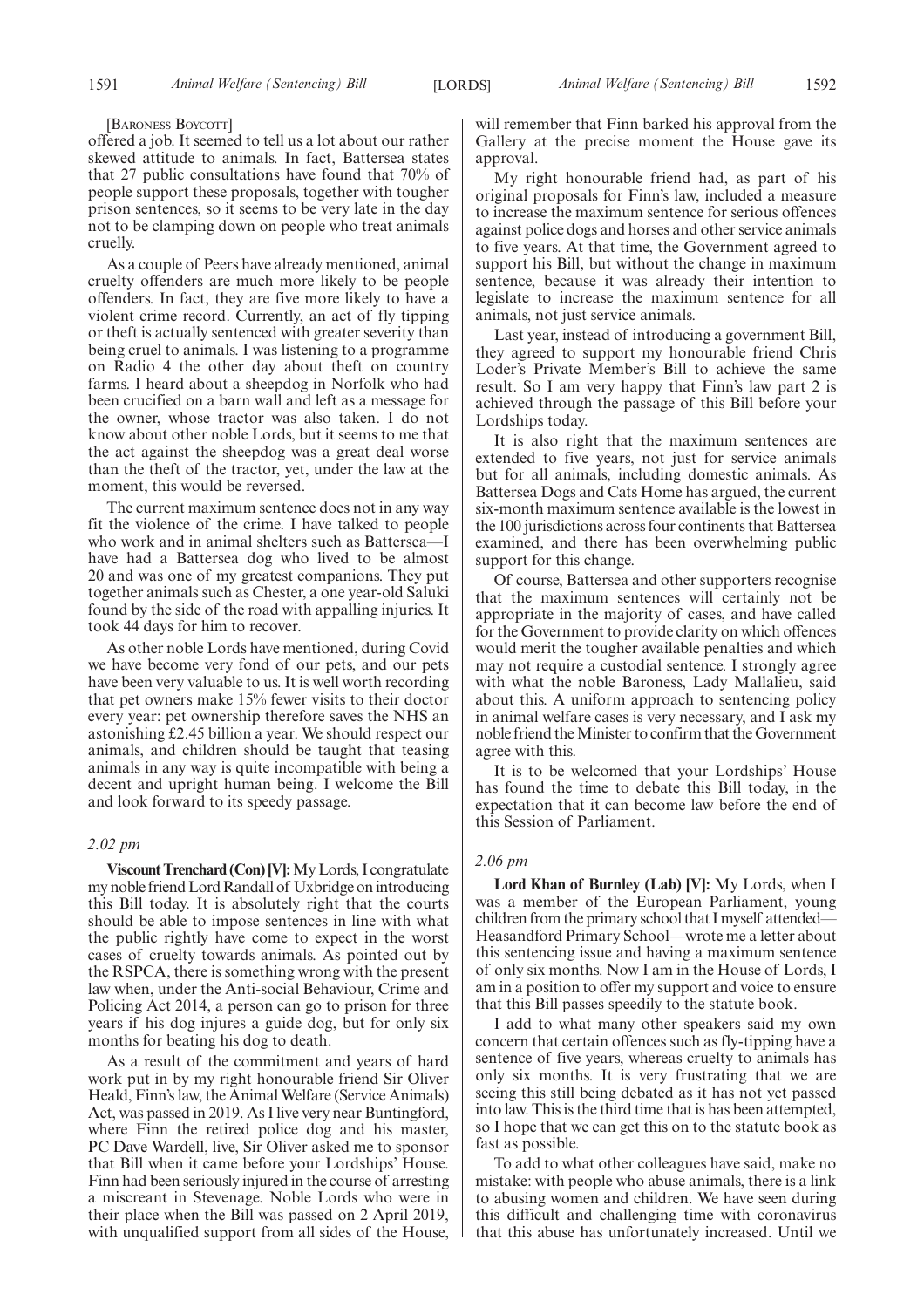get this law in place, we should send a message to people not just here in the United Kingdom but across the world, where other jurisdictions still need to do much more to increase sentencing to deter people who think they can abuse animals.

Finally, I will just say that this is all about the public; in 2017, 70% of the general public, during a government consultation, expressed their desire to see tougher sentencing. So I thank Chris Loder in the other place and the noble Lord, Lord Randall of Uxbridge, for sponsoring this Bill and I look forward to supporting it.

## *2.08 pm*

**Viscount Bridgeman (Con) [V]:** My Lords, I am very pleased that this admirable Bill has at last found its way to your Lordships' House, having been several times a victim of the parliamentary timetable in the past few years. I must thank my noble friend Lord Randall for piloting it through your Lordships' House.

My noble friend Lord Trenchard has reminded us that England currently holds the wooden spoon as practically the only country—certainly in Europe—that does not have a five-year rule for these offences. Northern Ireland and Scotland have introduced five-year maximum prison sentences, which have also been in place in the Republic of Ireland since 2014, and I am very pleased to note that Wales has laid a legislative consent memorandum to enable this Bill to apply in Wales.

My noble friend Lord Randall highlighted the many reports of frustration among magistrates and judges in England that they are restricted to imposing the current maximum of six months, and my noble friend Lady Eaton pointed out that there are a large number of maximum sentences being handed down at this lower level. The current maximum applies to the most brutal crimes, such as running dogfighting rings and torturing animals. As other noble Lords have pointed out, it compares with the iconic maximum sentence for fly-tipping, which is five years.

Your Lordships will be aware of the disturbing increase of dog thefts during the current lockdown. More people have relied on the companionship of dogs, and their price has gone up very sharply. I suggest that the noble Baroness, Lady Mallalieu, understates the crisis; a cocker spaniel puppy can now easily fetch £3,000, and this has naturally attracted the attention of dog thieves. Some stolen dogs finish up in good homes, but many most certainly do not, and the recent discovery of a large number of dogs on a Travellers' site in Suffolk is an illustration of the extent of the problem.

Several noble Lords emphasised the connection between acts of violence against animals and violence against people. I am indebted, as many of your Lordships are, to the excellent briefing from the Battersea Dogs & Cats Home study—dogs and cats indeed; I understand there are plans for the chipping of dogs to be extended to cats, as there has also been an upsurge in cat theft during lockdown. I should be grateful if the Minister could update us on any progress made on this proposal.

In short, this is an admirable Bill which has cross-party support and will be welcomed by the general public. I trust your Lordships will hasten its progress towards the statute book.

#### *2.12 pm*

**Lord Oates (LD):** My Lords, I welcome this Bill and pay tribute to the noble Lord, Lord Randall of Uxbridge, for introducing it in this place, to Chris Loder MP for piloting it through the Commons and to MPs and Peers across all parties who have campaigned for it over a long period. Increasing the maximum sentence to five years has been a long-standing policy of the Liberal Democrats, so I am delighted to support the Bill.

We are all aware of the appalling cases of cruelty to animals which are from time to time reported in the media, but they are very much the tip of the iceberg. A huge number of acts of cruelty take place every year which never reach the public or the courts. Despite being a nation of animal lovers, there is a small minority who have no compunction in inflicting terrible suffering on animals.

The judiciary has been clear that it lacks the powers it needs to impose appropriate sentences for the most serious of these crimes that come before them. This Bill will deal with that problem, and that is welcome, but we should not be under any illusion that it is some sort of panacea. The contrast between the five-year maximum for fly-tipping and the current six-month maximum for animal cruelty has been drawn. As we know, fly-tipping continues to happen.

In introducing the Bill in the other place, Chris Loder referred to the vast number of cases of cruelty which are reported to the RSPCA and the fact that just 100 were prosecuted. He specifically raised the case of a man who had recently been convicted of burning his cat in a hot oven, before attempting to flush her down the toilet, strangling her and then throwing her against a wall. He received an 18-week suspended sentence, was banned from owning a pet for 10 years and was ordered to pay just £440 in costs.

Both these points highlight the problems that this Bill cannot deal with: the lack of resources for enforcement and the fact that sentencing guidelines need to be reviewed as well. Even today, some in the judiciary are failing to use the powers they already have.

The Bill is a welcome and important step, and I am pleased to support it. I very much hope that it will prove third time lucky and pass through this House rapidly. But there is still much to be done. Without adequate resources for enforcement, a review of sentencing guidelines and effective means to prevent people who have inflicted cruelty on animals from acquiring animals in future, the welfare of animals will continue to suffer.

#### *2.15 pm*

**Baroness Jones of Moulsecoomb (GP) [V]:** My Lords, this Bill is obviously necessary to tackle animal cruelty and to ensure that humans who harm animals are properly punished. I usually hesitate to advocate longer custodial sentences, as we already have too many prisons with too many inmates, sometimes for minor crimes, because of poor legislation. However, although I would prefer better funding for groups of police to tackle this crime and bigger fines to make it less attractive, in this case it is clear that there has to be a strong consequence for cruelty to animals.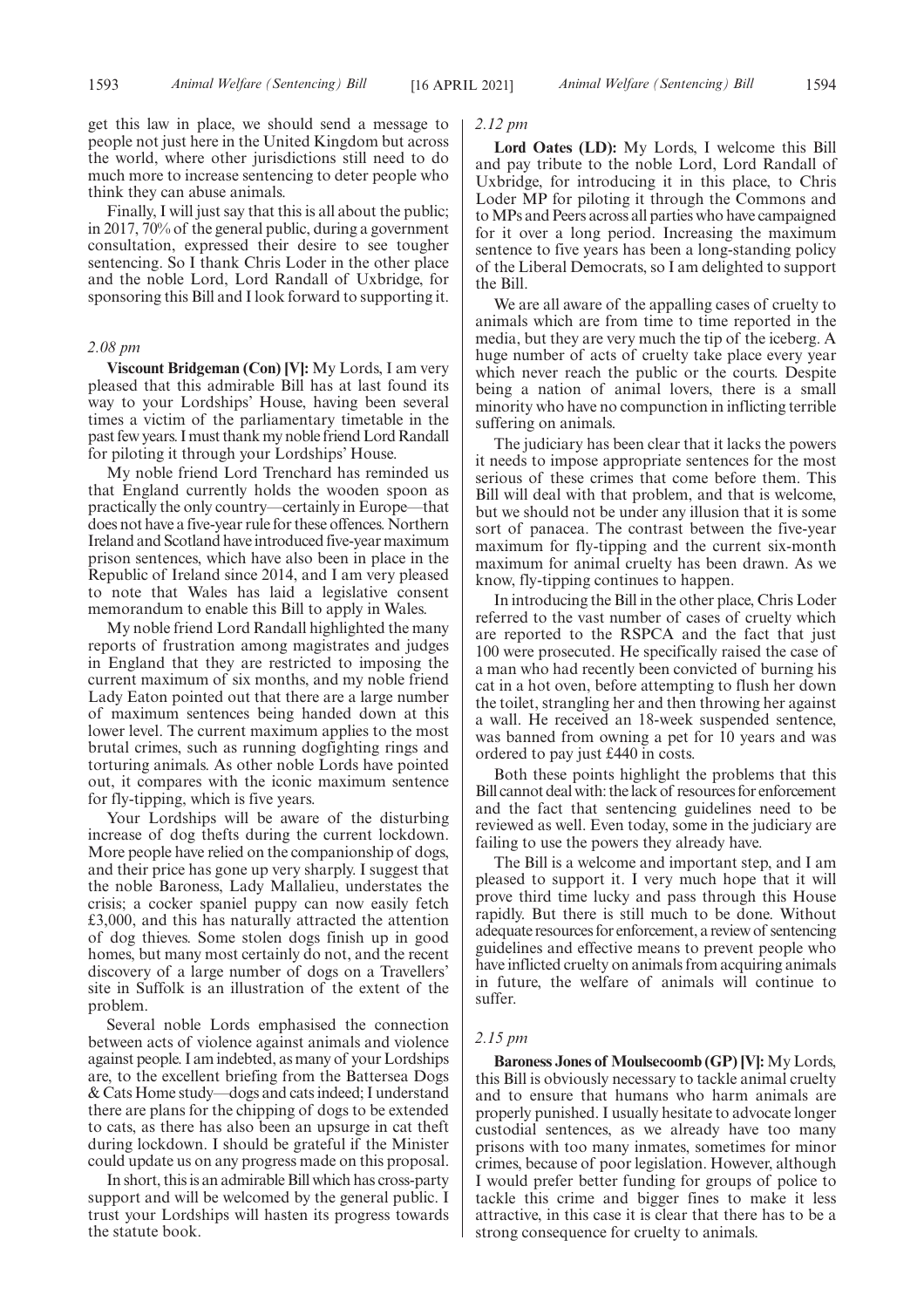#### [BARONESS JONES OF MOULSECOOMB]

I heartily congratulate the noble Lord, Lord Randall of Uxbridge, and Chris Loder in the other place on bringing this as a Private Member's Bill. It is long overdue. The Government first proposed this legislation in 2017, along with protections for animal sentience, but then they dropped the animal sentience bit. It was June 2019 before the Government brought in this Bill, but with all their shenanigans of shutting down Parliament and then using the Queen's Speech as a party-political broadcast before holding a general election, the Bill fell twice in as many months. Now, with only a few weeks left of the fourth Parliament since the Government first promised this legislation, we are either going to have to rush the Bill through, pass a carry-over Motion or lose the Bill yet again.

I hope that the Minister will explain why the Government have delayed the Bill for so long—just like the Environment Bill, which is still nowhere to be seen. These important pieces of legislation, both designed to protect animals, the natural world and our environment, have been delayed again and again. I feel that it shows where the Government's priorities lie when we compare it to the speed and quantity of nasty, damaging Bills like the "spy cops" Bill and the overseas operations Bill, which are rushed through at a moment's notice.

I really would like the Government to fulfil their promises on animals and animal sentience. I hope that the Minister will pass on to his ministerial colleagues the strong feelings of your Lordships' House on this issue and the fact that we would like to see this Bill on the statute book as fast as possible. I am staggered—I am sure that the Queen is getting fed up with reading out the same bits of legislation again and again, so let us do it quickly and do it well.

# *2.18 pm*

**The Earl of Caithness (Con) [V]:** My Lords, I congratulate my noble friend Lord Randall of Uxbridge on introducing this very important piece of legislation. It is a two-clause Bill, but a worthy one. I hope that it gets on to the statute book quickly.

I think the noble Baroness, Lady Mallalieu, put her finger on the key issue: education for pet owners. We have seen and witnessed far too many situations where owners have behaved irresponsibly for various reasons, but one of the main reasons is a lack of knowledge. The consequences for animals and the way that their pets have attacked and destroyed other animals, such as sheep, is a cause for great concern. I think that concern will increase as we move out of the pandemic, because—as other noble Lords have rightly said—a number of dogs and cats have been purchased. When life returns to normal, I think that a lot of these animals will be treated badly and not be supervised in the way that they should. That is a concern.

The RSPCA did research into how long dogs should be left alone for, and 20% of dog owners got the figure wrong. SongBird Survival has done a huge amount of research with Exeter University into how cats behave; owners could do a lot to prevent the destruction of songbirds and the way cats behave by simple measures, using a little common sense and some education.

The noble Lord who just spoke was absolutely right to mention that this is not in itself an answer to the problem; there are other measures. I hope my noble friend is ensuring that the best possible measures are available to the judiciary and the judiciary use them. One measure that should be used, mentioned by my noble friend Lord Randall of Uxbridge, is that any pet owner who treats that pet badly, or whose pet behaves badly, should not be allowed to own a pet in the future. That would be a deterrent but, again, it needs enforcement. I hope my noble friend will review that situation, particularly as the Agriculture Act we just passed encourages a great deal more access to the countryside.

## *2.21 pm*

**Lord Trees (CB) [V]:** My Lords, I very much welcome the Bill, which brings UK sentencing in line with current law in Scotland and Northern Ireland and other comparable countries, better reflects the nature of welfare offences in comparison with other offences and, because there is a strong link between violence against animals and violence against people, may help reduce human abuse as well as animal abuse.

Apart from strongly supporting the Bill, the main point I want to make is to emphasise that legislation is but part of improving standards and enforcement is an important second part. We have a whole raft of excellent animal welfare legislation in the UK but, sadly, there is a marked deficiency in the enforcement of that legislation, as the noble Lord, Lord Oates, mentioned.

The most serious deficit is the fact that no one state organisation has statutory responsibility for animal welfare. Local authorities have the power to appoint inspectors, but this is discretionary and not a legal duty. I urge the Government to consider making the enforcement of animal welfare legislation the statutory responsibility of local authorities and to provide appropriate resources for that purpose.

One of the costs of enforcing the Animal Welfare Act is that dogs seized under the Act must be kept at local authorities' expense. An unwelcome consequence of the current Bill might be that offences come to court even more slowly than currently. This would have negative welfare and financial consequences, as the noble Baroness, Lady Parminter, mentioned. Can the Minister say what consideration has been given to this issue?

The inadequacies of current enforcement are allowing, among other things, the gross abuse of the pet travel scheme and the shortage of UK-sourced puppies has encouraged major criminal involvement in large-scale puppy and dog smuggling, with attendant welfare consequences. Another aspect of dog smuggling is that, if illegal importation is detected but no offence under the Animal Welfare Act can be proved, I understand that the maximum sentence is likely to be no more than 12 months under the rabies importation order; thus the increased sentence that the Bill would allow, and which we all welcome, would not apply in those cases. Is this anomaly being addressed?

A final concern with regard to livestock is in the light of the fact that, following Brexit and with the phasing out of the basic payment scheme, APHA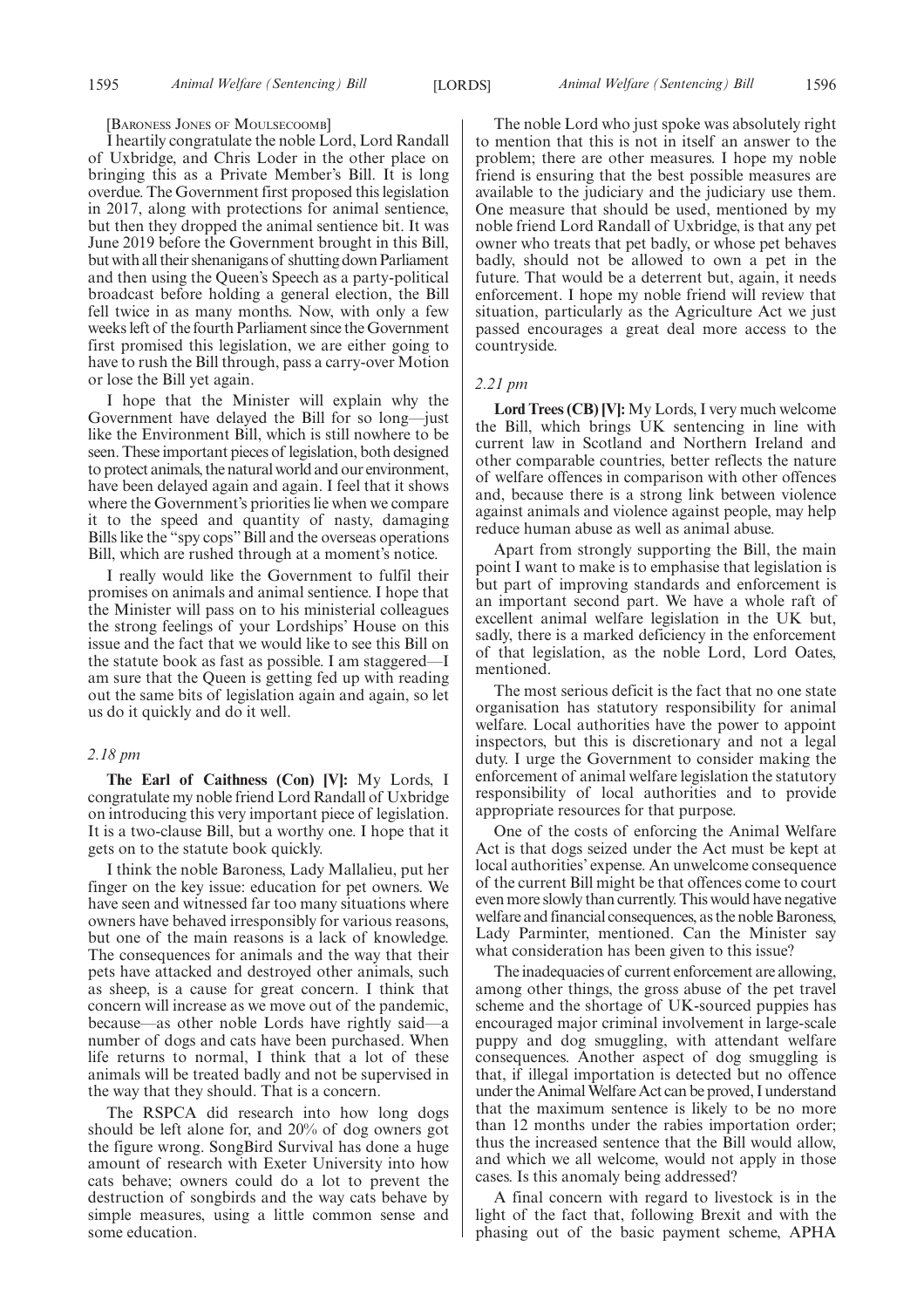farm inspections to ensure cross-compliance will cease. Such inspections were an opportunity for inspectors to review the welfare of livestock on inspected premises. What plans are there to ensure that, in future, there are appropriate inspections to check welfare standards on farms?

That said, in summary, I very much welcome the Bill and wish it a speedy passage.

#### *2.24 pm*

**Lord Naseby (Con) [V]:** My Lords, I support this Bill. Before I go any further, I should declare an interest in that I have two Jack Russells. Biggleswade is where we live and our senior Jack Russell is called Biggles after the books of Captain WE Johns, which I read as a young man. He should be in the basket behind me but it was pointed out that he might object to certain contributions from your Lordships and bark, so he is outside in the sunshine.

The Bill is overdue. I wish it a smooth passage. I want to say a sincere thank you to my noble friend Lord Randall. I do not know whether everybody who is taking part in this debate, either from the Chamber or from home, has ever taken a Private Member's Bill through the House. I have taken through one that I started—to help the mutual movement—and a couple of others that started in the other place. It takes a lot of time and effort, however it is done. I really do thank my noble friend. Without the effort that he has put in, we would not be making the progress that we are making today.

However, it is disappointing—I hope my noble friend on the Front Bench will take note of this—that this is not the first time that we in England and Wales, particularly in England, are out of step and playing catch-up with the other home nations on a small but important area of legislation. I wonder whether, because of the devolved nations being more active nowadays, we as the Government at the centre should not take a closer look at the minor Bills being promoted in other areas to see whether they are relevant to England and Wales.

I thank Battersea Dogs & Cats Home, which does a superb job. I remember visiting it when I was a councillor in the London Borough of Islington. The case histories that it has sent us are indeed harrowing and deeply worrying. It makes me wonder whether the time has come to review the Dangerous Dogs Act; that is not for this afternoon, obviously, but it is worth putting it on the record. I also hope that the fact that your Lordships' House is dealing with the Bill expeditiously will reassure professionals such as those as Battersea.

Finally, I want to make two points. First, the noble Lord, Lord Trees, is right that law enforcement needs to be looked at. Secondly, I say again to the Whip on duty that, if necessary, I am prepared to sit on Friday 30 April—we are not scheduled to sit then—to ensure that this Bill gets on to the statute book.

#### *2.27 pm*

**Lord Mackenzie of Framwellgate (Non-Afl) [V]:** My Lords, I welcome the Bill. It is a delight to follow the noble Lord, Lord Naseby. I met him in Durham a couple of years ago. To be clear, he was not visiting the prison; he was visiting his daughter at the university. I congratulate the noble Lord, Lord Randall of Uxbridge, and the Bill's sponsors in the other place.

I will be brief because a lot of what I was going to say has been said. Public support for increasing sentences for those who abuse defenceless animals stands at more than 70%. It is unbelievable that arranging dogfighting and torturing animals attracts a maximum of only six months in prison whereas, as has been said, serious litterers can get a maximum of five years. As a police officer investigating violent crime over 35 years, I came across a connection between people who tortured animals in their early lives and those who went on to be violent against their fellow human beings later; this was mentioned by the noble Baroness, Lady Fookes, and the noble Lord, Lord Taylor of Holbeach, among others.

A classic example of this was Ian Brady in 1963. He was notorious for his involvement, with Myra Hindley, in the torture and murder of children in the infamous Moors murders. His early childhood was plagued with examples of torturing domestic animals; of course, we saw the tragic result. Indeed, animal cruelty offenders are five times more likely to have a violent criminal record. As has been mentioned, there is also a correlation between animal cruelty and domestic violence, which has increased during the pandemic. When examined by Battersea Dogs & Cats Home, we fared badly, with the lowest penalty out of 100 jurisdictions across four continents.

I have said enough. I commend the Bill to the House.

#### *2.29 pm*

**Lord Holmes of Richmond (Con):** My Lords, I congratulate my noble friend Lord Randall of Uxbridge and Chris Loder MP in another place for their sponsorship of this clear piece of legislation. I declare my interest as a guide dog owner. In 2013, I had the privilege not only of joining your Lordships' House but of bringing in my then guide dog Lottie as the first guide dog ever in the history of the House of Lords.

I give this Bill my full-throated support. It is neither a dog's dinner nor a pig's breakfast but clear, concise and effective, if given effect. It is the natural follow-on to Finn's law, which was so skilfully steered through your Lordships' House by my noble friend Lord Trenchard.

I ask the Minister about education. What part does animal welfare play in the citizenship agenda? Will he meet with DfE colleagues to see what more can be done to have animal welfare in schools and animals visiting, for the difference that this can make? I also ask if he will be tempted out of his ministerial kennel to say whether there may be an animal welfare Bill coming through your Lordships' House sometime soon, in the next Session.

Other noble Lords have commented on some of the adverse impacts of lockdown on animals and pets. I agree that one of the long negative effects of lockdown will be pets abandoned, abused and harmed. I ask the Minister what the Government will do to ensure that this is covered from a government and ministerial perspective.

The Parliamentary Under-Secretary in another place, Victoria Prentis, said that the Government fully support this Bill. Every noble Lord who has spoken fully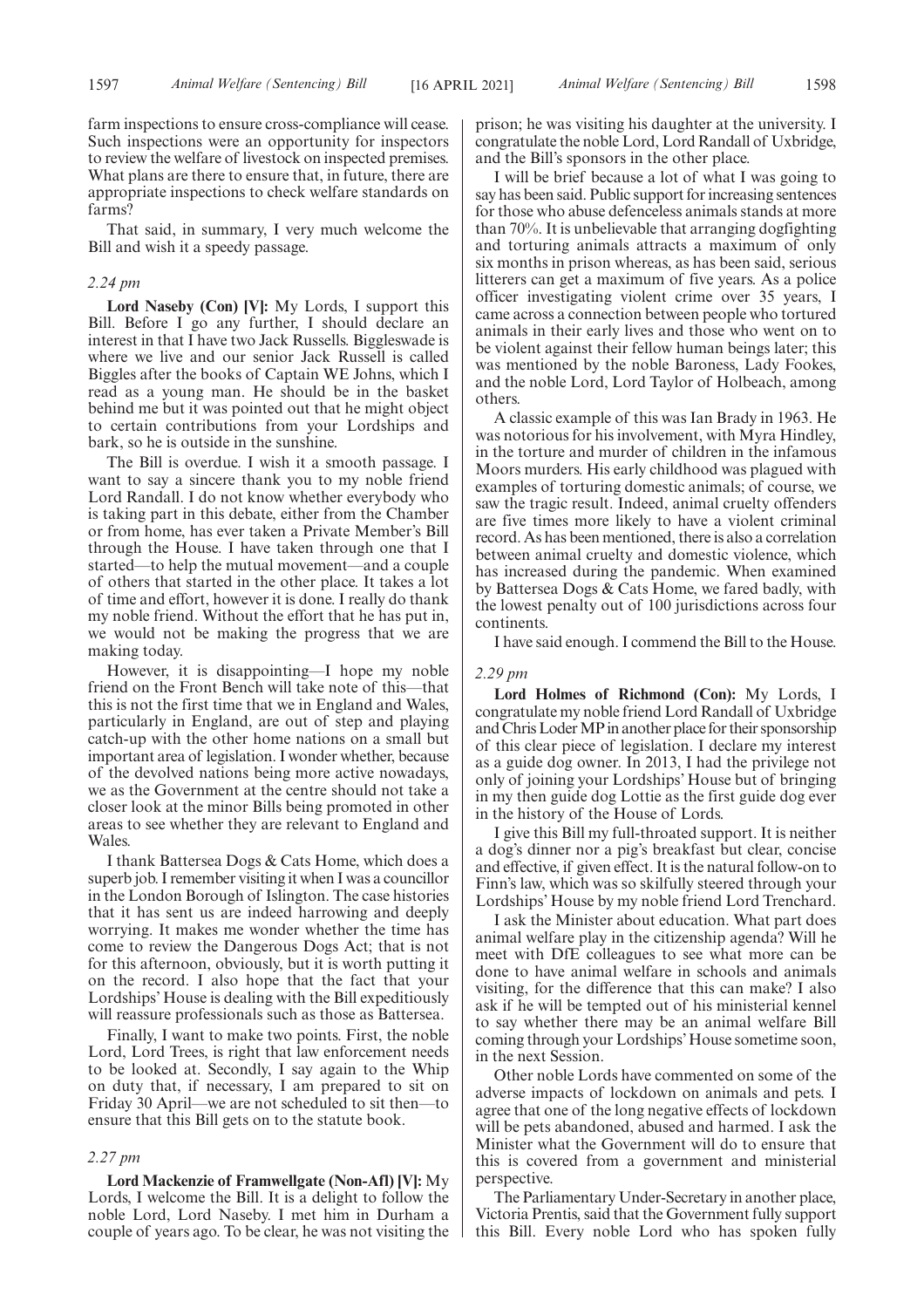#### [LORD HOLMES OF RICHMOND]

supports this Bill, as do I, and I know that the Minister fully supports this Bill. I entreat him to use all of his good offices and best endeavours to ensure that it secures its place on the statute book, before the end of this Session. Echoing my noble friend Lord Naseby, if that requires us to sit on 30 April, that is the very least that we can do to make sure that this important Bill becomes legislation for the benefit of all our animals.

# *2.32 pm*

**Baroness Bakewell of Hardington Mandeville (LD):** My Lords, I thank the noble Lord, Lord Randall of Uxbridge, for his introduction to this important Bill, and Chris Loder, who steered it through the other place. It has significant implications for animals and those attempting to ensure their safety and well-being. The whole thrust of the Bill is the length of sentences for cruelty to animals. I am grateful to the RSPCA and Blue Cross for the briefings provided.

It is obvious that current legislation is inadequate, with the maximum sentence under the Animal Welfare Act 2006 standing at six months' imprisonment. This compares to five years in Australia, Canada, India, Latvia, New Zealand and Scotland, and three years in Bulgaria, the Czech Republic, Germany, Hungary, Italy, the Netherlands, Poland and Romania. Others have referred to this. England has always prided itself on its animal welfare ethos, so it is surprising that it does not have more stringent punishment for those who abuse and cause pain and distress to animals. We are lagging behind.

This Bill makes a change to increase the maximum penalty from six months to five years and so that it could attract an unlimited fine. However, fines have been imposed in the past, but are not a real deterrent, as they often remain unpaid and cruelty continues unabated. Occasionally, harm will occur to an animal because of ignorance or an unintended accident. It is not these offences that the Bill seeks to address. Its purpose is to prevent unnecessary cruelty by acting as a warning to others. Those who engage in deliberate, calculated and sadistic behaviour towards animals can expect to receive the maximum custodial sentence and a heavy fine, and I fully support this.

Our current legislation also can administer a lifetime ban on keeping animals. These disqualification orders are difficult and time-consuming to administer and not often monitored. It is occasionally the case that someone who has been served with a lifetime ban is back in the courts for a similar offence several years later. Perhaps they hope that no one will notice. It is these persistent offenders for whom the extension of the prison sentence may be most appropriate, but if a disqualification order is imposed, it must be properly monitored, recorded and enforced.

Organised dogfighting is currently illegal, but very large sums of money can change hands at one of these events. Fining is not likely to deter the most hardened of these criminals in their sadistic practices, but a hefty prison sentence will not only curtail their freedom but will also curtail their illegal income, as the noble Lord, Lord Randall, said.

While I am grateful to the RSPCA for a list of the sentences handed down for a variety of animal cruelty offences, I regret that I am reluctant to read those harrowing offences out and I commend those who have managed to do so. I cannot imagine what motivates people to cause such appalling suffering, often on very small defenceless animals, as my noble friend Lady Parminter said. Those who take pleasure in such activities are a serious threat to animals and children and are likely to be perpetrators of domestic violence. The noble Baroness, Lady Fookes, the noble Lord, Lord Taylor of Holbeach, and other noble Lords referred to this. Research and surveys indicate that 70% of the public wish action to be taken to curtail the activities of those inflicting animal cruelty in its worse forms. This Bill allows this that happen.

Often an elderly person will keep a cat. It will be their only companion and friend. The bond between the two will enrich the life of the elderly person, providing them with company and a one-way conversation. We as society have a duty to ensure that that pet is safe from harm from those engaged in mindless violence for fun, often drink and drug-fuelled. A fine is no deterrent, but a custodial sentence is a very different matter.

There is an extensive range of sections in the Animal Welfare Act 2006, which start with causing unnecessary suffering and move through the more serious to mutilation and poisoning. It is vital that this Bill should pass and enter the statute book so that adequate protection can be provided for all animals, whether domestic pets, farm livestock or wild animals. All speakers have wished to see this Bill become a statute. I look forward to the Minister's response.

# *2.38 pm*

**Baroness Hayman of Ullock (Lab) [V]:** My Lords, I congratulate Chris Loder in the other place on bringing this Bill forward and thank the noble Lord, Lord Randall of Uxbridge, for sponsoring it in your Lordships' House, although I regret that it has taken this long to bring this legislation forward considering that it has widespread cross-party support and is supported by the general public.

Personally, I feel a sense of Groundhog Day having first support my friend Anna Turley's Private Member's Bill in 2017, which Conservative Whips objected to at Second Reading. There was never really any explanation of why the Government objected at that time. I then spoke in the debate in the other place following the publication of the Defra Select Committee's excellent report covering maximum sentencing. Then the Government proposed a sentencing and sentience Bill, which came to nothing. In July 2019, I spoke in the other place at the Second Reading of another version of the Bill, when the Minister said it was really important to legislate as quickly as possible. I am sure your Lordships' House can feel my frustration. For four years, the Government have been saying that this legislation is an important priority, but they have dragged their feet time and time again, yet we know from the rapid passage of the Ministerial and other Maternity Allowances Bill that when the Government have a priority they can get legislation on to the statute book very quickly indeed.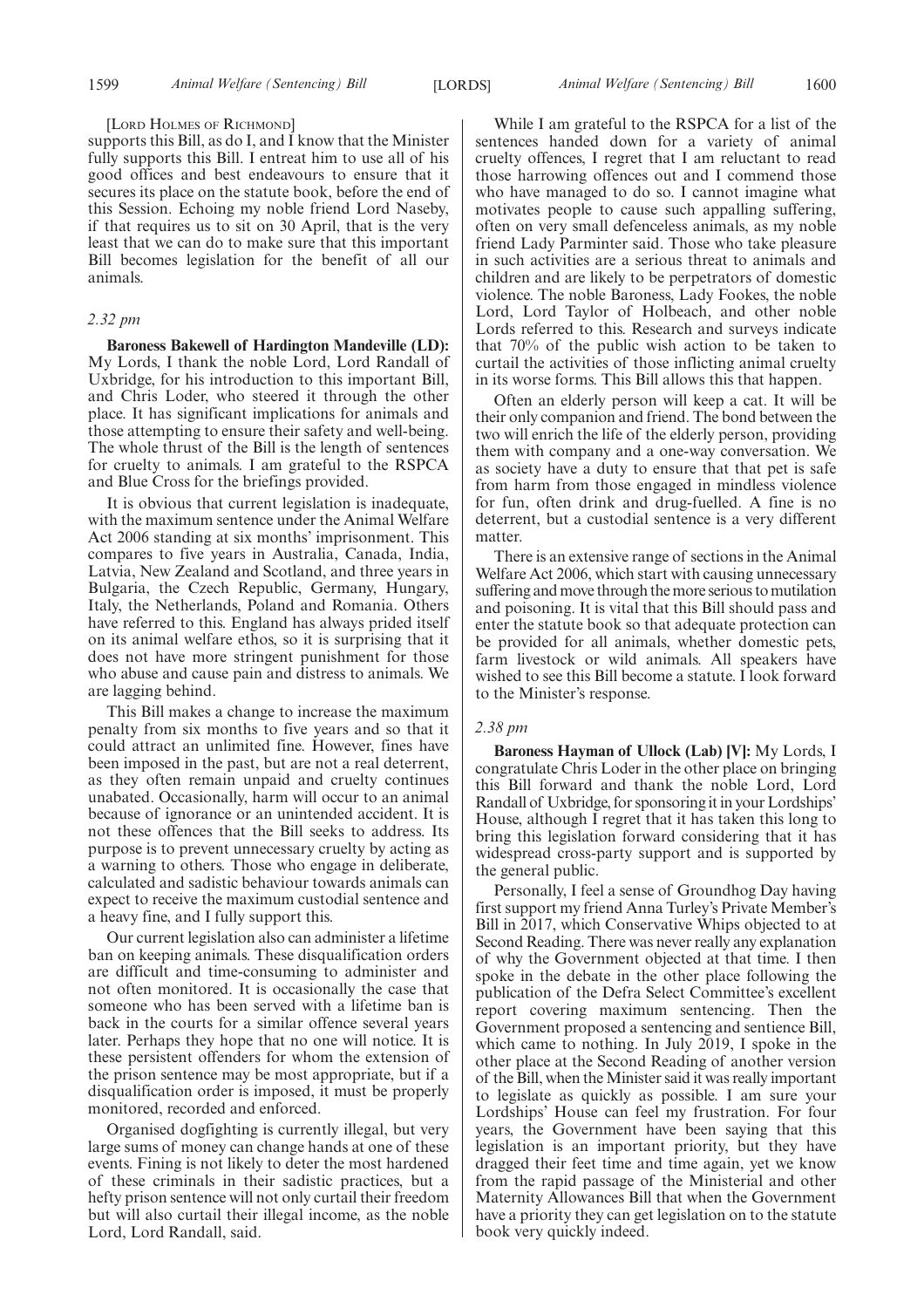I am glad that we are finally in a position where an animal sentencing Bill might actually become law. It is imperative that the Bill should receive Royal Assent and come into force as soon as possible so that our courts can start handing out appropriate sentences to those convicted of inflicting terrible harm on innocent animals. It is absolutely right that we should seek to increase the maximum penalty for animal welfare offences from six months to five years. Britain can be proud of having some of the best animal welfare practices and legislation in the world. As a Labour Member, I am very proud of the landmark Animal Welfare Act, because a Labour Government brought it forward. Now, the Animal Welfare (Sentencing) Bill will build on those foundations.

We support the Bill today, but I will mention some concerns. It is disappointing that there will not be tougher penalties when there are aggravating factors, such as the filming and sharing online of acts of cruelty. The proposals apply only to the Animal Welfare Act and, therefore, do not apply to wild animals in the way that they apply to domesticated animals. Our concern is that this creates a two-tier system. The same sentences should be available for similar or identical crimes, regardless of whether the animal is domesticated or wild. All animals feel pain and all suffer. The people who harm them need to feel the full force of the law, so will the Government look at bringing sentencing for cruelty to wild animals into line with that for domesticated animals?

I will also briefly mention pet theft. Sentences for people who commit it should reflect the distress that they inflict on their victims. Will the Government support a review of the sentencing guidelines to recognise the emotional impact of theft?

A number of noble Lords have drawn attention to the connection between animal cruelty and criminal behaviour. We know that people convicted of animal cruelty are five times more likely to have a violent crime record and that animal abuse is 11 times more likely in domestic violence situations. This legislation will protect not only animals but people. As has been said, the Government should also place a statutory duty on local authorities to enforce the Animal Welfare Act, so that it has proper teeth, and give local authorities adequate resources for enforcement. Can the Minister confirm that sufficient resources will be provided and ensure that disqualification orders on owning animals are properly monitored, recorded and enforced? Will the Government support the introduction of a lifetime ban on owning pets for any person convicted of these offences?

Many have campaigned for this legislation. I will mention a few: the League Against Cruel Sports, the Dogs Trust, Blue Cross, the RSPCA, Battersea Dogs & Cats Home and many members of the public. I commend them for their important work and look forward to the Bill finally becoming law.

## *2.43 pm*

**The Minister of State, Department for the Environment, Food and Rural Affairs and Foreign, Commonwealth and Development Office (Lord Goldsmith of Richmond Park) (Con) [V]:** My Lords, I thank the noble Lord, Lord Randall, for his sponsorship of this important Bill and the powerful manner in which he made the case. I also thank other noble Lords for their valuable contributions to today's debate.

The Bill represents a government manifesto commitment to increase sentences for the worst acts of animal cruelty and it has the full support of the Government. It is just one element of the continued action that this Government are undertaking to improve animal welfare. Last year, we prohibited the commercial third-party sale of puppies and kittens in England. We launched an awareness-raising campaign to help to tackle low-welfare and illegal supply of pets. We have taken steps to ban the keeping of primates as pets and we have consulted on the compulsory microchipping of cats—the Government's response will be published in due course. We have changed the law to require CCTV in slaughterhouses and will introduce measures soon to end excessive journeys for slaughter and fattening. We have also acted to understand the potential short-term animal welfare impacts related to Covid-19 controls by commissioning the Animal Welfare Committee to provide us with its independent advice.

These are just some of the actions that we are taking that build on our previous policies, including the support that we gave to the Animal Welfare (Service Animals) Act, otherwise known as Finn's law, which has been raised by a number of speakers today, including the noble Lord, Lord Dodds of Duncairn, and the noble Viscount, Lord Trenchard—it received Royal Assent in April 2019.

As I am sure noble Lords will be aware, this Bill is complementary to Finn's law. It will strengthen the penalties available where Finn's law is applied, increasing the protections for our service animals. In short, the Bill extends the maximum penalty for the worst cases of animal cruelty in England and Wales from the current level of six months and/or an unlimited fine to five years' imprisonment and/or an unlimited fine. The noble Lord, Lord Randall, and the noble and learned Baroness, Lady Butler-Sloss, made the point that the Bill introduces one of the highest punishments for animal cruelty in the world. It is simple but vital, as it will allow courts to deliver a more proportionate punishment to those who perpetuate unspeakable cruelty towards animals.

I shall now reply to the important points made by Members of this House. We heard from the noble Lord, Lord Randall, of some truly awful cases of animal cruelty. As he said, in some cases of cruelty the judges involved stated that they would have handed down a higher sentence than six months had the law and guidelines allowed. The noble Baroness, Lady Mallalieu, mentioned her work as chair of the Horse Trust—I thank her for that—and discussed some of the reasons why people behave appallingly to animals. She, the noble Lord, Lord Taylor of Holbeach, and the noble Baroness, Lady Jones, all made the case for education of pet owners. Clearly, there is a need for education. Indeed, the Government have engaged in one of their most successful ever communications campaigns, Petfished, to try to help prospective owners of cats, dogs and other animals to ensure that they are not providing custom to unscrupulous dealers or shops.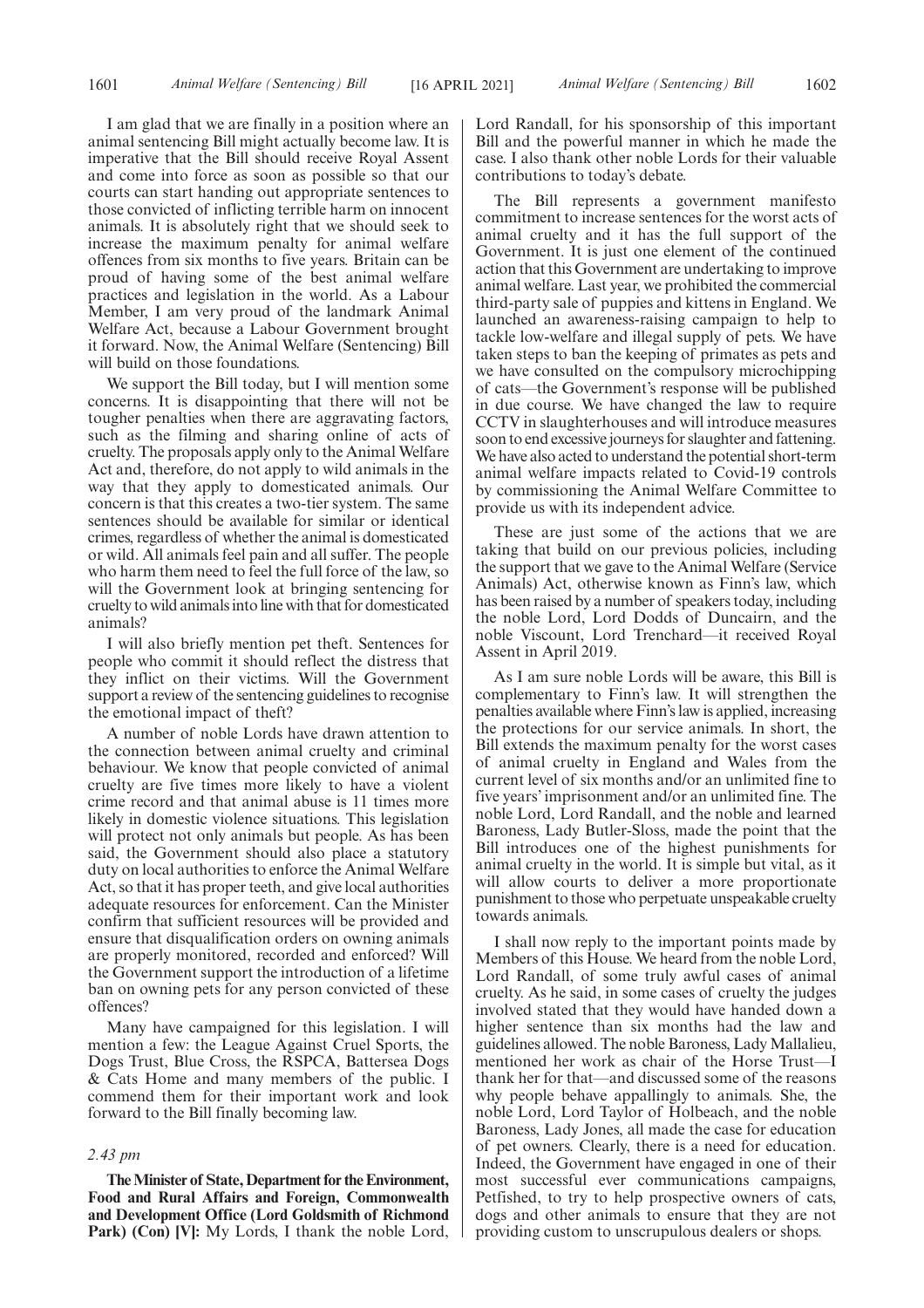#### [LORD GOLDSMITH OF RICHMOND PARK]

There is also a place for punishment and deterrents. The time needs to fit the crime, as in various ways the noble Baroness, Lady Boycott, the noble Viscount, Lord Trenchard, and the noble Baroness, Lady Bakewell of Hardington Mandeville, all said. For context, it is probably worth saying that other offences that can lead to up to five years in prison include, for example, abstracting electricity, allowing a dog to be dangerously out of control, causing actual bodily harm and fly-tipping. Against such offences, we consider it proportionate for the maximum sentence of animal welfare offences to be set at five years.

A number of noble Lords mentioned the RSPCA. The Government clearly recognise the enormously valuable work that that organisation does to improve the welfare of animals, including the role of prosecuting those who have breached the Animal Welfare Act 2006. Defra officials and those of other government departments are working with the RSPCA on proposed changes to transfer responsibility for prosecuting animal welfare offences to the Crown Prosecution Service. We are determined to ensure that while we work together in this area there is no reduction in the level of protection given to animals whose welfare has been compromised.

The noble Baroness, Lady Parminter, said that the Government previously had no plans to raise the maximum sentence and that this was in a sense something of a U-turn. With respect, that is not the case. We have had plans for some time—indeed, it was one of my first decisions as Minister responsible for animal welfare nearly two years ago to proceed with this proposal. She and the noble Baroness, Lady Hayman of Ullock, talked about delays to the Bill. They are right that the Bill has experienced delays, but it is wrong to say that that was due to a change in the Government's priorities. Events such as the Covid-19 pandemic and the emergency response work required have affected the parliamentary timetable horribly. The Government are fully behind this Bill and always have been.

The noble Baroness, Lady Fookes, mentioned that there is often a connection between cruelty to animals and cruelty to children, a point repeated by the noble Lords, Lord Taylor of Holbeach and Lord Trees, and the noble Baroness, Lady Eaton, who backed up the assertion with some compelling evidence. The noble Lord, Lord Mackenzie of Framwellgate, further backed up that assertion by using his long experience in the police force, citing in particular the grim case of Ian Brady. It is clearly right to make that connection.

The noble Baroness, Lady Fookes, and the noble Lord, Lord Oates, asked about sentencing guidelines, along with other noble Lords, and about the courts' unwillingness to impose the full penalty. The Government have been in contact with the independent Sentencing Council about the change to the maximum penalty. There is an existing sentencing guideline in relation to animal cruelty offences under the Act, which was reviewed and updated by the council in 2017. The council has since confirmed that, when this Bill has passed, it will consider the need to revise the guideline and any revision will involve public consultation.

The noble Lord, Lord Dodds of Duncairn, raised the idea of a register of animal abusers. Persons convicted of animal cruelty or animal abuse are already captured on the police national computer, which provides a searchable single source of locally held operational police information. It brings together data and local intelligence so that every force can see what is known about an individual, including information relating to animal cruelty. The police have said they worry that a publicly available register of animal abusers could facilitate vigilantism, but I think the noble Lord is right to say these problems could be overcome.

The noble Lord, Lord Khan of Burnley, mentioned that he has been lobbied by pupils from his old school. That is wonderful to hear and testament to the importance that the British public attach to the issue of animal cruelty. It was a point also made well by the noble Lord, Lord Mackenzie of Framwellgate.

The noble Viscount, Lord Bridgeman, asked which types of offences would be included in the scope of this sentencing. Examples include causing unnecessary suffering to animals, carrying out non-exempted mutilation, docking tails except where permitted, poisoning animals, organising animal fights and so on.

The noble Lord, Lord Oates, made the point that this Bill, valuable though it is, is not a panacea. He is right, of course. It is part of a package of measures we will introduce in the coming weeks and months. He also mentioned the 18 weeks given to a person for engaging in unspeakable acts of cruelty to a cat.

The noble Baroness, Lady Jones, suggested that the Government had dropped proposals to recognise sentience of animals. With respect, that is not the case. It is worth remembering that it was the UK that pushed for a recognition of animal sentience to be included in Article 13 of the Lisbon treaty back in 2009. Now that we have left the EU and the transition period has finished, we can go much further than we ever could before. We will introduce legislation on animal sentience that will explicitly recognise the welfare of animals as sentient beings as soon as parliamentary time allows, but soon. It is worth saying that our methods and measures will go much further than those of the EU, which apply to a very limited number of EU policy areas and contain endless exemptions, almost to the point of making them meaningless.

The noble Baroness, Lady Jones, also questioned the Government's commitment to animal welfare generally. The Government are completely committed to animal welfare. We have taken many steps already. I have mentioned requiring CCTV in all slaughterhouses and implementing one of the world's toughest ivory bans. We have introduced new welfare standards for pet selling, dog breeding, hiring out horses, animal boarding and exhibiting animals. We have introduced a ban on the commercial third-party sale of puppies and kittens. There are a number of big, important changes in the pipeline. I cannot think of any Government who have done or are doing more on this agenda.

I thank my noble friend Lord Caithness for raising the SongBird Survival project and the research it has done into declining songbird populations. I will bring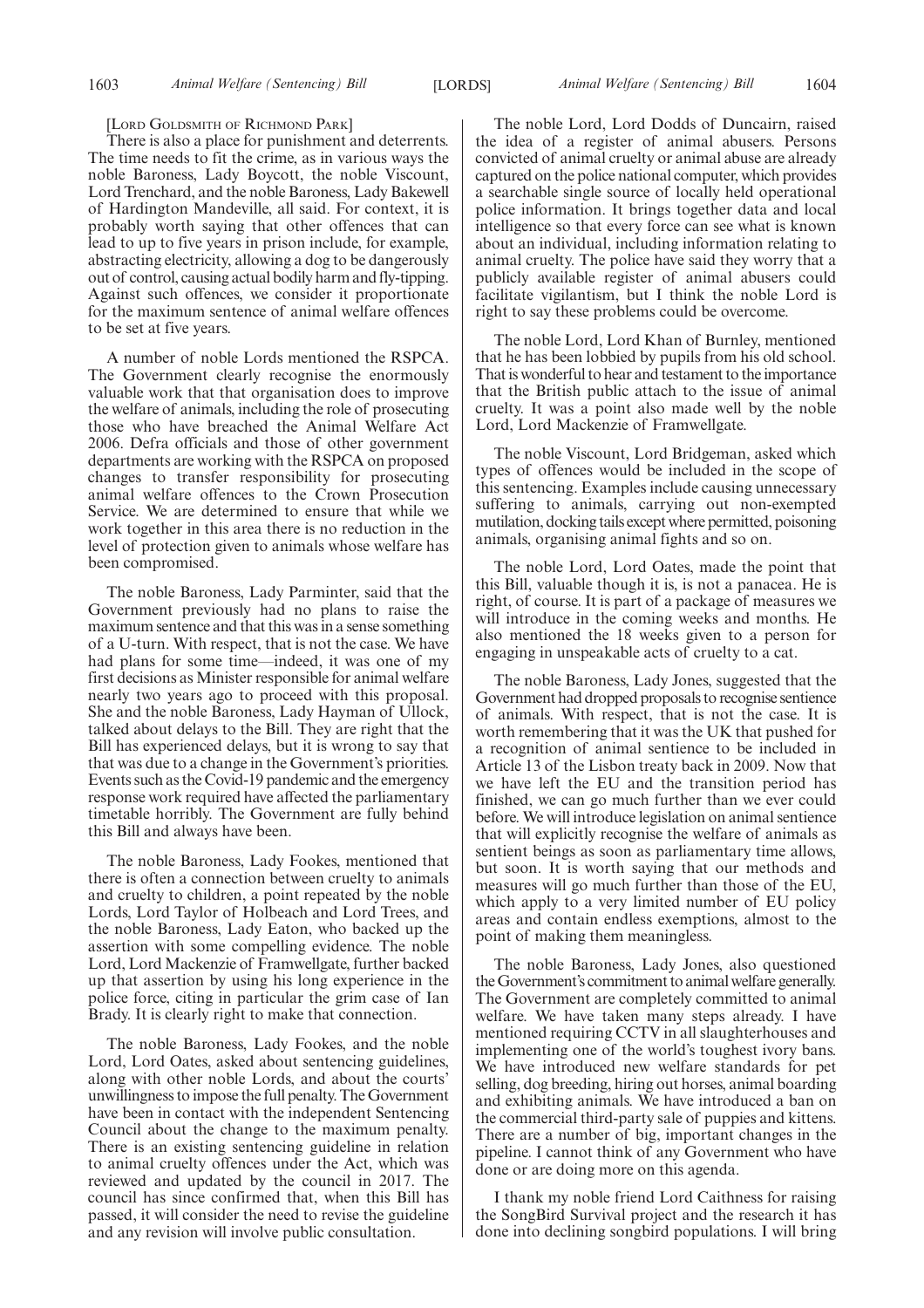that work to the attention of my officials so that they can consider whether it can inform our work on animal welfare.

Under the Animal Welfare Act 2006, it is an offence to cause any unnecessary suffering to an animal or to fail to take reasonable steps to ensure the needs of an animal are met to the extent required by good practice. The penalty is an unlimited fine, being sent to prison for up to six months or both, but following a conviction for either of these offences the court can also ban the offender from keeping animals, as well as ordering that their animals are removed from them.

The noble Lord, Lord Trees, and a number of other noble Lords talked about the importance of enforcement. Of course, local authorities need the resources to carry out their duties, but every local authority at district level should already have officers able to enforce animal welfare laws.

The noble Lord also raised puppy smuggling, and the Government take this issue very seriously. It is a trade that causes suffering to the smuggled dogs and puts the health of pets and people in the UK at risk. We are working hard to tackle the problem, targeting both the supply and demand of illegally imported dogs. This approach includes enforcement, international engagement, tighter regulation and public communications, as well as collaboration with stakeholders, including the BVA and the Dogs Trust. Now that the transition period has ended, we have the opportunity to manage our own commercial and noncommercial import and pet travel arrangements. The Government will consider our pet travel and import arrangements as part of cracking down on puppy smuggling, in line with our manifesto commitment.

The noble Lord also mentioned the post-EU regime. We are firmly committed to upholding our high animal welfare standards outside the EU. We are co-designing an animal health and welfare pathway with industry to promote the production of healthier, higher-welfare animals at a level beyond compliance with current regulations. We are also looking to replace crosscompliance.

The noble Lord, Lord Naseby, mentioned his own dogs. I too have had the enormous joy and honour of incorporating numerous rescue dogs into my family, including at the moment. However, he mentioned that in England we are out of step with other areas of the UK. The noble Baroness, Lady Bakewell of Hardington Mandeville, made a similar point. I simply say that we are coming into line now on sentencing; it probably goes without saying that in numerous other areas of animal welfare, we are ahead of those other areas of the UK. The plans we have in the pipeline now are more ambitious for animal welfare, as far as I am aware, than those of any Government anywhere.

My noble friend Lord Holmes of Richmond asked whether I would meet Department for Education colleagues to discuss animal welfare in citizenship and education. I can assure him that I will. He also asked whether there will be an animal welfare Bill. I am not at liberty, I am afraid, to make announcements of that sort but I can reassure him that we have a very ambitious pipeline of measures, which we will introduce shortly, on a range of animal welfare issues.

The noble Baroness, Lady Hayman of Ullock, talked first about sentencing for offences concerning animals in their wild state. Such sentencing is already a separate matter and not in scope of the Animal Welfare Act 2006. I think she made the point herself that that Act applies to vertebrate animals

"under the control of man",

including wild animals under "permanent or temporary" control. That could include, for example, where a wild animal is caught in a trap or snare and it means that all animals under the control of man, whether domesticated or wildlife, will be subject to the new maximum penalty.

On the second issue that the noble Baroness raised, the Government take pet theft very seriously. We are concerned by reports that occurrences are on the rise and reviewing what official data is available to help us understand and establish the true scale of the problem. We are working actively across government right now to explore ways to address the issue that will be effective and have a meaningful impact on the problem. In the meantime, if someone causes an animal to suffer in the course of stealing it they are also liable to prosecution under the Animal Welfare Act 2006—and the increased penalty that this Bill provides may be applied.

I hope I have answered certainly most, if not all, of the questions put to me by noble Lords. I conclude on behalf of the Government by thanking noble Lords for their involvement in today's debate, in particular my noble friend Lord Randall for his work in guiding the Bill through this House. We are a nation of animal lovers. The Bill reinforces that by answering the strong messages we have seen from parliamentarians, members of the judiciary, animal welfare organisations and the public on strengthening animal cruelty sentencing.

# *2.57 pm*

**Lord Randall of Uxbridge (Con) [V]:** My Lords, I take this opportunity to thank all noble Lords for their considered and important contributions. I sincerely thank the Minister for confirming the Government's continued support for the Bill. I look forward to guiding it, I hope, through its remaining stages. Lastly, I extend my thanks to all those many outside the House who have supported the Bill, and the many charities and other organisations which have proven to be long-standing and tireless advocates for animals. I mentioned many of them in my earlier remarks but would like to mention, too, Lorraine Platt of the Conservative Animal Welfare Foundation. I also sincerely thank my noble friend Lord Shrewsbury. He also put his name forward as a potential sponsor for the Bill but graciously deferred to me. I am only a very junior Member of your Lordships' House so it is a great privilege to do this. I commend their effectiveness in supporting this Bill and the increased maximum penalties it will provide.

I recognise the many individual members of the public who collectively fill postbags and sign e-petitions each year concerning animal welfare issues. These supporters of animal welfare ensure that discussion is kept current and moving, and that parliamentarians are kept abreast of emerging issues so that they can be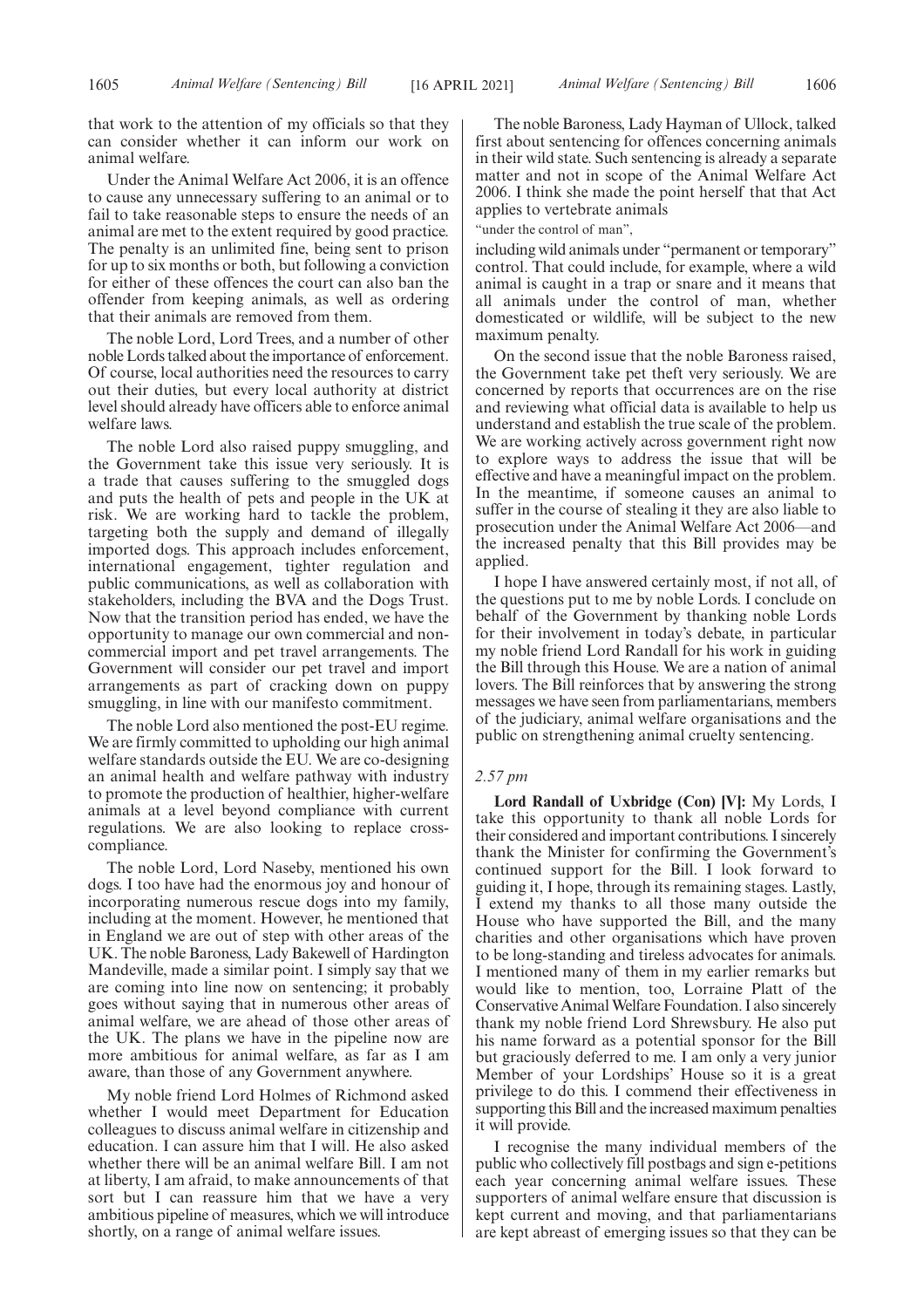#### [LORD RANDALL OF UXBRIDGE]

raised with the Government. Many of these individuals have been calling for an increase in the maximum penalty for animal cruelty for several years. They will no doubt watch the Bill's progress keenly.

I also thank the officials in Defra and the Government Whips' Office who have helped me with details of procedure. Once again, in expressing my gratitude to all noble Lords who have taken part today, and particularly my noble friend the Minister, I sincerely hope that the House will give the Bill a Second Reading this afternoon.

*Bill read a second time and committed to a Committee of the Whole House.*

# **Arrangement of Business**

*Announcement*

# *2.59 pm*

**The Deputy Speaker (Baroness Barker) (LD):** We now come to Committee on the Education (Guidance about Costs of School Uniforms) Bill. I will call Members to speak in the order listed. During debate on the group, I invite Members, including Members in the Chamber, to email the clerk if they wish to speak after the noble Baroness, Lady Lister. I shall call Members to speak in order of request. Leave should be given to withdraw the amendment. When putting the question, I will collect voices in the Chamber only. If a Member taking part remotely wants their voice accounted for when the Question is put, they must make that clear when speaking.

# **Education (Guidance about Costs of School Uniforms) Bill**

*Committee*

*3 pm*

*Relevant document: 37th Report from the Delegated Powers Committee*

## *Clause 1: Guidance about the costs of school uniforms: England*

#### *Amendment 1*

#### *Moved by Lord Blencathra*

**1:** Clause 1, page 1, line 15, at end insert—

- "(4A) The Secretary of State must lay the guidance and any revised guidance before Parliament, and when he or she has done so he or she may bring the guidance or revised guidance into operation by order.
- (4B) A statutory instrument containing an order made under subsection (4A) is subject to annulment in pursuance of a resolution of either House of Parliament."

**Lord Blencathra (Con):** My Lords, my amendment would ensure simply that the statutory guidelines could be scrutinised by Parliament in the lowest form of scrutiny we have: namely, the negative procedure. My amendment could not be more simple or reasonable. It says simply that the Secretary of State must lay the guidance before Parliament and may bring it in by the negative procedure. That procedure, as we all know, allows the guidance to take immediate effect, but would permit parties in Parliament, if so minded, to debate it. Just as with the thousands of other SIs which pass through here every year, there would probably be no debate, no objection and no vote—but at least our excellent Secondary Legislation Scrutiny Committee would get a chance to have a look at the regulations. That is all my amendment seeks.

I criticised the Bill at Second Reading on these grounds, and also because we had not seen a draft of the guidance that we were being asked blindly to rubber-stamp. Well, I am able to give some mild praise to the Minister before I start on some mild criticism. The department has now published the draft guidance, which is very helpful for all of us. I appreciate that it may change and that more people and organisations may have input into it, but this House has usually demanded, and rightly so, to see any draft guidance or draft regulations that we are being asked to take on trust.

For the avoidance of any doubt, I thoroughly approve of the Bill and am not opposed to it. Indeed, if there was an opportunity to have the other place deal with our amendments before the end of this Session, I would push this amendment to a vote, and I would put down another amendment insisting that all schools create, either by themselves or through parents or a charitable trust, a system for used and second-hand uniforms. As a soldier in a Highland regiment, the only bit of new kit I had, out of scores of items, was boots and socks. Everything else was used, cleaned, repaired, refurbished and reissued—and by God we were proud to wear it. The only thing I rejected was second-hand long johns—I assure noble Lords that they do not want to wear second-hand long johns from a Scottish soldier.

When I spoke at Second Reading, I said that I was speaking in a personal capacity and not as the chair of the Delegated Powers Committee. Since then, the committee has met and published a report on the Bill, and it has identified, in its usual and meticulous way, the inappropriate delegated powers in the Bill that my amendment seeks to address. I can tell the Committee that I had no part in those decisions or discussions. I was absent when the Delegated Powers Committee approved the report, so I have not influenced its decision. However, I am informed that the committee wholeheartedly approved of the line that I took at Second Reading: namely, that the guidance should be subject to some simple parliamentary scrutiny.

Since Second Reading, the department has produced a delegated powers memorandum, and I am grateful for that. It should have been done in the first place, but the Department for Education is not unique in that failing—not by a long shot. The department makes four justifications for the guidance not being subject to the negative resolution procedure. First, it says that the guidance will be drafted after consultation with parents, schools and stakeholders, and taking into account comments made by parliamentarians as the Bill progresses through Parliament. But the Delegated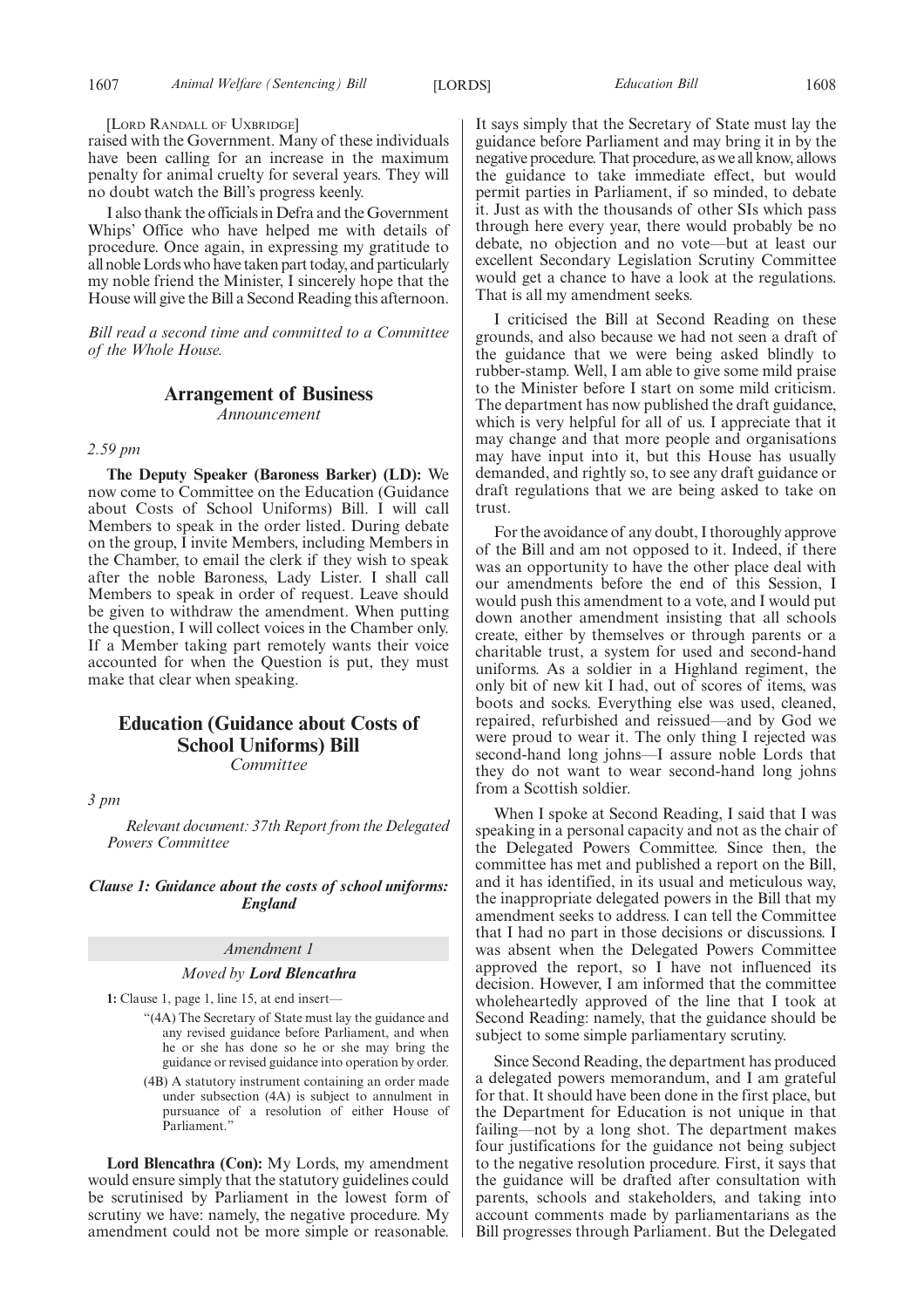Powers Committee says, "That is all very jolly good, but there is no justification for the finished guidance not then being scrutinised by Parliament if Parliament wishes to do so".

Secondly, the memorandum states:

"The Department produces a large amount of detailed and technical statutory guidance to support schools and the wider education sector",

and, since that has not been subject to parliamentary scrutiny in the past, the new guidance is simply consistent with past procedure. The memorandum uses the phrase:

"Parliament has already determined that guidance should not be subject to Parliamentary scrutiny.

Has Parliament actually determined that? Correct me if I am wrong, but did Parliament ever make a decision in principle that it would not scrutinise any guidance from the DoE? Is it not the case that guidance has already been issued, and Parliament has been unable to challenge it—unlike as we are able to do today? It is more an act of omission than a deliberate act of commission not to scrutinise guidance from the department. In any case, as the Delegated Powers Committee report points out, what was done in the past is irrelevant: each Bill should be considered on its own merits, and this Bill deals with nothing other than statutory guidance.

Thirdly, the department's memorandum says:

"The statutory guidance is not equivalent to … Education Codes of Practice'

which are

"broad and extremely detailed texts which … have many aspects which are controversial and may require debate and amendment." It says that this is a "very limited document". Well, the Delegated Powers Committee says that the fact that the guidance may or may not resemble a code of practice does not mean that parliamentary scrutiny of it should be ruled out. The Bill is concerned exclusively with a certain type of guidance, yet Parliament has been asked to sanction the production of guidance that will never be required even to be laid before Parliament.

It may be a limited document, but it is far from non-controversial. We have all seen the excellent briefing from the Schoolwear Association, and it strikes me that there will be strong arguments made by different parties about branded items and single supplements. Indeed, there were quite firm and differing views expressed at Second Reading in this House on branding and single suppliers—indeed, seeing the noble Earl, Lord Clancarty, in his place, about the fact of having a uniform in the first place. While we may all instinctively think that multiple suppliers will deliver cheaper items, that may not necessarily be the case, and I can envisage legal challenges arising from various quarters. I simply say that it cannot be right that the courts will end up interpreting legal guidance that Parliament will never have seen.

Fourthly, the department says that the guidance will be published in such a manner that it will be accessible to all who need to see it. I should ruddy well hope so, but that has nothing to do with letting parliamentarians have a look at it, even in the most minor of parliamentary procedures, before it is published. If an entire Bill can be dedicated to the cost aspects of school uniforms, the resulting guidance is important enough to be subject to a parliamentary procedure.

I am glad that the memorandum does not seek to make the point, which was made at Second Reading, that the guidance cannot be approved by regulations because it would have to be amended regularly. The department has kindly confirmed, in a Written Answer to me, that the current guidance has not been amended once since 2013, so there is no justification for resisting parliamentary scrutiny on the grounds that the guidance would have to be constantly amended and brought before Parliament.

Finally, I will make one observation—or rather, a political guess. I think the House will want to see more and more of our homegrown regulations and guidance. Until 31 December 2020, the Government could bounce through thousands of regulations implementing EU law and we all knew that it was pointless challenging them, since we had to implement them verbatim. All that has changed. I suspect that the whole voracious judicial review industry is waiting to challenge every regulation made by Ministers, because the Government will no longer have the watertight excuse of saying, "No point taking us to court, my learned friend. It's not us, guv, it's the EU".

As we make our own laws, so this House will want to challenge more of our own laws. The debate on this little Bill and guidance is just a taster of what I foresee, and what I welcome, happening in Parliament when this House is back in full physical mode and our 850 Members are looking for things to do. However, that is a more philosophical debate for another day.

I end with the conclusions of the Delegated Powers Committee report:

"The fundamental problem with the Bill is that the statutory guidance affords the maximum of discretion to the Government with no opportunity for parliamentary scrutiny. Accordingly, we recommend that the guidance should be subject to parliamentary scrutiny, with the negative procedure being appropriate in this instance.'

I look forward to my noble friend the Minister's response and I beg to move.

**Lord Blunkett (Lab) [V]:** My Lords, when a balloon has the air let out of it, it appears to be merely a piece of useless rubber. I have a view about what I call the "Chope approach" to Private Members' Bills— Christopher Chope, as Members will know, has familiarised himself with just about every piece of private Members' legislation going through the House of Commons in order to filibuster or find a way of blocking it. I really hope that the mover of the amendment will respect the fact that this is a very small but important Bill in terms of what happens in real life, out in the school communities that our children, grandchildren, nephews and nieces attend.

I hope that this afternoon we will lay aside this amendment, which is designed to block the Bill if it is pressed; the mover acknowledged that himself, of course. He also talked about the Scottish long johns. My grandchildren's school—Windmill Hill in the north of Sheffield—has a little scheme along similar lines. We were talking only this morning about how important that approach is in helping to ensure that nothing is wasted and that no one feels as though they are disqualified from being able to present themselves effectively because of their income. That is what, in essence, this Bill and the guidance are all about.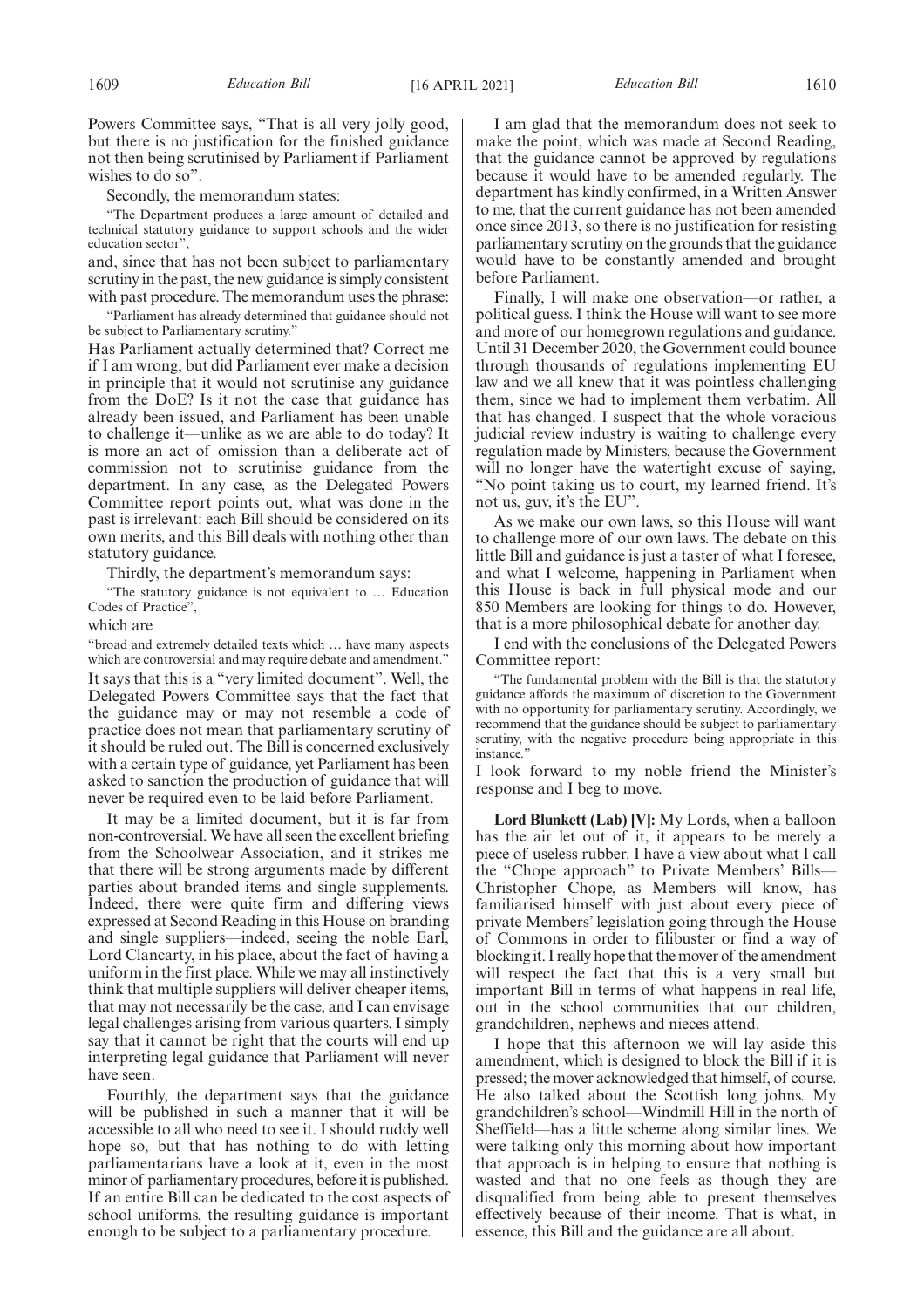[LORD BLUNKETT]

It has taken 50 years to get to this point, it has to be said. So often, the issue of school uniforms was about class and the quality of the school you went to. It was about grammar schools versus secondary schools; the grammar schools took pride in their uniform and their distinguishing features, and others often felt resentful. Times have moved on—thank God—but I recall that, over 40 years ago, we should have learned in my party about how disastrous referenda can be when you hold them with the distinct intention of ensuring that, if you are defeated, you will carry on regardless.

In Sheffield at the end of the 1970s, just before I became the city council's leader, it decided, because of the enormous cost of school uniforms, the class nature of what was taking place and the fact that poor people were struggling to keep up, that school uniforms should be abolished and put it to a referendum of all parents. The parents were in fact a couple of decades ahead of the city council and voted to keep school uniforms and to develop them in the schools that did not have them. The city council, in its arrogance at the time, decided that it would, on political grounds, do away with school uniforms whatever the vote. We learned a lot from that. I certainly learned that if you are going to ask people their opinion, you respect it.

This afternoon, we are respecting the desire of schools, whether they are local authority schools, multiacademy trust schools, or individual free-standing trust schools, to display the pride of parents and pupils in the school they go to and the quality of the education they receive, so that they can go forward in life not embarrassed at having been unable to afford the uniform, but proud to have been able to adopt it.

The Bill is very simple: in its small way, it allows that possibility by ensuring that the old-style disqualification of competition, availability and access is set aside. I cannot see how anyone, from any political party, could possibly oppose it.

## *3.15 pm*

**Baroness Bull (CB):**My Lords, I am minded to support the spirit of this amendment for the straightforward reason put forward by your Lordships' Delegated Powers Committee. It says that if an entire Bill can be dedicated to the cost aspects of school uniforms, the resulting guidance should be subject to parliamentary procedure. However, like the noble Lord, Lord Blunkett, I do not want to see this amendment pressed, as it would prevent the passing of this important Bill.

I am grateful to the Minister for ensuring that the House had the chance to review the draft statutory guidance in advance of today, but I would welcome clarification of a number of points in it. First, we know that branded items add cost and reduce choice of suppliers, and I welcome the reference in the draft guidance to branded items being "kept to a minimum". But can she clarify what constitutes "minimum"? Is it a number or a proportion of the total number of items required, or does it mean something else?

The draft guidance is vague on financial support, the provision of support being apparently optional. Does she not agree that all parents in need should have access to school uniform grants and that schools have a duty to promote these funds? Will the Government commit to central provision of the funding required for school uniform grants?

At Second Reading, I asked whether the guidance would include the requirement for parents to be consulted on any changes to uniform specifications. The draft we have seen is relatively soft on this. At 25d, it says that schools

"should consult with parents and pupils on cost issues",

and that the Government

"encourage schools to consult with parents and pupils on other aspects of their uniform when making significant changes to their policy".

What is the rationale for the wording difference here? Why does it not use the stronger "should" or even "must" for policy changes, as well as cost issues?

On that occasion, I also asked the Minister to

"use her powers to ensure that schools are prevented from sending home or excluding children who fail to comply with uniform policies".—[*Official Report*, 19/3/21; col. 553.]

The draft statutory guidance has nothing to say on this. It refers back to the non-statutory guidance, which permits teachers to discipline pupils for breaching rules on uniform in line with their published behaviour policy, and it allows a head teacher or their delegate to ask a pupil to return home to remedy this breach. This entire section of the guidance is drafted according to the starting presumption that the breach is the fault of the pupil; it is seemingly blind to the idea that the pupil may not be wearing the right clothing because the family cannot afford it.

I believe that the most important priority is to have the child in the classroom, where they can be taught. It is what matters most to teachers and it is clearly best for the child, so I ask the Minister again to do everything in her power to ensure that children will not be excluded from school for failing to comply with uniform policy.

Finally, can the Minister confirm what, if any, engagement is still planned with parents on this draft guidance? Has a diverse range of schools been consulted, and will the Government commit to consulting on future iterations of the guidance? There are many theories about the purpose of school uniform, but we can all agree that the intention is to make life more affordable for parents and the learning environment a more equitable place for children. Those twin aims have always been important but, as we head out of the pandemic, they are more important than ever.

This Bill is needed now, and I imagine that achieving that aim rules out the amendment in the name of the noble Lord, Lord Blencathra. Whether it is amended or not, I hope that the Minister does her level best in support of young people, as she always does, to ensure that the necessary time is committed by this House, so that the Bill has the best possible chance of reaching the statute book before the end of this Session.

**Baroness Altmann (Con) [V]:** My Lords, it is a pleasure to follow the noble Baroness, Lady Bull. I thank my noble friend the Minister for issuing the guidance for us to look over before this debate.

This is a rather narrow and—in almost all cases uncontroversial issue. It needs to be dealt with quickly, as the noble Lord, Lord Blunkett, and the noble Baroness, Lady Bull, said; the sooner we can get this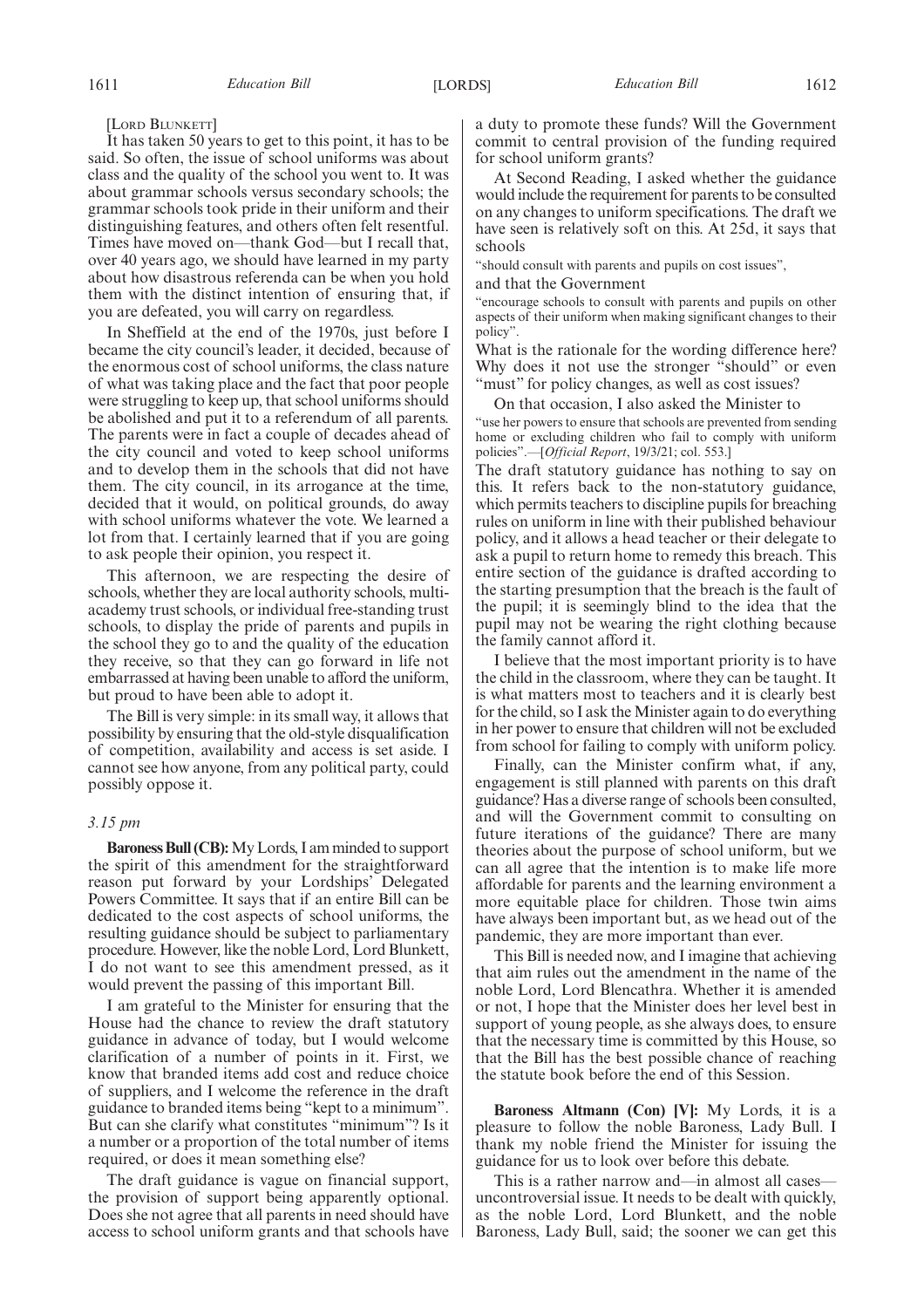moving, the better. The sooner the guidance is issued, the better the position parents will be in to ensure that their children can comply with any requirements from this narrow Bill.

I sympathise in principle with the aims of my noble friend Lord Blencathra's amendment. Having sat so often in recent months through legislation and statutory instruments that have gone through this House with so little scrutiny—and measures that have been introduced with no scrutiny—in principle I think it is important that the role of Parliament in scrutinising legislation be reasserted. We should make sure in coming years that the experience of the past months is not regularly repeated, but I cannot help but agree, I am afraid, with the noble Lord, Lord Blunkett, and the noble Baroness, Lady Bull, that this Bill is not the right place to impose such a principle at this time.

It is urgent that we make sure that we do everything possible to get the Bill through before the end of this Session. The Government have issued a delegated powers memorandum, and I think my noble friend the Minister has been doing her utmost to make sure that we are moving this forward. Even if we were to accept this amendment and the negative procedure were applied, it is hardly likely that on its passage through Parliament whether in debate or in the scrutiny committee—any meaningful change would be achieved.

I am delighted to see that the guidance emphasises the importance of keeping costs down for parents and keeping branded items to a minimum, which will also assist with costs. I have a few questions for my noble friend. The guidance mentions that schools should take a "mindful and considerate approach" to resolving problems where children are unable to comply with uniform requirements due to financial hardship rather than wilful non-compliance. Could my noble friend give some indication of what would constitute such a mindful and considerate approach?

I echo the words of the noble Baroness, Lady Bull, on the dangers of excluding children or disciplining them with procedures when it will be very difficult for schools in many cases to differentiate between wilful non-compliance on behalf of the schoolchildren and non-compliance due to unaffordability for parents. Children who keep falling over or who have grown quickly and need new uniforms, rather than having just one set for the year, can often be a problem for parents.

Finally, in terms of a planned timetable, I encourage my noble friend to introduce this as speedily as possible, hopefully in time for the coming school year this September, and at least a clear implementation timing plan so that parents and schools can plan ahead and get the correct amounts of clothing for their children during the summer holidays and suppliers can bring in stock in preparation.

**The Earl of Clancarty (CB):** My Lords, I was a little taken aback by the reaction to my comments at Second Reading, both from this House and from outside. I seem to have unwittingly struck a nerve. The question that I simply leave your Lordships with is why every country on the continent, with the sole exception of Malta, can get along perfectly well without school uniforms —including, importantly, state schools while we apparently cannot.

Having said that, school uniforms are currently the norm in this country, and I want to make it clear that what I said at Second Reading was in no way an attack on the Bill. I support it and congratulate the noble Baroness, Lady Lister of Burtersett, on bringing it to this House. School uniforms have become expensive and it is important that costs are kept down in the fight against poverty. I would therefore be very glad if the noble Lord, Lord Blencathra, did not press his albeit justifiable amendment to a vote. I am also glad that we have sight of the draft statutory guidance, as the Minister promised, and which the noble Lord, Lord Blencathra, asked for.

I have two questions for the Minister, of which I have given her advance notice. First, from my own vantage point, can she reassure me that the Bill, or any steps that the Government thereby take, will not affect the right of all schools to which the draft statutory guidance refers to decide whether they will have a school uniform? I appreciate that the Government have a stated preference. Nevertheless, there is a reference in the draft guidance to schools that

"may not have a uniform policy or dress code"

in paragraph 11. Still, I would like to hear that reassurance directly from the Minister.

My second question revolves around the curious fact that there does not seem to be a definition of what a school uniform is. It is perhaps assumed that we know what one is, but the truth is that the composition of uniforms may vary from school to school, and that in itself will affect costs. The draft guidance is fairly detailed, so a definition is implied, but a related concern is the cost of additional sportswear. Here I very much understand the importance of uniform in the practical sense, for team identification and aesthetically, so when paragraph 25(e) asks that additional items should not be used for interschool competitions, that feels disingenuous to me. Here again the cost to parents needs to be kept down. Could the Minister say a few words about that?

I wish the Bill a speedy passage. It is important that it gets on to the statute book.

**Lord Flight (Con):** My Lords, I follow the remarks that have just been made in wishing the Bill to succeed and to move as quickly as possible to that end. A lot of people care about schools and school uniforms, and many of us may have noted the events in Pimlico of recent weeks.

I strongly support school uniforms. They are effective social levellers, really do help a good ethos and encourage camaraderie. Any good school head ought to make sure that his school has a well-structured, managed regime for second-hand school uniforms. I note that I still have a blazer from my schooldays that was secondhand when I acquired it.

Clearly it is crucial to keep costs down for parents and to review regularly the suppliers and the terms and competitiveness thereof. We need to encourage the second-hand clothing market in school uniforms. As I have just said, heads ought to take a role in leading that. However, if a school wants to retain a school uniform structure in the long term, it needs to achieve success now.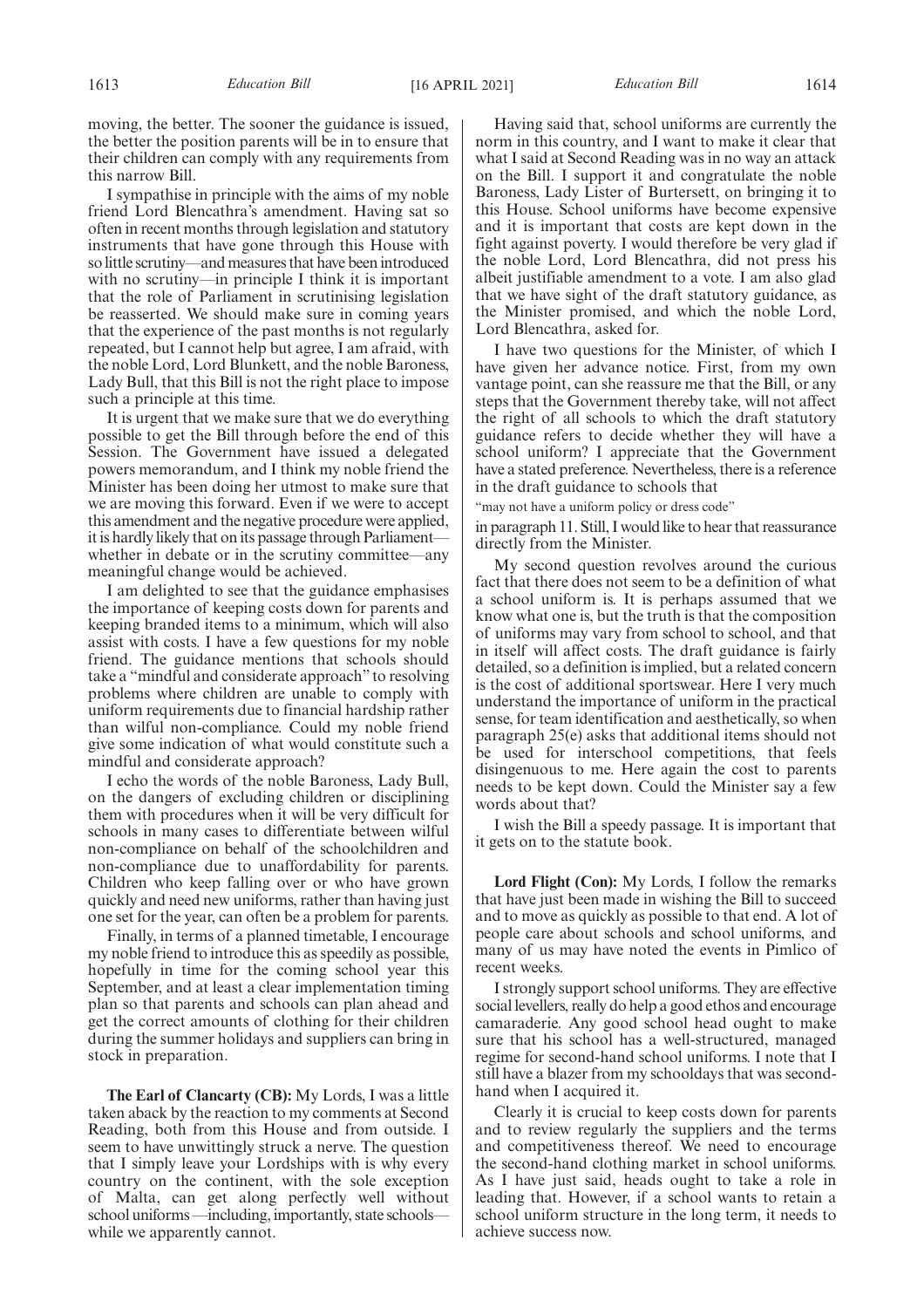#### [LORD FLIGHT]

I was a little surprised to get the Department for Education paper. I thought I had read about a "daft cost of school uniform guidance", but the word was actually "draft". That makes the point that this is all far too complicated, and involving statutory elements is questionable. If you give schools too much to do, they will tend not to do the important things. Yes, provide advice to parents about uniforms, especially second-hand ones, but this document virtually envisages civil servants managing children's school uniforms in detail. That is way over the top and I hope that, in due course, the Bill can be thinned down.

#### *3.30 pm*

**Baroness Wheatcroft (CB) [V]:** My Lords, I applaud this Bill and wish it a speedy passage through the House. Hence, although I see some merit in the amendment proposed by the noble Lord, Lord Blencathra, I hope he will withdraw it, because we cannot afford to slow the progress of the Bill. I simply cannot agree with what the noble Lord, Lord Flight, just said. I do not think that this is over-prescriptive; indeed, I fear that I do not find the guidance prescriptive enough, although I am grateful to the Minister that she has made it available to us in advance of today's debate.

Quite simply, the issue is that, at the moment, school uniform is too expensive for many families to afford, and in most cases it could be cheaper. I absolutely applaud the comments of the noble Baroness, Lady Bull, about children being excluded because they do not have appropriate uniform, when very often—although not always—it may well be family circumstances rather than their own strong will which means that this is the case.

I was much struck by an email I received from a mother with two children, both at state schools. She told me that if they have a games lesson now, her son has to wear tracksuit trousers in order to travel to school, because changing is no longer permitted at the school. The tracksuit trousers are specified and cost £54. She says that they are poor quality; we all know that tracksuit trousers can be obtained for a great deal less. In total, her son's uniform for games costs £345, and that is before the cost of a mouthguard, hockey stick, tennis racket and games bag is taken into account. Her daughter's is slightly cheaper. The games uniform is £311 but, again, that is before equipment is taken into account. These are huge sums for families to be confronted with, and they effectively rule children out from taking part in many cases. Indeed, my correspondent points out that many children claim to have forgotten their games equipment when they actually did not have it in the first place.

This Bill is necessary, and its sentiments are correct. It has been a long time awaited; the Government committed to making guidance statutory in 2015. But this is only guidance, and the guidance suggests that there should be sole suppliers only after a competitive tender. I do not think that there should be sole suppliers for anything but the barest of items—perhaps a tie and a sew-on badge. When we applaud competition in other sectors, it seems crazy that we should allow schools to continue with a process which definitely disadvantages some because the obligatory school uniform is unnecessarily expensive. So I was disappointed to see that the guidance does not say that sole suppliers should be phased out for all but a tie and a sew-on badge at the most.

With that exception, I believe that the Bill is required, and I wish it a speedy process through the House.

**Lord Moynihan (Con):** My Lords, I support the amendment moved by my noble friend Lord Blencathra. I do so as a former member of the Delegated Powers and Regulatory Reform Committee, which he chairs so ably.

I remain a firm supporter of the vision and commitment of all those who have worked to ensure that this legislation reaches the statute book before the end of this Session. Indeed, I would go further and call on the Government to hear the strong case made by many children's organisations that there should be a Cabinet-level Minister for Children to oversee a children's charter and introduce government legislation where appropriate, not least in support of the need for enhanced welfare measures to support children. Should that have been in place already, this Bill is an example of a legislative change that could have been better introduced by government.

As a result, my comments in support of my noble friend's amendment are made more for the record than out of any desire to impede the important progress of this legislation, since this important Bill is better than no Bill. Should this amendment be pushed to a Division, thereby impeding the chances of the Bill reaching the statute book, I would not support it. Under no circumstances, I might add, do I believe that the noble Lord, Lord Blunkett, is correct in his assessment that this is in any way a blocking amendment. It is certainly not. For my noble friend Lord Blencathra is right—I hope that the noble Lord agrees—that this House has a duty to consider the balance of powers between the legislature and the Executive. Far too frequently, as has been pointed out, we allow the Executive to take powers and resist parliamentary scrutiny. This is a textbook case.

Full front and central to this Bill is statutory guidance. Personally, I would urge the Government to include keeping branded items to a minimum, provide more parental choice, use enhanced online exchanges for second-hand uniform and address the monopolistic practices of certain single supplier agreements that impact cost-competitiveness; my noble friend Lady Wheatcroft just gave a good example of that. I would also urge the Government to provide financial support for struggling parents, as the noble Baroness, Lady Bull, emphasised.

However, even if all these laudable claims were included in the guidance, there is no strict legislative requirement on anyone to comply with it. The requirement "to have regard to", as set out in paragraph 13 of the Explanatory Notes, does not impose any course of action on schools or appropriate authorities. No one has a legal requirement to comply with the guidance—just to "have regard"to it. As the noble Baroness, Lady Bull, said, the Delegated Powers Committee made it clear:

"If an entire Bill can be dedicated to the cost aspects of school uniforms, the resulting guidance should be subject to a parliamentary procedure."

That must be correct.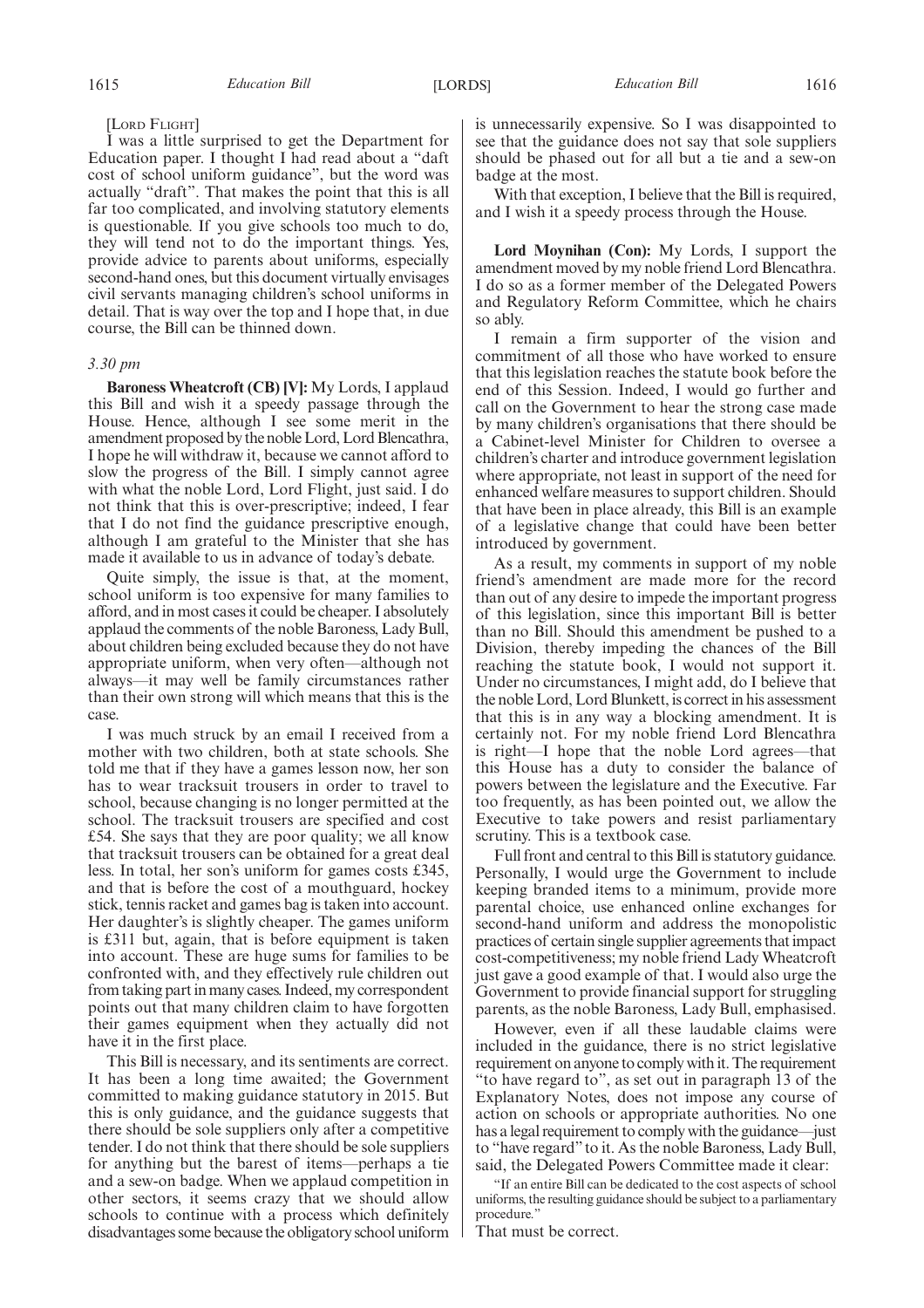So we are giving the Government maximum discretion. Although I have absolute faith in my noble friend the Minister and her colleagues—I am very grateful to her, as I know the whole House is, for all the hard work that she has put into this issue—unfortunately, she cannot guarantee that a future Government would not ignore the calls made by, for example, the Children's Society and issue revised guidance without ever coming back to this House. That would be the legal position under this Bill and would negate the objectives that so many of us have in support of it, as we set out at Second Reading.

This House does not legislate for good will. We seek statutory responsibilities and accountability because we want to ensure that what is important always has to be tested and assessed by, and made accountable to, Parliament. That is why, even if he does not press this amendment to a vote, my noble friend Lord Blencathra is right.

**The Deputy Chairman of Committees (Lord Russell of Liverpool) (CB):** The noble Baroness, Lady Garden of Frognal, has withdrawn from this debate, so I call the noble Lord, Lord Watson of Invergowrie.

**Lord Watson of Invergowrie (Lab):** My Lords, I hope I set out clearly at Second Reading the view of these Benches regarding the need for the Bill, and I have no intention of repeating what I said then. I would like just to recognise the valuable advice that the Children's Society has continued to provide to myself and other noble Lords since Second Reading.

Since Second Reading we have also received the report by the Delegated Powers and Regulatory Reform Committee of your Lordships' House. At paragraph 3 the committee draws attention to the fact that the Bill's Explanatory Notes at paragraph 13 say that the Bill

"sets out who has to comply with the guidance",

yet paragraph 12 of the Department for Education's memorandum to the committee states that the Bill does not impose any particular course of action in terms of compliance. Can the Minister offer clarification as to the at least apparent discrepancy between these two statements?

The draft guidance is welcome, not least paragraph 15, which reminds schools that they should keep branded items to a minimum—although it would have been useful to have an indication of what is meant by a minimum. The guidance also refers at paragraph 39 to local authorities and multi-academy trusts providing school clothing grants to help with the cost of uniforms for less well-off families. That will prove a decisive factor in the Government being able to deliver on their aim of ensuring that disadvantaged parents are not disproportionately affected by the cost of school uniforms. What assurances will the Minister provide to noble Lords that local authorities and multi-academy trusts will be provided with additional funding, ideally ringfenced, to accompany the new guidance in this regard? Also, on the subject of single-supplier contracts, can the Minister explain how the draft guidance will guarantee transparency in the operation of such contracts, and in particular that there is genuine competitive tendering?

#### At Second Reading, the Minister said that she

"would like to be in a position to issue the guidance this autumn".— [*Official Report*, 19/3/21; col. 559.]

Can she be more specific today? I have always regarded September as autumn, but with schools usually returning in the first week of that month, that would mean the guidance not taking effect in time for the new school year. Although that would be unfortunate, it may be unavoidable, but can the Minister confirm that it will be possible for the guidance to begin to take effect during 2021-22 school year?

In helpful discussions that I and my noble friend Lady Lister had with the Schoolwear Association, it made it clear that it is seeking a period of 18 to 24 months before the guidance is fully operational. I am not alone in regarding that as excessive. Does the Minister agree that a backstop of September 2022 would be appropriate so as to ensure that families who have been hardest hit financially by the pandemic need not carry the unnecessary burden of excessive school uniform costs beyond that point?

The reason we are here at all today is that the noble Lord, Lord Blencathra, has submitted his amendment, which he moved, typically, in terms as trenchant as those he used at Second Reading. Although, as he explained, he played no part in the committee's deliberations, his amendment very much encompasses the considered view of the Bill as set out by the Delegated Powers and Regulatory Reform Committee. At Second Reading the noble Lord sought both the publication of the draft guidance during consideration of the Bill and that it should be subject to parliamentary scrutiny. The first of those has been met but the second has not—hence his amendment.

At Second Reading the noble Lord said:

"If something is important enough to be made statutory, it is important enough for Parliament to scrutinise it".—[*Official Report*, 19/3/21; col. 550.]

In principle, I cannot disagree with that at all, and I would prefer that it were applied in the case of the Bill. However, I am afraid that the noble Lord cannot dismiss concerns that, were his amendment to pass, it would delay the Bill. He has acknowledged that fact, and I was very pleased to hear that. I am afraid that the Government would neither make time available to allow the other place to consider and debate the amendment and return the Bill to your Lordships' House in the 10 sitting days that remain before Prorogation, nor, perhaps more importantly, include a similar Bill of their own in the Queen's Speech next month.

The reason I am clear on that last point is that, despite the November 2015 HM Treasury document entitled *A Better Deal*, which stated that

"The government will ensure that parents and carers get the best value deals on school uniforms in England",

nothing has happened to bring that about. In the subsequent five and a half years I have seen three Prime Ministers and three Queen's Speeches, but nothing has been done to bring forward provisions such as those in the Bill we are discussing today. So I have little faith in the Government expending any more effort than they are demonstrating with this Bill—merely giving it a fair wind at a time when they do not have what they regard as more important business to schedule.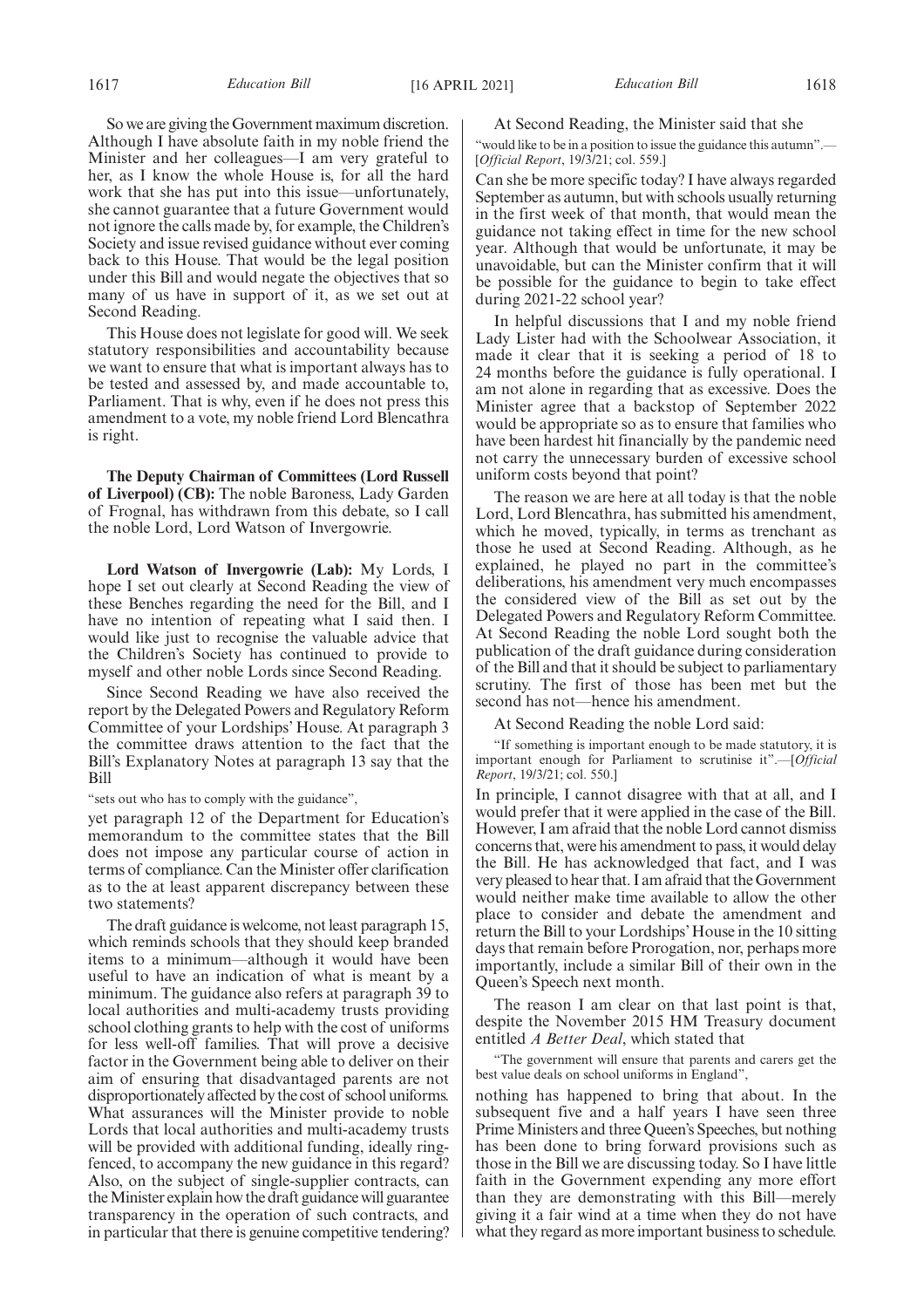[LORD WATSON OF INVERGOWRIE]

However, the focus must be on the Bill and it is important that it becomes law. That is why I was relieved to hear the noble Lord, Lord Blencathra, say that he does not intend to press his amendment. That will allow this important Bill to complete its journey to Royal Assent, and I, together with many young people and families, look forward to it coming fully into effect at the earliest possible date.

#### *3.45 pm*

**TheParliamentaryUnder-Secretaryof State,Department for Education and Department for International Trade (Baroness Berridge) (Con):** My Lords, first, I thank the Delegated Powers and Regulatory Reform Committee for its detailed examination of the Bill. Both the committee and my noble friend Lord Blencathra have raised some noteworthy points about the importance of parliamentary scrutiny. I thank him for his mild praise and mild criticism of the response of the Department for Education.

Although the Government do not agree that the amendment tabled is the right approach in this instance, I reassure the Committee that the Government agree that guidance should not be used to circumvent scrutiny and should only be used where it is proportionate.

I welcome the approach that the honourable Member for Weaver Vale took when drafting this Bill. It is done in a straightforward and sensible way to ensure that our approach can be flexible to adapt to the sector's needs. There is a great deal of support for this Bill, as noble Lords have outlined this afternoon, because of the importance of affordable school uniforms for families.

The amendment before the House would require the uniform guidance to be laid before Parliament with it only coming into force by an order subject to the negative resolution procedure. However, that process is better suited to a broader and more controversial set of provisions. The approach taken by the Bill is appropriate for this narrow and uncontroversial issue and standard practice for issuing statutory guidance to enable the Government to provide swift and helpful guidance to the sector.

On the points raised by my noble friend Lord Blencathra and the noble Lord, Lord Watson, this guidance will play a significant role for schools when they are determining their uniform policies. The Bill requires the appropriate authorities of relevant schools to have regard to the guidance when developing and implementing their uniform policies. This is standard legal wording used to describe the duty to follow statutory guidance. The crux of this phrasing is that schools must have a good reason if they wish to depart from this guidance and they cannot choose to ignore it. Nevertheless, this does not mean that the guidance requires the level of parliamentary scrutiny which my noble friend's amendment would require. Indeed, the approach taken in the Bill is not inconsistent with our wider approach to statutory guidance.

I assure noble Lords that the Department for Education produces a large amount of detailed and technical statutory guidance to support schools and the wider education sector which is not subject to parliamentary scrutiny. No other piece of statutory guidance published under the provisions of the Education Act 1996 is subject to the level of scrutiny which my noble friend's amendment would require. It is important that such guidance is responsive to the needs of the sector and can be updated rapidly to keep pace with events. There is nothing to prevent Parliament from scrutinising guidance at any time.

This Bill is simple and straightforward, as is often the case with Private Members' Bill. However, it does not follow that, just because a Bill is small and deals exclusively with a certain type of guidance, that guidance should therefore be subject to parliamentary procedure. I do not believe that the subject matter of this Bill indicates that it requires additional scrutiny, as it is one which is narrow in scope and on a subject of broad consensus.

The Bill is clear that the guidance issued under it is specific and limited in scope. It relates to one element of a school uniform policy which needs to be addressed namely, the cost. It is not the only piece of guidance which a school will consider when developing its uniform policy. It will be used in conjunction with other pieces of guidance, such as the current non-statutory guidance and the *Keeping Children Safe in Education* guidance. It is other documents which provide broader or more comprehensive guidance, such as codes of practice, which are often—but even then not always—subject to the negative procedure.

As has been exhibited this afternoon, there has been a remarkable amount of cross-party support for this Bill. The Government have welcomed the valuable and considered debate during the passage of the Bill so far, and we have been keen to take into account the views raised in Parliament in developing the statutory guidance. During debates on this Bill, there has been consensus about the key issues to be covered in the guidance: namely, the use of branded items; the role of single suppliers; and the overwhelming support for second-hand uniform. Even when there is a difference of opinion on the detail, it is understood across the House that these issues are key to meeting the aims of this Bill and ensuring that parents do not struggle to meet the costs of school uniforms.

I reassure the Committee, and especially my noble friend Lord Moynihan, that the Government have clearly set out our position on school uniform and the proposed content of the statutory guidance for the House during this legislative process and that this is a matter of public record. Furthermore, at Second Reading of this Bill, I committed to sharing a draft of the statutory guidance. On Tuesday, it was shared in the Libraries of both Houses so that Members could have sight of it—I double-checked that we have called it the "draft guidance" not the "daft guidance".

I hope all noble Lords will agree with me when I say that the draft statutory guidance already takes into account the views which have been raised by all those involved in the debate so far. It provides a clear framework for schools which enables them to take decisions in the light of their local context and circumstances. I assure all noble Lords that we will continue to engage with parliamentarians and key stakeholders before we finalise the guidance, to ensure that it is as clear and helpful as possible. This of course includes talking to schools and parents, to ensure that the views of those affected by the guidance have been fully considered. As part of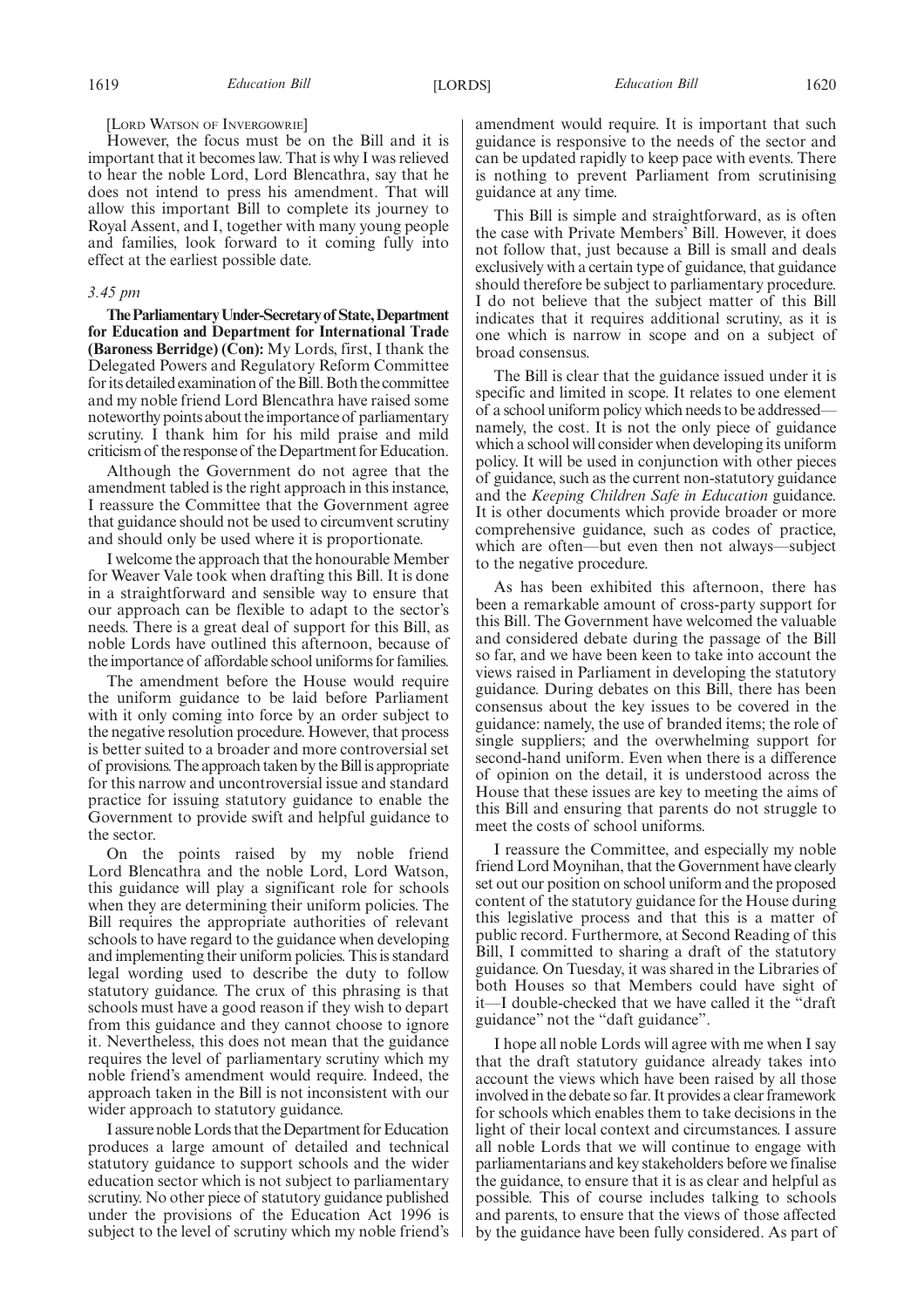those discussions we will also explore the different measures that can practically be implemented, and we will use this feedback to inform the implementation timetable, which will then be included in the final statutory guidance. My noble friend Lord Moynihan will, I believe, have an opportunity on Monday to talk in more detail about the Children's Minister issue at Oral Questions.

As I have previously stated, subject to Royal Assent and the completion of the aforementioned stakeholder engagement, I hope to be in a position to issue the guidance in Autumn 2021, at which point the department will ensure that all affected schools are aware of the new guidance. While schools will not be required to make sudden changes to their uniform policy for September 2021, we would expect them to start thinking about the changes that they may need to make once the guidance is issued, and potentially introduce some of the more straightforward measures quickly, such as clarifying in their published school uniform policy whether an item is optional or required, so that parents can begin to see some of the benefits quickly. I hope that this has clarified the position for the noble Lord, Lord Watson.

The noble Earl, Lord Clancarty, asked for reassurance that the Bill will not affect a school's right to decide whether they have a uniform. I can reassure him on that. It is for a school's governing body or academy trust to decide whether there should be a school uniform policy at all and, if so, what it should be. This Bill will not change that, but, as the draft statutory guidance makes clear, a school should consider the cost implications if it decides not to have a uniform.

On the question from the noble Baroness, Lady Bull, by "minimum" in the guidance, we mean the smallest number possible.

I would also like to reassure the noble Earl, Lord Clancarty, on his point about the cost of additional uniform items. The draft statutory guidance is clear that, when designing a PE kit, for instance, we want schools to apply the same consideration to cost as they do for the rest of the uniform. Regarding extra-curricular activities, schools should avoid requiring parents to purchase additional uniform and instead use items which are already required as part of the PE kit or everyday classroom wear. No child should feel unable to participate fully in PE, or represent their class or school, because the required uniform is too expensive.

Many noble Lords, including my noble friend Lady Altmann, raised the issue of pupils not complying with a school's uniform policy. Let me be clear that this is a matter to be resolved by the school. We expect schools to ensure that parents and pupils are aware of the school uniform expectations and the sanctions that will be imposed for persistently failing to comply with the school uniform policy. School leaders are best placed to determine whether non-compliance is likely to be as a result of financial hardship and to resolve the issue in a way that is supportive of the affected families and does not deny the pupil an education on the grounds that they are not wearing the correct school uniform. As I have outlined, the PE kit is covered by the statutory guidance.

In response to comments, particularly from the noble Baroness, Lady Wheatcroft, about single supply arrangements, schools should be able to demonstrate that they have obtained the best value for money in their supply arrangements, but we do not intend to ban single supplier contracts. To ensure that there is competition and transparency, we want schools to regularly tender their school uniform contracts, and our draft statutory guidance is clear that exclusive single supplier arrangements should be avoided unless regular tendering competitions are run in which more than one supplier can compete for the contract. The period stated in the guidance is at least every five years. This approach will not diminish the value that sole suppliers can offer; often, they can ensure year-round supply, allowing the supplier to provide a full range of sizes and securing economies of scale.

I assure the noble Lord, Lord Watson, that the draft statutory guidance provides information for schools on what they should consider when they are tendering their school uniform supply contracts. The department provides guidance on procurement for schools. In finalising the statutory guidance, we will continue to engage with stakeholders, as I have said, to ensure that the framework in the guidance supports competition and transparency in the operation of single supplier contracts.

The noble Earl, Lord Clancarty, asked the interesting and most basic question about what a school uniform is. Most people understand that school uniform is the specific clothing that a school requires its pupils to wear, which is why it is important that now, under statutory guidance, it will have to be published on the school website so that parents will know to exactly what the school is referring.

In answer to a further question from the noble Baroness, Lady Bull, the Bill does not cover all aspects of school uniform. It covers only cost, so that is why the mandatory language of "should consult parents" is used in this guidance on costs and the language of encouragement is used for other aspects of uniform covered by the non-statutory guidance. There was a reason behind the change of language in the guidance.

The noble Lord, Lord Watson, and others asked about school uniform grants. Rather than subsidising expensive uniform policies by providing uniform grants, which sometimes happens, we should focus on making school uniform affordable for all families by issuing statutory guidance. However, we would not want to prevent local authorities continuing to offer help with uniform costs in cases of financial hardship or schools offering support where they choose to do so.

It was encouraging to hear many noble Lords, including my noble friends Lord Blencathra and Lord Flight and the noble Lord, Lord Blunkett, talk about the importance of second-hand uniform. It is encouraging to see the internet and a number of apps inspiring a market in second-hand clothing generally, including school uniform.

I thank my noble friend Lord Blencathra for meeting me and Nick Gibb, the Minister for School Standards. It was interesting to reflect on how we have arrived, after five years, at the brink of the end of a Session,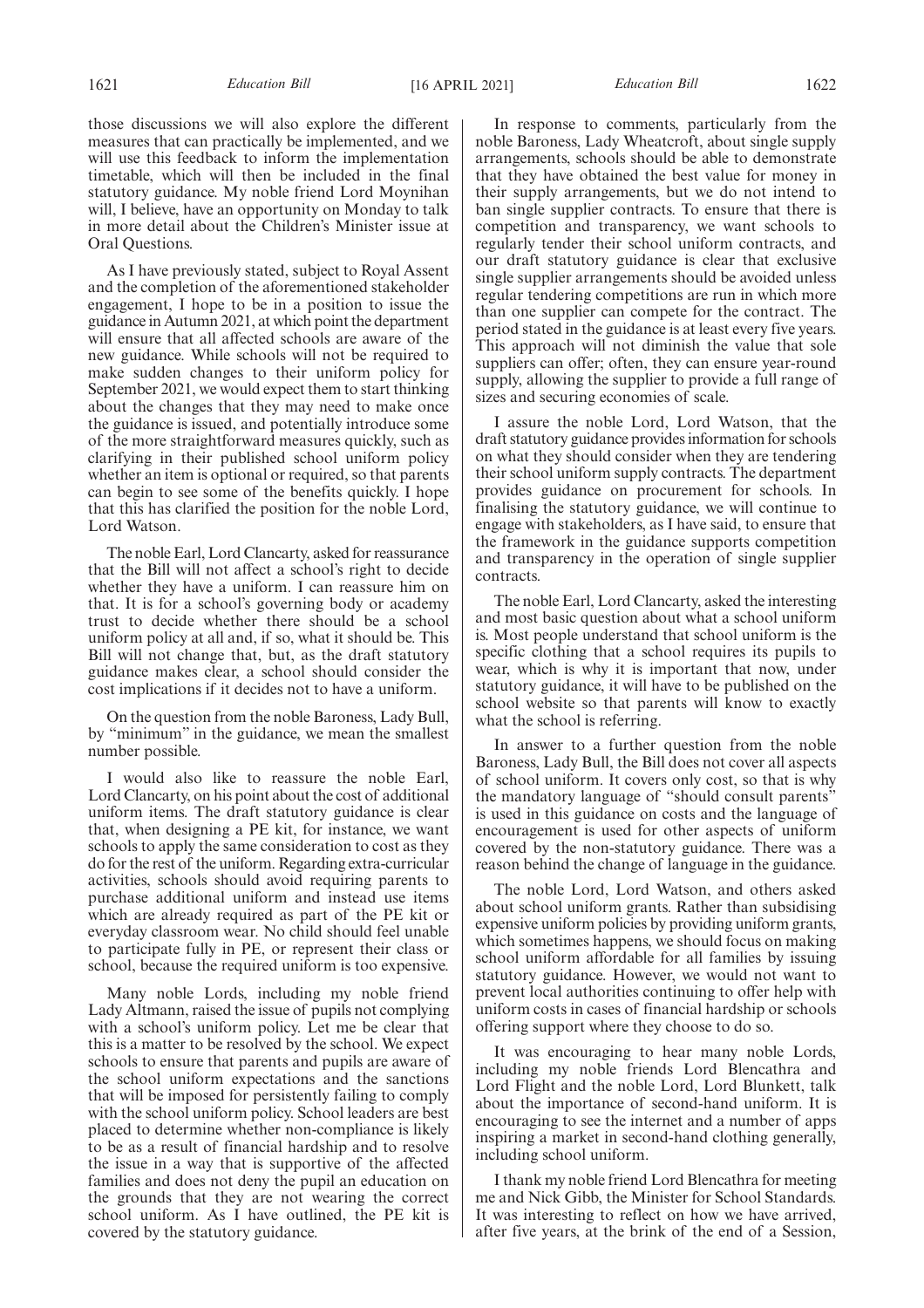[BARONESS BERRIDGE]

and to hear of all the parliamentary sitting time that has been lost in the Commons and the Lords to the pandemic.

I thank all noble Lords for their contributions today. The Bill will help families across the country. I hope that my noble friend Lord Blencathra will not press this amendment to a vote in the light of the points I and many other noble Lords have made about the Bill's importance to families.

**Baroness Lister of Burtersett (Lab) [V]:** My Lords, I thank the noble Lord, Lord Blencathra, for his amendment. It will be no surprise to him that I do not support it but, like many noble Lords, I have a lot of sympathy with the wider principle about parliamentary scrutiny to which it speaks. It is very important. However, for the reasons given by the Minister and others, I do not think this is the appropriate Bill with which to put a flag in the sand to ensure that that principle is achieved. The Minister gave various reasons for that, with which I agree.

When one reads the guidance, it is difficult to see it being turned into the language of statutory instruments. In the cause of accessibility, it is much better presented as guidance. That said, by tabling the amendment, the noble Lord has ensured that the draft guidance has been made available to Peers and parliamentarians generally and that we have had this debate today. That is to be welcomed; I welcome it and thank the noble Lord for ensuring that it happened. We have heard some very helpful comments on the draft guidance and a very full response from the Minister, which I found extremely helpful and look forward to reading more closely in *Hansard*.

#### *4 pm*

I will pick up a few of the points—but not many because the Minister has so comprehensively gone through what has been said by noble Lords. On the question of non-compliance, I still wonder whether the guidance could go a bit further than she appears to be willing to consider. As a number of noble Lords pointed out, when talking about a "mindful and considerate" approach where non-compliance is due to questions of affordability—I know how difficult it would be in practice to determine whether that is the cause, but I refer to where it is known that that is the cause—the guidance could make clear that it is not appropriate, mindful or considerate to send the child home or, worse, exclude the child. Perhaps that could be looked at a bit more closely.

I very much welcome the fact that there will be further informal consultation, including with parents and schools themselves. I also welcome the fact that that will include looking at what can be done in the shorter term. My noble friend Lord Watson and others made the very important point that this will be difficult, as we explored at Second Reading, and no one expects schools and parents to change everything all at once—that would not be in anyone's interests—but nor do we want a long delay. However, there are things that could be done in the interim, during the implementation period, and I welcome the fact that what could be possible will be explored with schools and parents. At present, the draft guidance just talks about giving parents "information", which is always good, but it does not butter any parsnips. It could be things like schools reviewing the number of items that are currently badged—perhaps before this go into full implementation. On that question, I am not sure that a minimum number possible gets us any further than the current wording. Clearly, the Government will not give a number—I accept that—but perhaps they could be pushed a bit more on this.

The noble Earl, Lord Clancarty, raised an important question about what we mean by uniform. He might be reassured because the draft guidance does talk about

"all items of uniform or clothing parents will need to provide while the child is at the school."

However, I took "uniform" in that context in the guidance to be broader—not necessarily what we think of as uniform but what children are required to wear or bring with them to school.

I very much welcome the support of the noble Lord, Lord Moynihan, for a Cabinet-level Minister for Children, and I hope that we can explore this further in your Lordships' House over the coming weeks.

What came over strongly to me is that, even though some agreed with the noble Lord's amendment, there was absolute support for the Bill, including from the noble Lord, Lord Blencathra, which I very much welcome. There was also a recognition that, if there is a vote, there is a real danger of holding the Bill up, and, because of the vagaries of the parliamentary timetable, we would probably lose it—my noble friend Lord Watson has spelt out what that could mean. As such, speed is of the essence in terms of getting this through and getting it into schools. Everyone has had briefings about just what this means for parents, who, particularly over the past year—even though children have not always been going to school, although this applies now that they are back in school—have been really suffering as a result of trying to meet the costs of what are sometimes very expensive uniforms.

We are agreed on the importance of the Bill. I thank everyone who has contributed, including the Minister, whom I also thank for having met with me a couple of times to discuss this. I hope that we have all correctly interpreted the noble Lord, Lord Blencathra, in that I believe that he is not going to press this to a vote, and I thank him for that. I hope that he will confirm that now.

**The Deputy Chairman of Committees (Lord Faulkner of Worcester) (Lab):** My Lords, I have received a request to speak after the noble Baroness, Lady Lister, from the noble Lord, Lord Watson of Invergowrie.

**Lord Watson of Invergowrie (Lab):** My Lords, I am grateful to the Minister for doing as she typically does by responding in considered and detailed form to many of my questions and those of other noble Lords. I wonder whether she would elaborate on one point on school clothing grants; I mentioned that the guidance refers to it. Although she said the Government's emphasis was on keeping down the price of uniforms themselves—I welcome that, of course—short of nationalising the